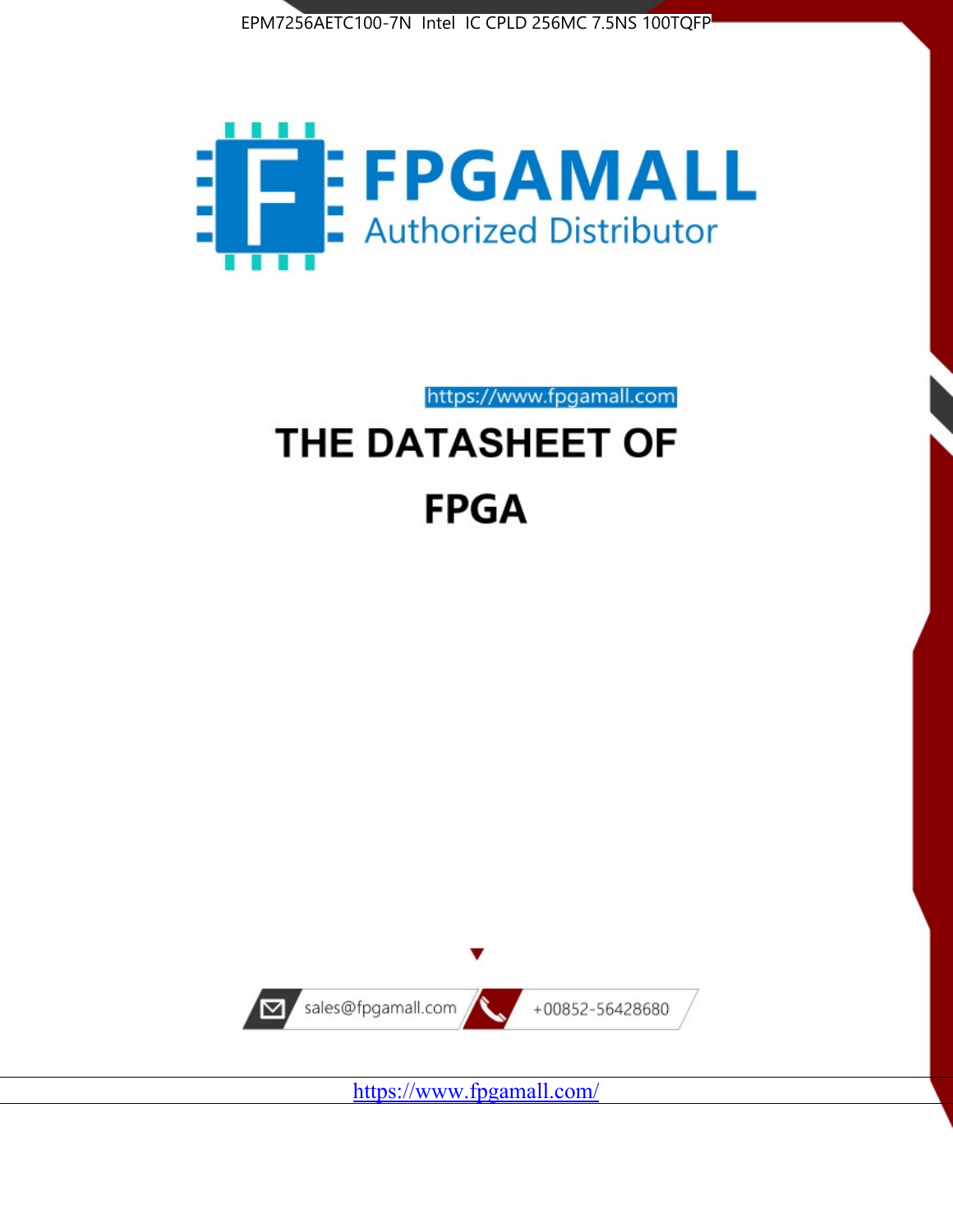**Includes MAX 7000AE**





**Programmable Logic Device**

#### **September 2003, ver. 4.5** Data Sheet

- **Features...** High-performance 3.3-V EEPROM-based programmable logic devices (PLDs) built on second-generation Multiple Array MatriX (MAX®) architecture (see Table 1)
	- 3.3-V in-system programmability (ISP) through the built-in IEEE Std. 1149.1 Joint Test Action Group (JTAG) interface with advanced pin-locking capability
		- MAX 7000AE device in-system programmability (ISP) circuitry compliant with IEEE Std. 1532
		- EPM7128A and EPM7256A device ISP circuitry compatible with IEEE Std. 1532
	- Built-in boundary-scan test (BST) circuitry compliant with IEEE Std. 1149.1
	- Supports JEDEC Jam Standard Test and Programming Language (STAPL) JESD-71
	- Enhanced ISP features
		- Enhanced ISP algorithm for faster programming (excluding EPM7128A and EPM7256A devices)
		- ISP\_Done bit to ensure complete programming (excluding EPM7128A and EPM7256A devices)
		- Pull-up resistor on I/O pins during in-system programming
	- Pin-compatible with the popular 5.0-V MAX 7000S devices
	- High-density PLDs ranging from 600 to 10,000 usable gates
	- Extended temperature range

For information on in-system programmable 5.0-V MAX 7000 or 2.5-V MAX 7000B devices, see the *MAX 7000 Programmable Logic Device Family Data Sheet* or the *MAX 7000B Programmable Logic Device Family Data Sheet*.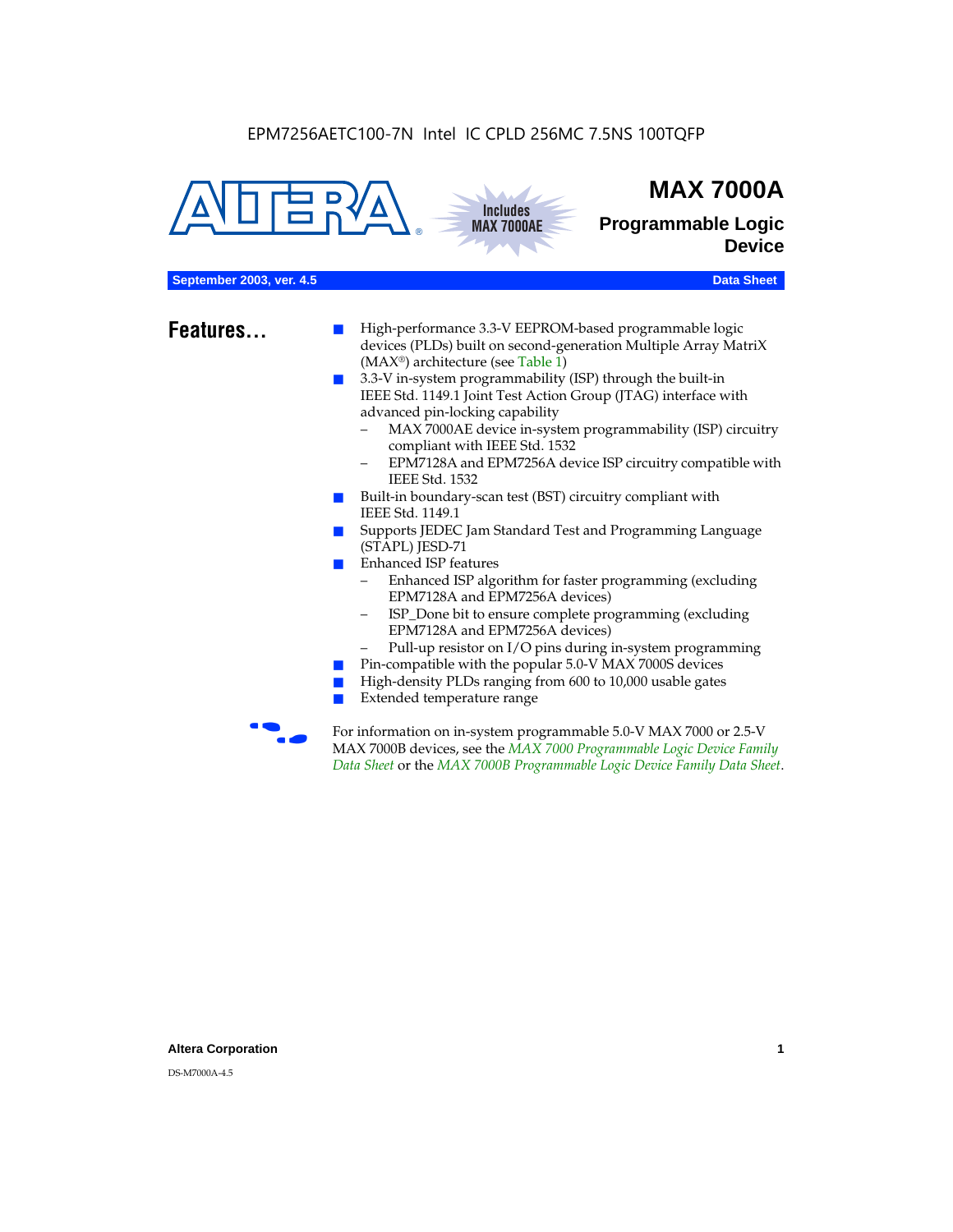| Table 1. MAX 7000A Device Features |                  |                  |                  |                  |                  |  |  |  |  |
|------------------------------------|------------------|------------------|------------------|------------------|------------------|--|--|--|--|
| <b>Feature</b>                     | <b>EPM7032AE</b> | <b>EPM7064AE</b> | <b>EPM7128AE</b> | <b>EPM7256AE</b> | <b>EPM7512AE</b> |  |  |  |  |
| Usable gates                       | 600              | 1,250            | 2,500            | 5,000            | 10,000           |  |  |  |  |
| Macrocells                         | 32               | 64               | 128              | 256              | 512              |  |  |  |  |
| Logic array blocks                 | 2                | 4                | 8                | 16               | 32               |  |  |  |  |
| Maximum user I/O<br>pins           | 36               | 68               | 100              | 164              | 212              |  |  |  |  |
| $t_{PD}$ (ns)                      | 4.5              | 4.5              | 5.0              | 5.5              | 7.5              |  |  |  |  |
| $t_{\text{SU}}$ (ns)               | 2.9              | 2.8              | 3.3              | 3.9              | 5.6              |  |  |  |  |
| $t_{\text{FSU}}$ (ns)              | 2.5              | 2.5              | 2.5              | 2.5              | 3.0              |  |  |  |  |
| $t_{CO1}$ (ns)                     | 3.0              | 3.1              | 3.4              | 3.5              | 4.7              |  |  |  |  |
| $f_{\text{CNT}}$ (MHz)             | 227.3            | 222.2            | 192.3            | 172.4            | 116.3            |  |  |  |  |

### **...and More Features**

- 4.5-ns pin-to-pin logic delays with counter frequencies of up to 227.3 MHz
- $Multivolt<sup>TM</sup> I/O interface enables device core to run at 3.3 V, while$ I/O pins are compatible with 5.0-V, 3.3-V, and 2.5-V logic levels
- Pin counts ranging from 44 to 256 in a variety of thin quad flat pack (TQFP), plastic quad flat pack (PQFP), ball-grid array (BGA), spacesaving FineLine BGATM, and plastic J-lead chip carrier (PLCC) packages
- Supports hot-socketing in MAX 7000AE devices
- Programmable interconnect array (PIA) continuous routing structure for fast, predictable performance
- PCI-compatible
- Bus-friendly architecture, including programmable slew-rate control
- Open-drain output option
- Programmable macrocell registers with individual clear, preset, clock, and clock enable controls
- Programmable power-up states for macrocell registers in MAX 7000AE devices
- Programmable power-saving mode for 50% or greater power reduction in each macrocell
- Configurable expander product-term distribution, allowing up to 32 product terms per macrocell
- Programmable security bit for protection of proprietary designs
- 6 to 10 pin- or logic-driven output enable signals
- Two global clock signals with optional inversion
- Enhanced interconnect resources for improved routability
- Fast input setup times provided by a dedicated path from  $I/O$  pin to macrocell registers
- Programmable output slew-rate control
- Programmable ground pins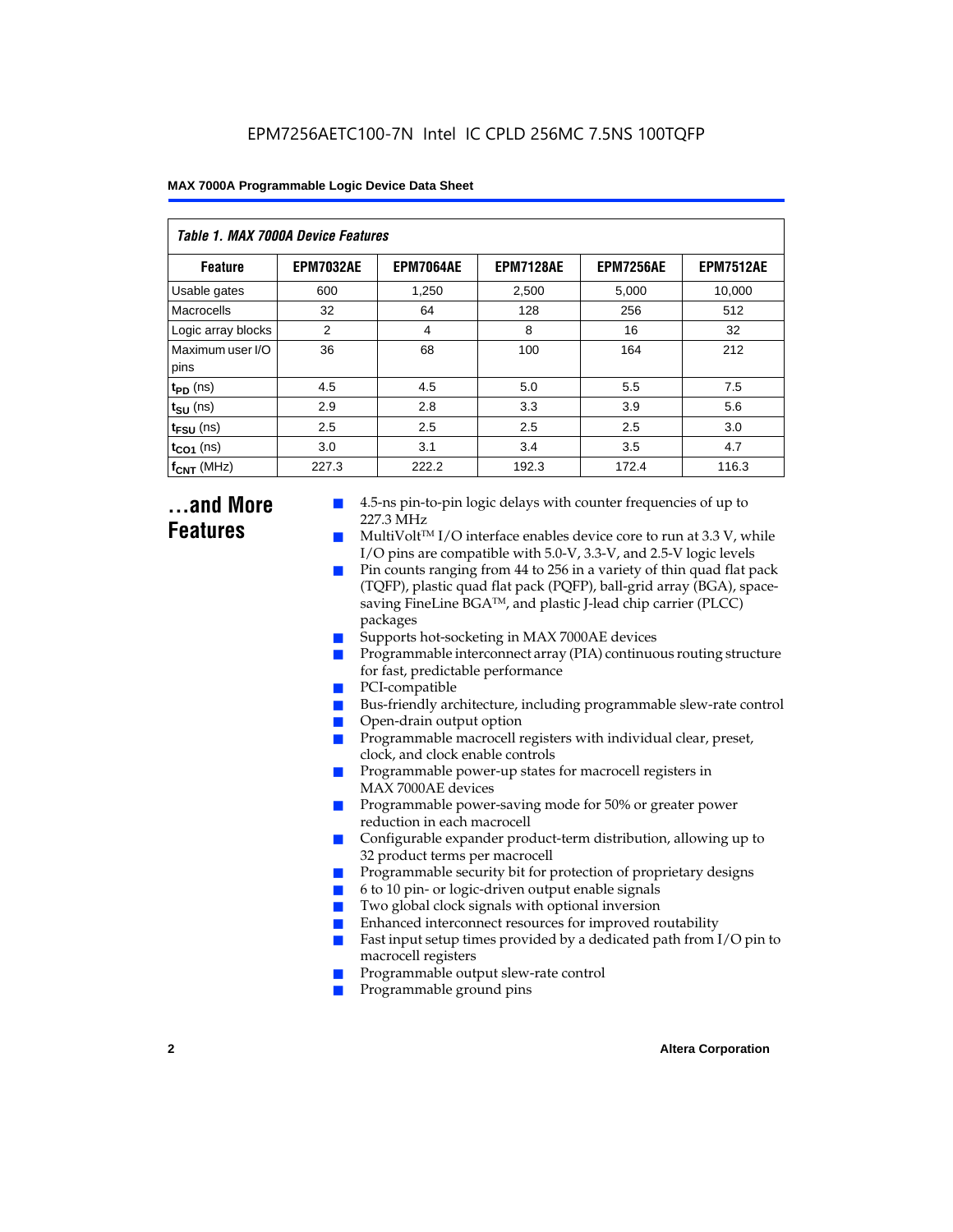### EPM7256AETC100-7N Intel IC CPLD 256MC 7.5NS 100TQFP

#### **MAX 7000A Programmable Logic Device Data Sheet**

- Software design support and automatic place-and-route provided by Altera's development systems for Windows-based PCs and Sun SPARCstation, and HP 9000 Series 700/800 workstations
- Additional design entry and simulation support provided by EDIF 2 0 0 and 3 0 0 netlist files, library of parameterized modules (LPM), Verilog HDL, VHDL, and other interfaces to popular EDA tools from manufacturers such as Cadence, Exemplar Logic, Mentor Graphics, OrCAD, Synopsys, Synplicity, and VeriBest
- Programming support with Altera's Master Programming Unit (MPU), MasterBlaster™ serial/universal serial bus (USB) communications cable, ByteBlasterMVTM parallel port download cable, and BitBlaster™ serial download cable, as well as programming hardware from third-party manufacturers and any JamTM STAPL File (**.jam**), Jam Byte-Code File (**.jbc**), or Serial Vector Format File- (**.svf**) capable in-circuit tester

### **General Description**

MAX 7000A (including MAX 7000AE) devices are high-density, highperformance devices based on Altera's second-generation MAX architecture. Fabricated with advanced CMOS technology, the EEPROMbased MAX 7000A devices operate with a 3.3-V supply voltage and provide 600 to 10,000 usable gates, ISP, pin-to-pin delays as fast as 4.5 ns, and counter speeds of up to 227.3 MHz. MAX 7000A devices in the -4, -5, -6, -7, and some -10 speed grades are compatible with the timing requirements for 33 MHz operation of the PCI Special Interest Group (PCI SIG) *PCI Local Bus Specification, Revision 2.2*. See Table 2.

| Table 2. MAX 7000A Speed Grades |    |                    |    |      |     |       |  |  |
|---------------------------------|----|--------------------|----|------|-----|-------|--|--|
| <b>Device</b>                   |    | <b>Speed Grade</b> |    |      |     |       |  |  |
|                                 | -4 | -5                 | -6 | $-7$ | -10 | $-12$ |  |  |
| EPM7032AE                       |    |                    |    |      |     |       |  |  |
| EPM7064AE                       |    |                    |    |      |     |       |  |  |
| <b>EPM7128A</b>                 |    |                    |    |      |     |       |  |  |
| EPM7128AE                       |    |                    |    |      |     |       |  |  |
| <b>EPM7256A</b>                 |    |                    |    |      |     |       |  |  |
| EPM7256AE                       |    |                    |    |      |     |       |  |  |
| EPM7512AE                       |    |                    |    |      |     |       |  |  |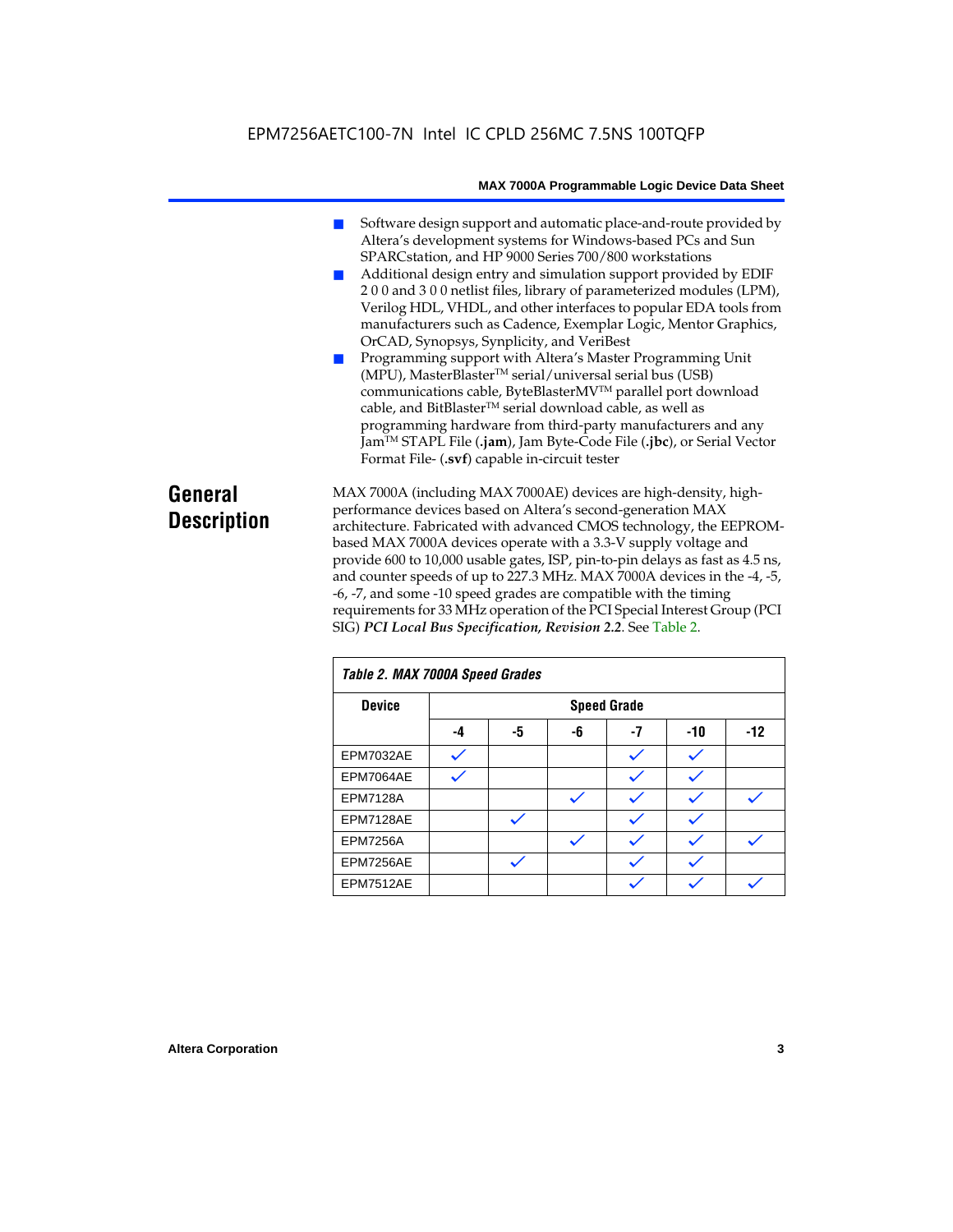The MAX 7000A architecture supports 100% transistor-to-transistor logic (TTL) emulation and high-density integration of SSI, MSI, and LSI logic functions. It easily integrates multiple devices including PALs, GALs, and 22V10s devices. MAX 7000A devices are available in a wide range of packages, including PLCC, BGA, FineLine BGA, Ultra FineLine BGA, PQFP, and TQFP packages. See Table 3 and Table 4.

| Table 3. MAX 7000A Maximum User I/O Pins |             |             | Note (1)                                  |             |                               |                                                  |
|------------------------------------------|-------------|-------------|-------------------------------------------|-------------|-------------------------------|--------------------------------------------------|
| <b>Device</b>                            | 44-Pin PLCC | 44-Pin TQFP | 49-Pin Ultra<br><b>FineLine</b><br>BGA(2) | 84-Pin PLCC | <b>100-Pin</b><br><b>TOFP</b> | $100-Pin$<br><b>FineLine</b><br><b>BGA</b> $(3)$ |
| EPM7032AE                                | 36          | 36          |                                           |             |                               |                                                  |
| EPM7064AE                                | 36          | 36          | 41                                        |             | 68                            | 68                                               |
| <b>EPM7128A</b>                          |             |             |                                           | 68          | 84                            | 84                                               |
| EPM7128AE                                |             |             |                                           | 68          | 84                            | 84                                               |
| <b>EPM7256A</b>                          |             |             |                                           |             | 84                            |                                                  |
| EPM7256AE                                |             |             |                                           |             | 84                            | 84                                               |
| <b>EPM7512AE</b>                         |             |             |                                           |             |                               |                                                  |

| Table 4. MAX 7000A Maximum User I/O Pins<br>Note (1) |              |                                     |              |             |                            |  |  |  |
|------------------------------------------------------|--------------|-------------------------------------|--------------|-------------|----------------------------|--|--|--|
| <b>Device</b>                                        | 144-Pin TQFP | 169-Pin Ultra<br>FineLine BGA $(2)$ | 208-Pin PQFP | 256-Pin BGA | 256-Pin FineLine<br>BGA(3) |  |  |  |
| EPM7032AE                                            |              |                                     |              |             |                            |  |  |  |
| EPM7064AE                                            |              |                                     |              |             |                            |  |  |  |
| <b>EPM7128A</b>                                      | 100          |                                     |              |             | 100                        |  |  |  |
| EPM7128AE                                            | 100          | 100                                 |              |             | 100                        |  |  |  |
| <b>EPM7256A</b>                                      | 120          |                                     | 164          |             | 164                        |  |  |  |
| EPM7256AE                                            | 120          |                                     | 164          |             | 164                        |  |  |  |
| EPM7512AE                                            | 120          |                                     | 176          | 212         | 212                        |  |  |  |

#### *Notes to tables:*

- (1) When the IEEE Std. 1149.1 (JTAG) interface is used for in-system programming or boundary-scan testing, four I/O pins become JTAG pins.
- (2) All Ultra FineLine BGA packages are footprint-compatible via the SameFrame<sup>TM</sup> feature. Therefore, designers can design a board to support a variety of devices, providing a flexible migration path across densities and pin counts. Device migration is fully supported by Altera development tools. See "SameFrame Pin-Outs" on page 15 for more details.
- (3) All FineLine BGA packages are footprint-compatible via the SameFrame feature. Therefore, designers can design a board to support a variety of devices, providing a flexible migration path across densities and pin counts. Device migration is fully supported by Altera development tools. See "SameFrame Pin-Outs" on page 15 for more details.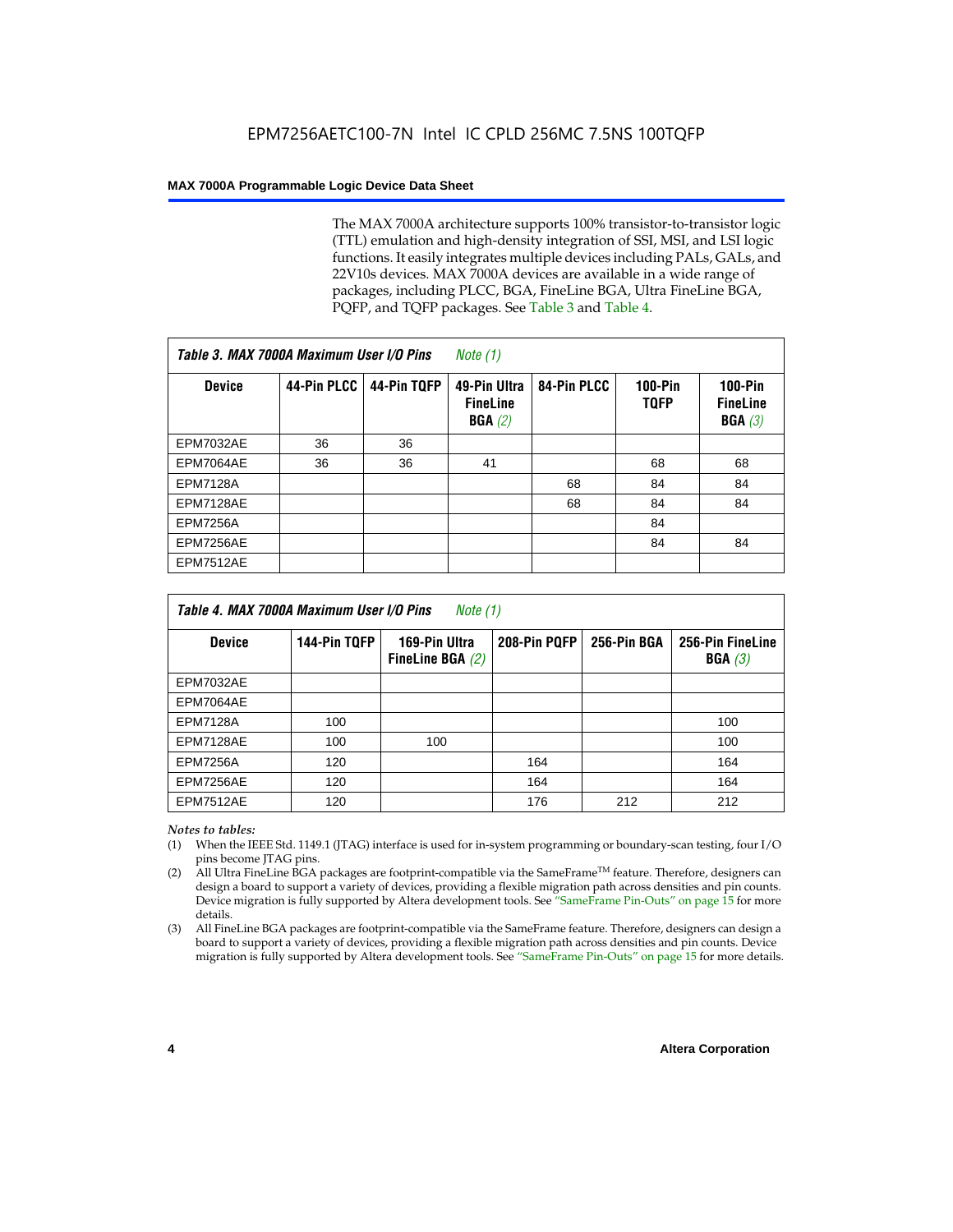MAX 7000A devices use CMOS EEPROM cells to implement logic functions. The user-configurable MAX 7000A architecture accommodates a variety of independent combinatorial and sequential logic functions. The devices can be reprogrammed for quick and efficient iterations during design development and debug cycles, and can be programmed and erased up to 100 times.

MAX 7000A devices contain from 32 to 512 macrocells that are combined into groups of 16 macrocells, called logic array blocks (LABs). Each macrocell has a programmable-AND/fixed-OR array and a configurable register with independently programmable clock, clock enable, clear, and preset functions. To build complex logic functions, each macrocell can be supplemented with both shareable expander product terms and highspeed parallel expander product terms, providing up to 32 product terms per macrocell.

MAX 7000A devices provide programmable speed/power optimization. Speed-critical portions of a design can run at high speed/full power, while the remaining portions run at reduced speed/low power. This speed/power optimization feature enables the designer to configure one or more macrocells to operate at 50% or lower power while adding only a nominal timing delay. MAX 7000A devices also provide an option that reduces the slew rate of the output buffers, minimizing noise transients when non-speed-critical signals are switching. The output drivers of all MAX 7000A devices can be set for 2.5 V or 3.3 V, and all input pins are 2.5-V, 3.3-V, and 5.0-V tolerant, allowing MAX 7000A devices to be used in mixed-voltage systems.

MAX 7000A devices are supported by Altera development systems, which are integrated packages that offer schematic, text—including VHDL, Verilog HDL, and the Altera Hardware Description Language (AHDL)—and waveform design entry, compilation and logic synthesis, simulation and timing analysis, and device programming. The software provides EDIF 2 0 0 and 3 0 0, LPM, VHDL, Verilog HDL, and other interfaces for additional design entry and simulation support from other industry-standard PC- and UNIX-workstation-based EDA tools. The software runs on Windows-based PCs, as well as Sun SPARCstation, and HP 9000 Series 700/800 workstations.

**For more information on development tools, see the** *MAX+PLUS II Programmable Logic Development System & Software Data Sheet* and the *Quartus Programmable Logic Development System & Software Data Sheet*.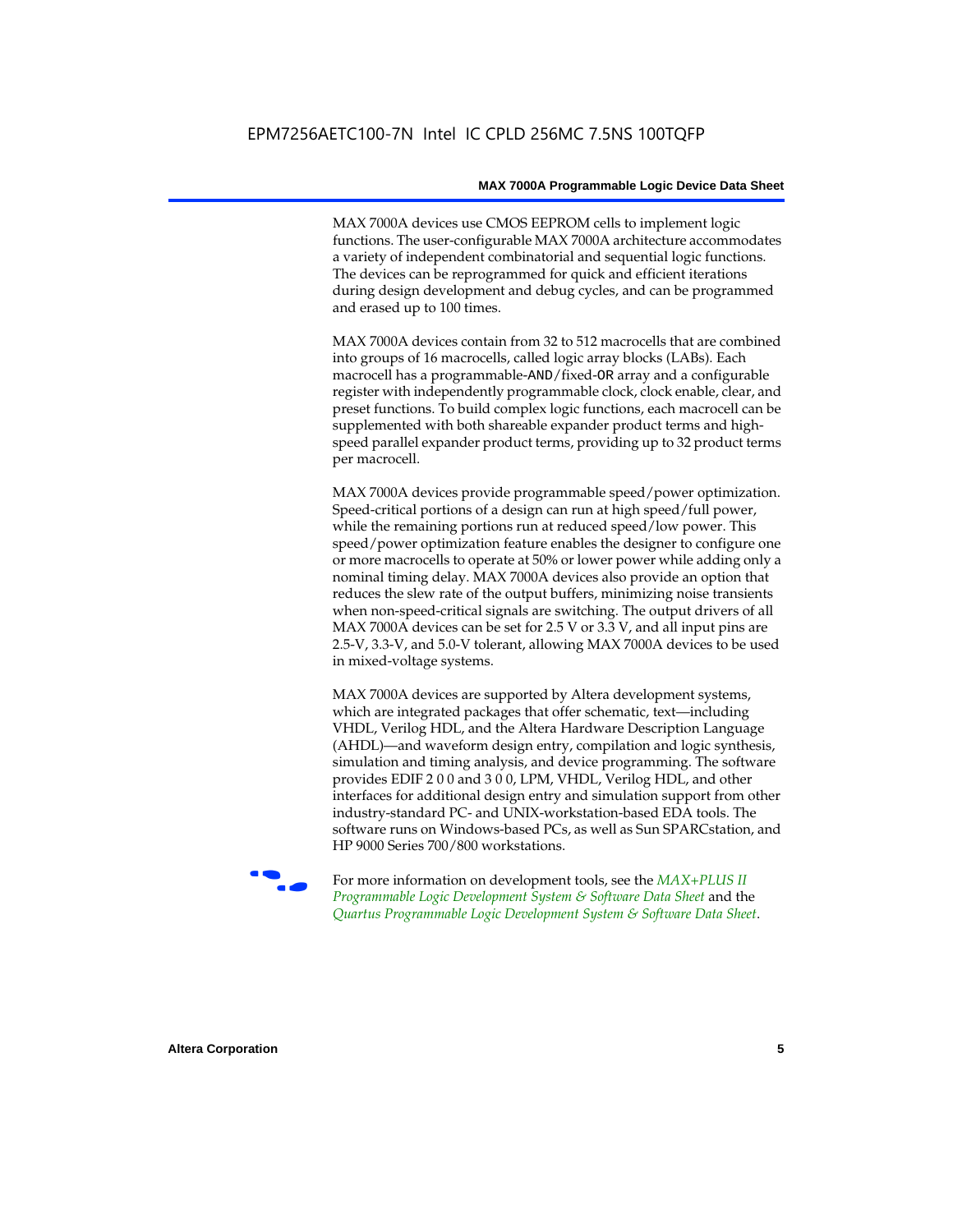### **Functional Description**

The MAX 7000A architecture includes the following elements:

- Logic array blocks (LABs)
- Macrocells
- Expander product terms (shareable and parallel)
- Programmable interconnect array
- I/O control blocks

The MAX 7000A architecture includes four dedicated inputs that can be used as general-purpose inputs or as high-speed, global control signals (clock, clear, and two output enable signals) for each macrocell and I/O pin. Figure 1 shows the architecture of MAX 7000A devices.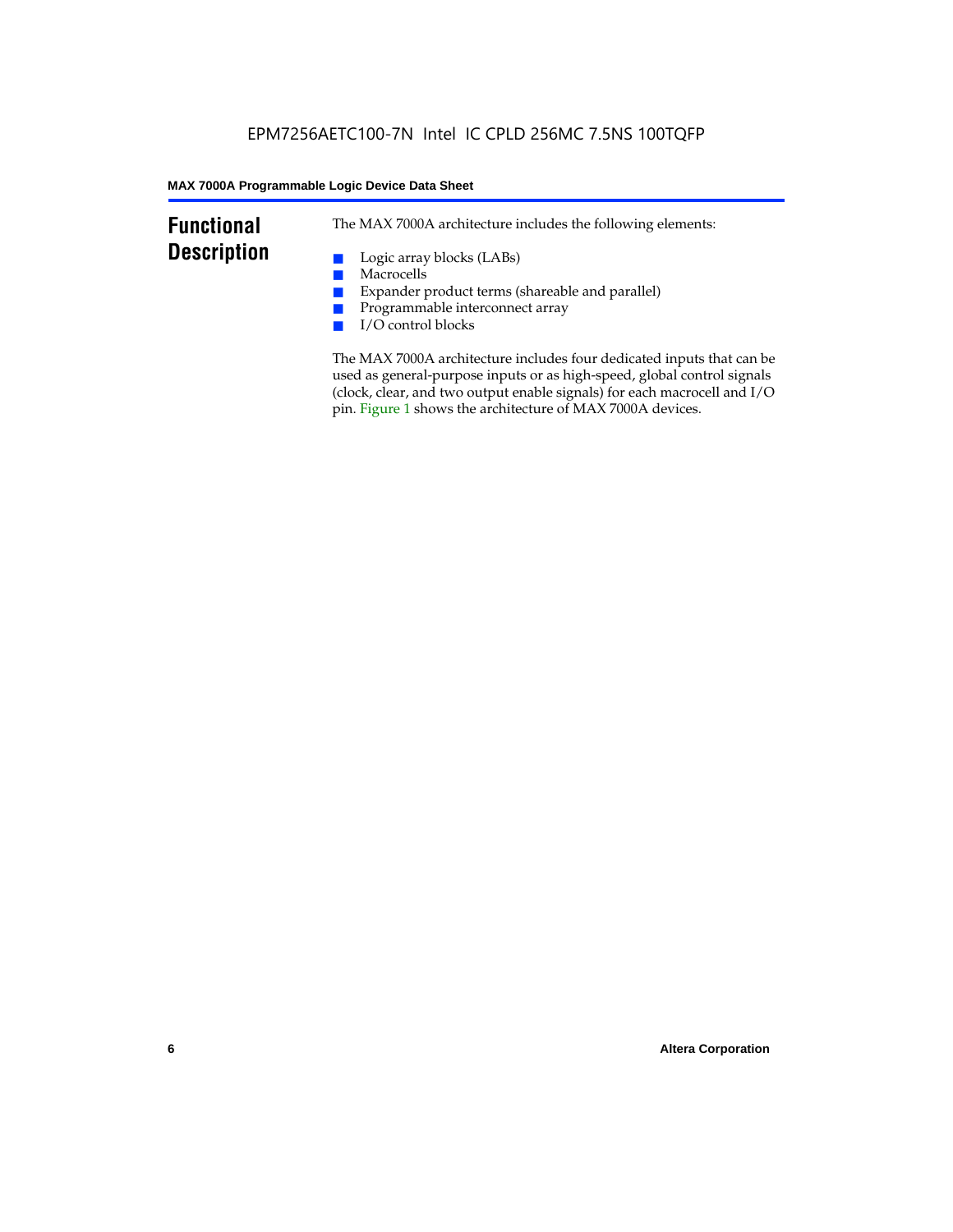

#### *Figure 1. MAX 7000A Device Block Diagram*

#### *Note:*

(1) EPM7032AE, EPM7064AE, EPM7128A, EPM7128AE, EPM7256A, and EPM7256AE devices have six output enables. EPM7512AE devices have 10 output enables.

#### **Logic Array Blocks**

The MAX 7000A device architecture is based on the linking of high-performance LABs. LABs consist of 16-macrocell arrays, as shown in Figure 1. Multiple LABs are linked together via the PIA, a global bus that is fed by all dedicated input pins, I/O pins, and macrocells.

Each LAB is fed by the following signals:

- 36 signals from the PIA that are used for general logic inputs
- Global controls that are used for secondary register functions
- Direct input paths from  $I/O$  pins to the registers that are used for fast setup times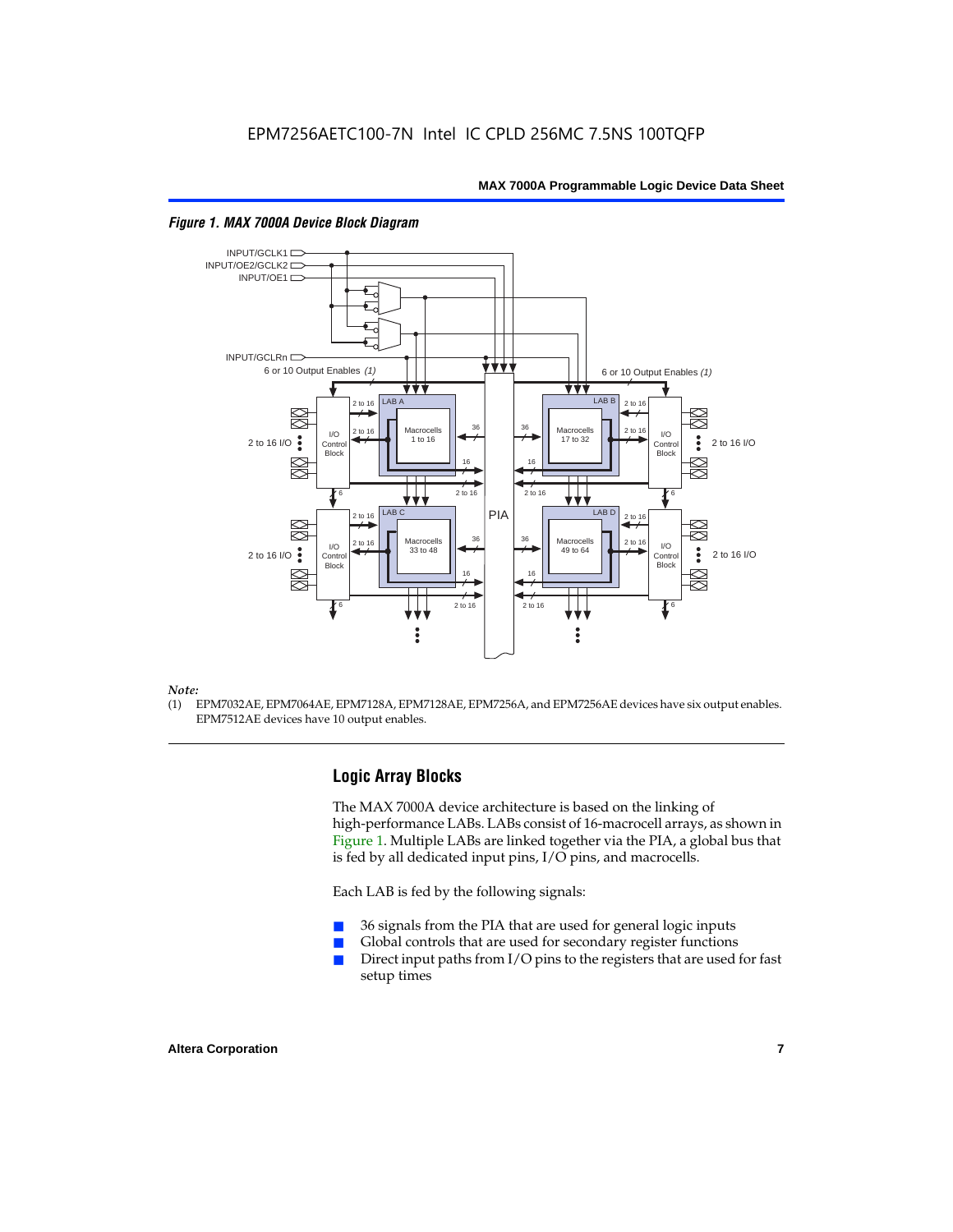#### **Macrocells**

MAX 7000A macrocells can be individually configured for either sequential or combinatorial logic operation. The macrocells consist of three functional blocks: the logic array, the product-term select matrix, and the programmable register. Figure 2 shows a MAX 7000A macrocell.



Combinatorial logic is implemented in the logic array, which provides five product terms per macrocell. The product-term select matrix allocates these product terms for use as either primary logic inputs (to the OR and XOR gates) to implement combinatorial functions, or as secondary inputs to the macrocell's register preset, clock, and clock enable control functions.

Two kinds of expander product terms ("expanders") are available to supplement macrocell logic resources:

- Shareable expanders, which are inverted product terms that are fed back into the logic array
- Parallel expanders, which are product terms borrowed from adjacent macrocells

The Altera development system automatically optimizes product-term allocation according to the logic requirements of the design.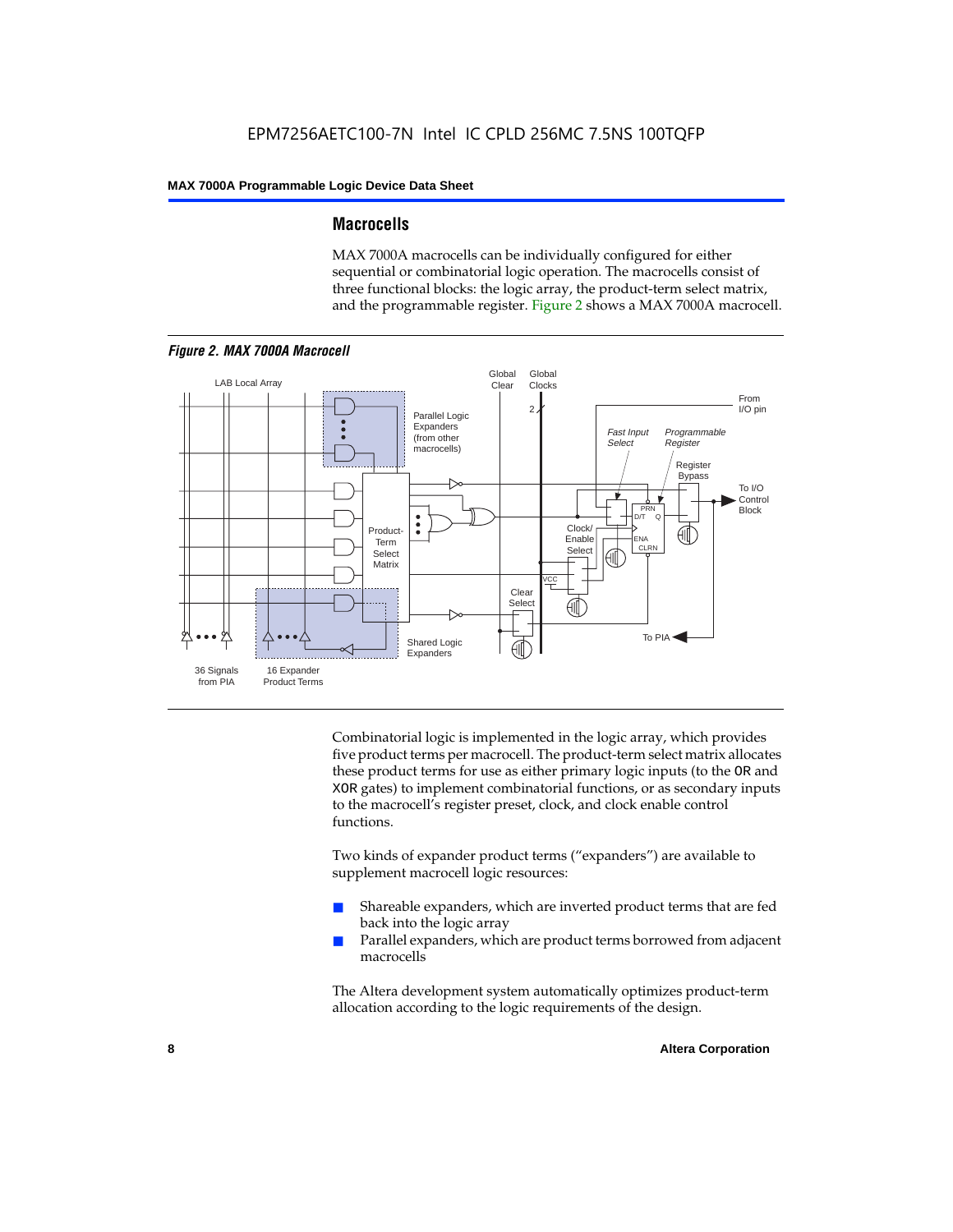For registered functions, each macrocell flipflop can be individually programmed to implement D, T, JK, or SR operation with programmable clock control. The flipflop can be bypassed for combinatorial operation. During design entry, the designer specifies the desired flipflop type; the Altera software then selects the most efficient flipflop operation for each registered function to optimize resource utilization.

Each programmable register can be clocked in three different modes:

- Global clock signal. This mode achieves the fastest clock-to-output performance.
- Global clock signal enabled by an active-high clock enable. A clock enable is generated by a product term. This mode provides an enable on each flipflop while still achieving the fast clock-to-output performance of the global clock.
- Array clock implemented with a product term. In this mode, the flipflop can be clocked by signals from buried macrocells or I/O pins.

Two global clock signals are available in MAX 7000A devices. As shown in Figure 1, these global clock signals can be the true or the complement of either of the global clock pins, GCLK1 or GCLK2.

Each register also supports asynchronous preset and clear functions. As shown in Figure 2, the product-term select matrix allocates product terms to control these operations. Although the product-term-driven preset and clear from the register are active high, active-low control can be obtained by inverting the signal within the logic array. In addition, each register clear function can be individually driven by the active-low dedicated global clear pin (GCLRn). Upon power-up, each register in a MAX 7000AE device may be set to either a high or low state. This power-up state is specified at design entry. Upon power-up, each register in EPM7128A and EPM7256A devices are set to a low state.

All MAX 7000A I/O pins have a fast input path to a macrocell register. This dedicated path allows a signal to bypass the PIA and combinatorial logic and be clocked to an input D flipflop with an extremely fast (as low as 2.5 ns) input setup time.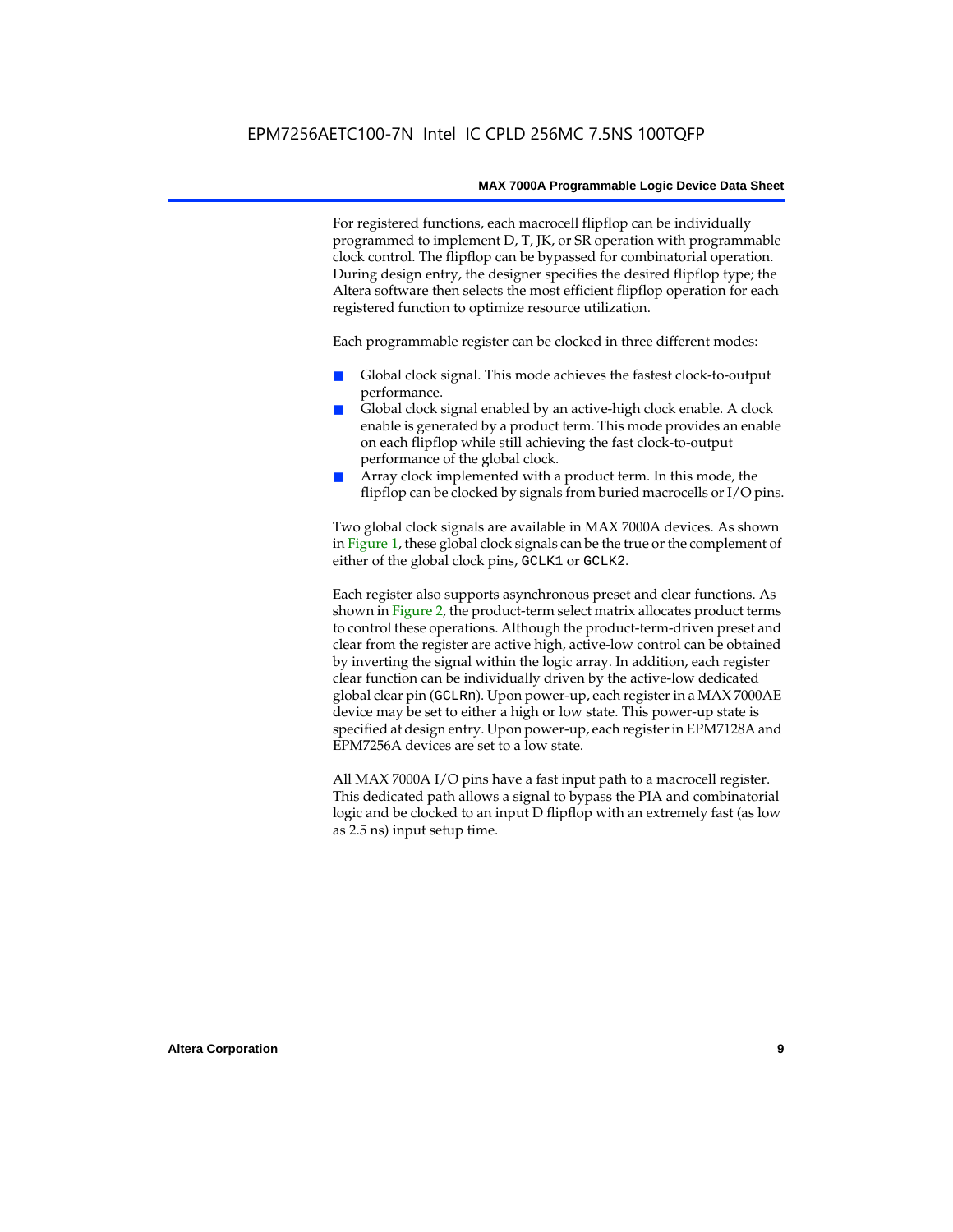#### **Expander Product Terms**

Although most logic functions can be implemented with the five product terms available in each macrocell, more complex logic functions require additional product terms. Another macrocell can be used to supply the required logic resources. However, the MAX 7000A architecture also offers both shareable and parallel expander product terms that provide additional product terms directly to any macrocell in the same LAB. These expanders help ensure that logic is synthesized with the fewest possible logic resources to obtain the fastest possible speed.

#### *Shareable Expanders*

Each LAB has 16 shareable expanders that can be viewed as a pool of uncommitted single product terms (one from each macrocell) with inverted outputs that feed back into the logic array. Each shareable expander can be used and shared by any or all macrocells in the LAB to build complex logic functions. A small delay  $(t_{SFXP})$  is incurred when shareable expanders are used. Figure 3 shows how shareable expanders can feed multiple macrocells.



**Macrocell** Product-Term Logic Product-Term Select Matrix **Macrocell** Product-Term Logic 36 Signals from PIA 16 Shared Expanders

*Shareable expanders can be shared by any or all macrocells in an LAB.*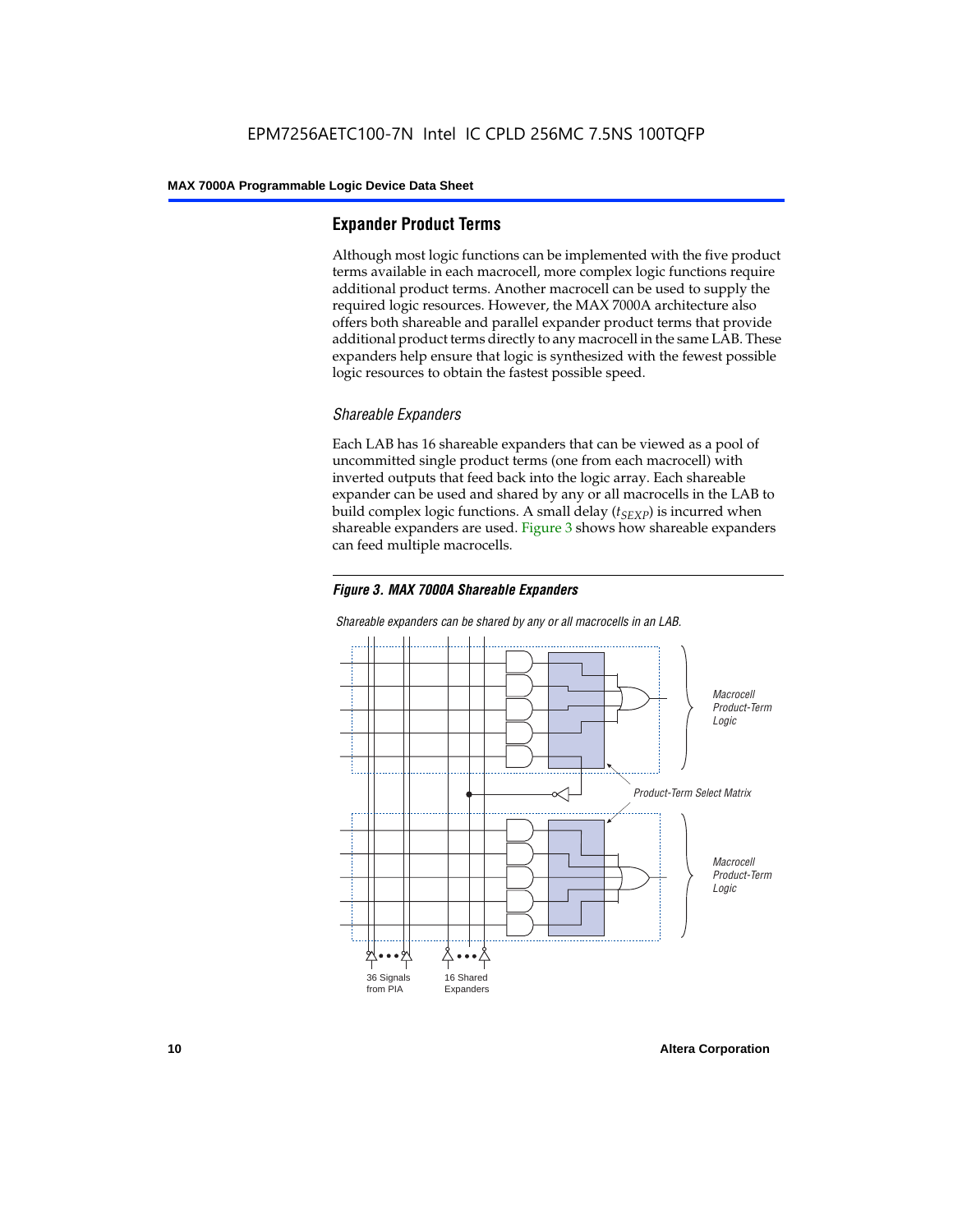#### *Parallel Expanders*

Parallel expanders are unused product terms that can be allocated to a neighboring macrocell to implement fast, complex logic functions. Parallel expanders allow up to 20 product terms to directly feed the macrocell OR logic, with five product terms provided by the macrocell and 15 parallel expanders provided by neighboring macrocells in the LAB.

The compiler can allocate up to three sets of up to five parallel expanders to the macrocells that require additional product terms. Each set of five parallel expanders incurs a small, incremental timing delay (*t<sub>PEXP</sub>*). For example, if a macrocell requires 14 product terms, the compiler uses the five dedicated product terms within the macrocell and allocates two sets of parallel expanders; the first set includes five product terms, and the second set includes four product terms, increasing the total delay by  $2 \times t_{PEXP}$ .

Two groups of eight macrocells within each LAB (e.g., macrocells 1 through 8 and 9 through 16) form two chains to lend or borrow parallel expanders. A macrocell borrows parallel expanders from lowernumbered macrocells. For example, macrocell 8 can borrow parallel expanders from macrocell 7, from macrocells 7 and 6, or from macrocells 7, 6, and 5. Within each group of eight, the lowest-numbered macrocell can only lend parallel expanders, and the highest-numbered macrocell can only borrow them. Figure 4 shows how parallel expanders can be borrowed from a neighboring macrocell.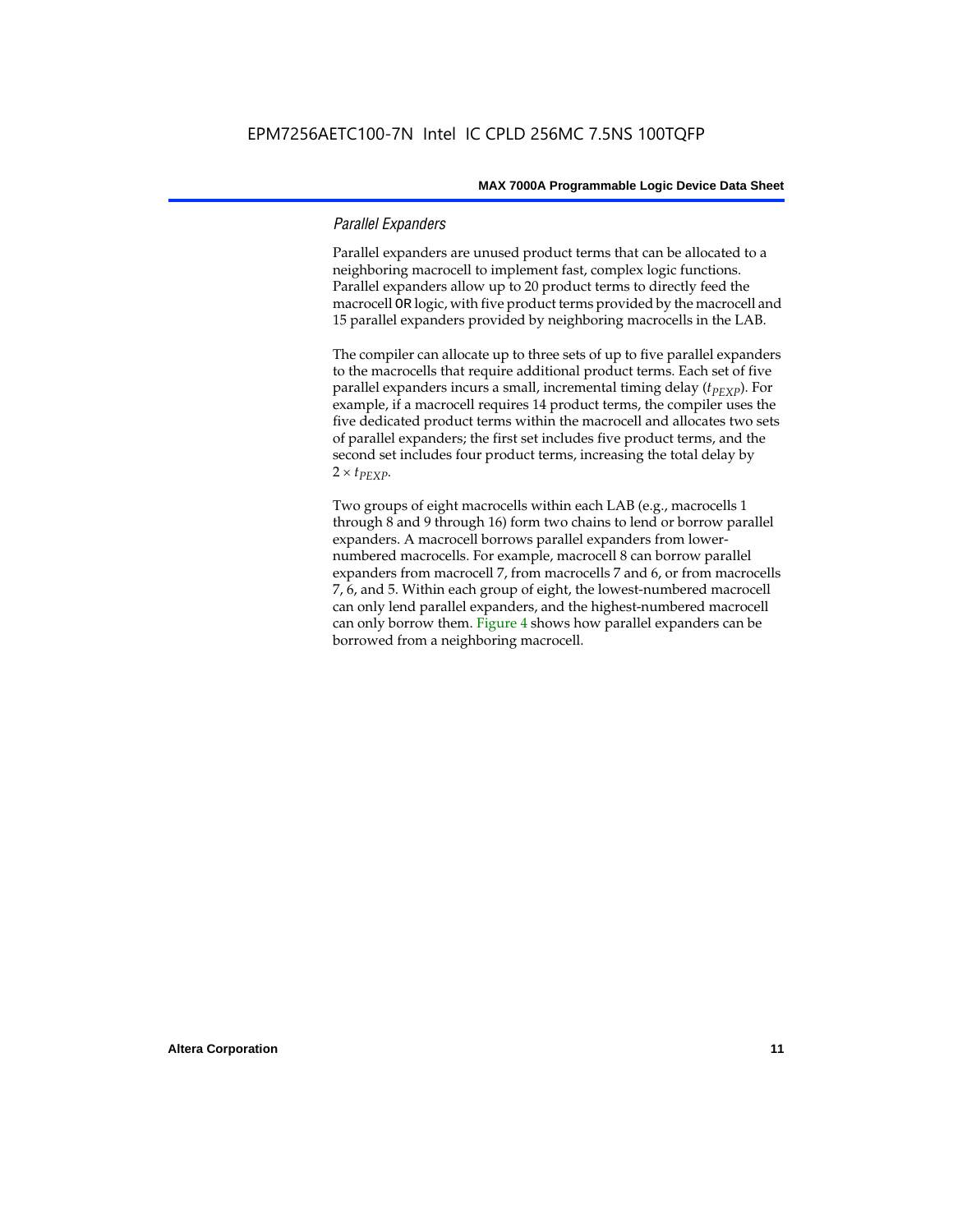#### *Figure 4. MAX 7000A Parallel Expanders*



*Unused product terms in a macrocell can be allocated to a neighboring macrocell.*

#### **Programmable Interconnect Array**

Logic is routed between LABs on the PIA. This global bus is a programmable path that connects any signal source to any destination on the device. All MAX 7000A dedicated inputs, I/O pins, and macrocell outputs feed the PIA, which makes the signals available throughout the entire device. Only the signals required by each LAB are actually routed from the PIA into the LAB. Figure 5 shows how the PIA signals are routed into the LAB. An EEPROM cell controls one input to a 2-input AND gate, which selects a PIA signal to drive into the LAB.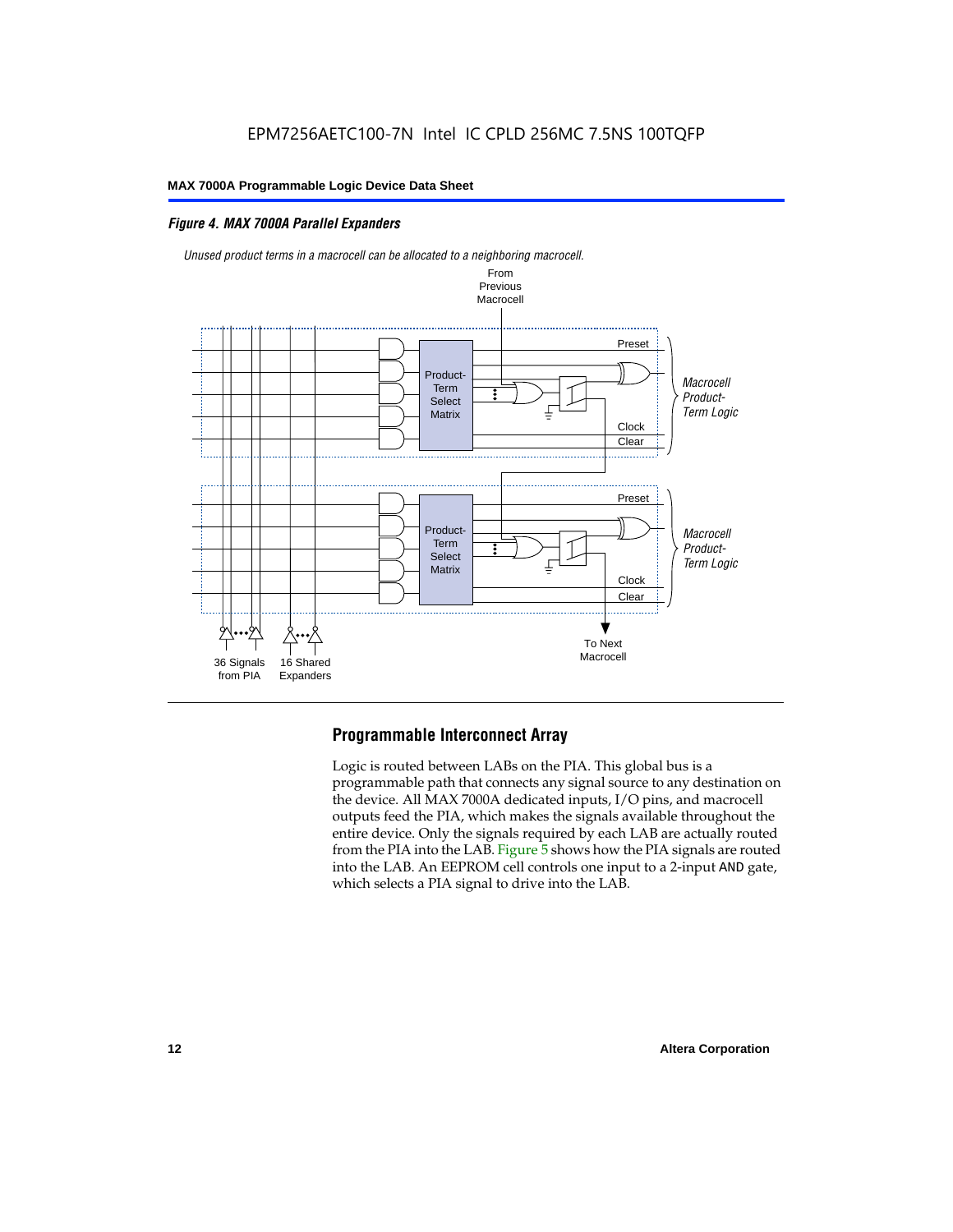

While the routing delays of channel-based routing schemes in masked or FPGAs are cumulative, variable, and path-dependent, the MAX 7000A PIA has a predictable delay. The PIA makes a design's timing performance easy to predict.

#### **I/O Control Blocks**

The I/O control block allows each I/O pin to be individually configured for input, output, or bidirectional operation. All I/O pins have a tri-state buffer that is individually controlled by one of the global output enable signals or directly connected to ground or  $V_{CC}$ . Figure 6 shows the I/O control block for MAX 7000A devices. The I/O control block has 6 or 10 global output enable signals that are driven by the true or complement of two output enable signals, a subset of the I/O pins, or a subset of the I/O macrocells.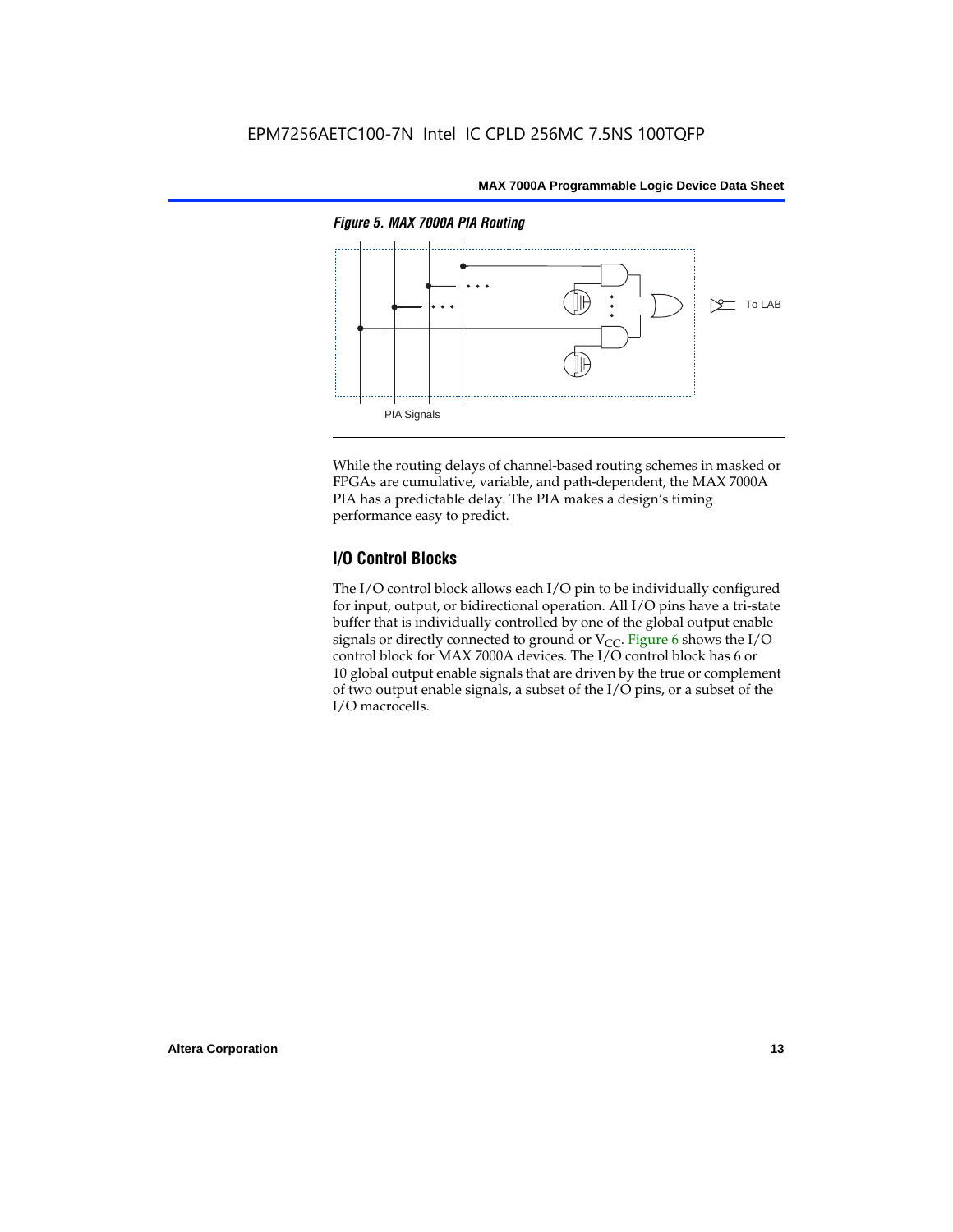

*Figure 6. I/O Control Block of MAX 7000A Devices*

#### *Note:*

(1) EPM7032AE, EPM7064AE, EPM7128A, EPM7128AE, EPM7256A, and EPM7256AE devices have six output enable signals. EPM7512AE devices have 10 output enable signals.

> When the tri-state buffer control is connected to ground, the output is tri-stated (high impedance) and the I/O pin can be used as a dedicated input. When the tri-state buffer control is connected to  $V_{CC}$ , the output is enabled.

The MAX 7000A architecture provides dual I/O feedback, in which macrocell and pin feedbacks are independent. When an I/O pin is configured as an input, the associated macrocell can be used for buried logic.

交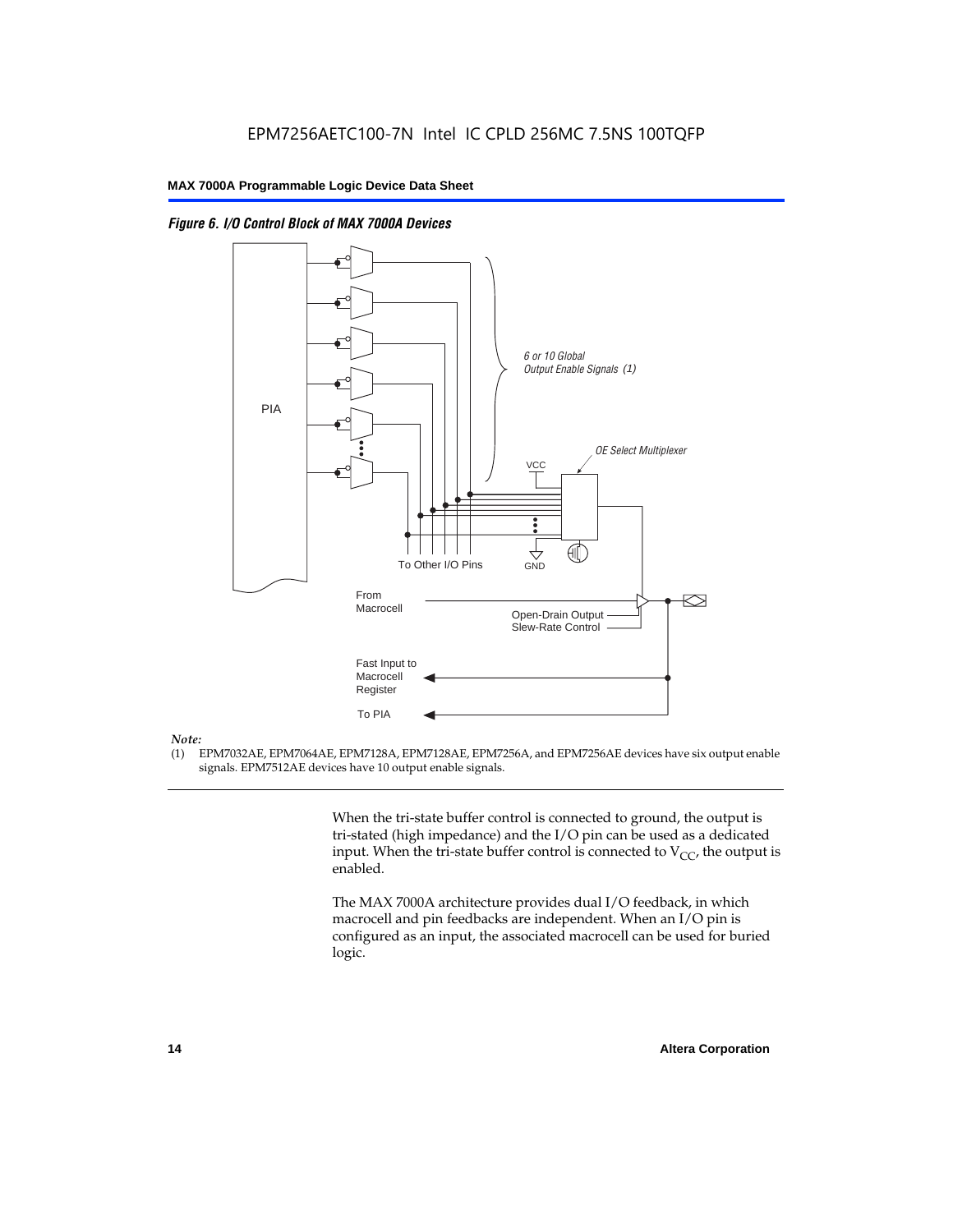#### **SameFrame Pin-Outs** MAX 7000A devices support the SameFrame pin-out feature for FineLine BGA packages. The SameFrame pin-out feature is the arrangement of balls on FineLine BGA packages such that the lower-ballcount packages form a subset of the higher-ball-count packages. SameFrame pin-outs provide the flexibility to migrate not only from device to device within the same package, but also from one package to another. A given printed circuit board (PCB) layout can support multiple device density/package combinations. For example, a single board layout can support a range of devices from an EPM7128AE device in a 100-pin FineLine BGA package to an EPM7512AE device in a 256-pin FineLine BGA package.

The Altera design software provides support to design PCBs with SameFrame pin-out devices. Devices can be defined for present and future use. The software generates pin-outs describing how to lay out a board to take advantage of this migration (see Figure 7).

#### *Figure 7. SameFrame Pin-Out Example*



Designed for 256-Pin FineLine BGA Package Printed Circuit Board



100-Pin FineLine BGA Package (Reduced I/O Count or Logic Requirements) 256-Pin FineLine BGA Package (Increased I/O Count or Logic Requirements)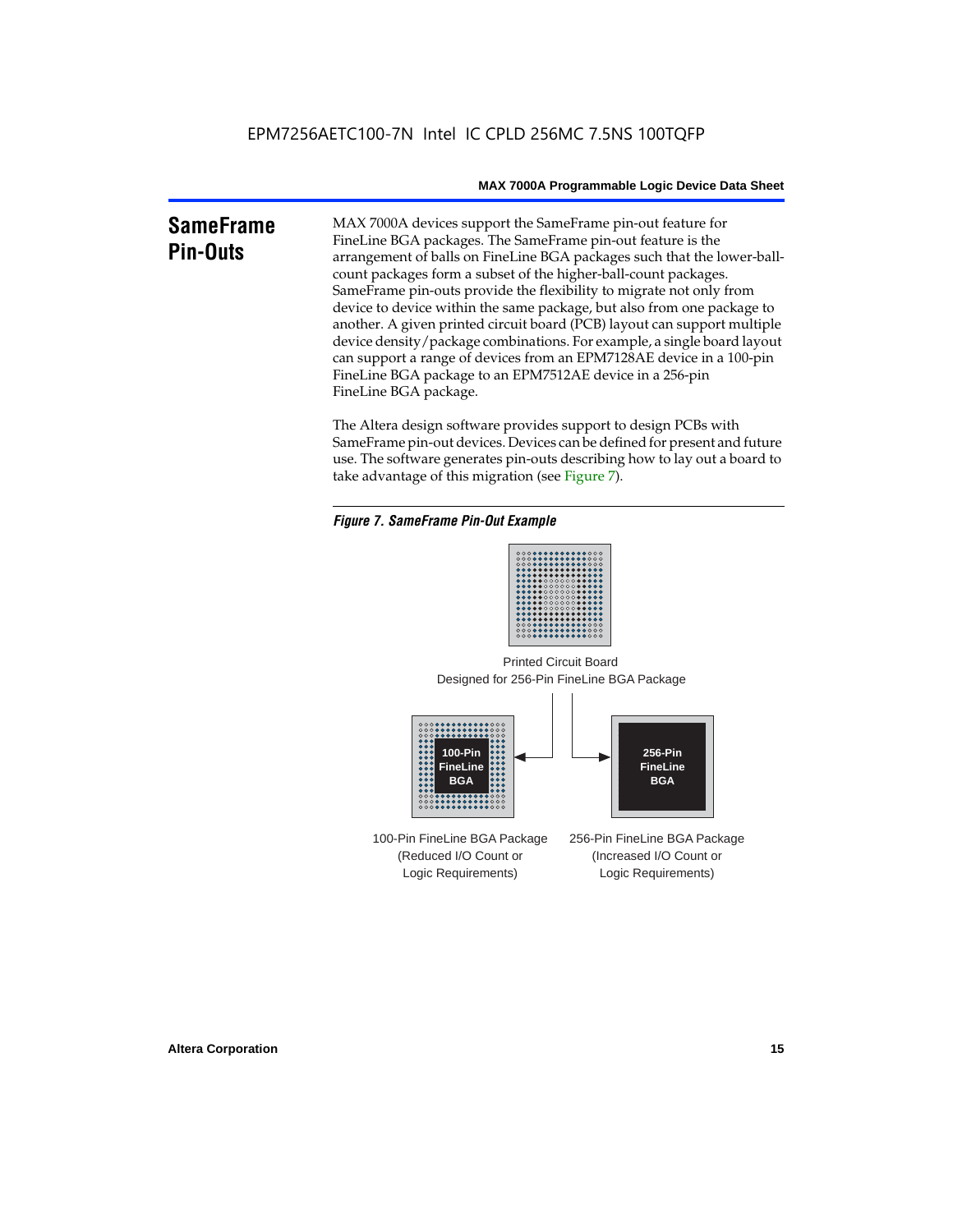### **In-System Programmability**

MAX 7000A devices can be programmed in-system via an industrystandard 4-pin IEEE Std. 1149.1 (JTAG) interface. ISP offers quick, efficient iterations during design development and debugging cycles. The MAX 7000A architecture internally generates the high programming voltages required to program EEPROM cells, allowing in-system programming with only a single 3.3-V power supply. During in-system programming, the I/O pins are tri-stated and weakly pulled-up to eliminate board conflicts. The pull-up value is nominally 50 k $\Omega$ .

MAX 7000AE devices have an enhanced ISP algorithm for faster programming. These devices also offer an ISP\_Done bit that provides safe operation when in-system programming is interrupted. This ISP\_Done bit, which is the last bit programmed, prevents all I/O pins from driving until the bit is programmed. This feature is only available in EPM7032AE, EPM7064AE, EPM7128AE, EPM7256AE, and EPM7512AE devices.

ISP simplifies the manufacturing flow by allowing devices to be mounted on a PCB with standard pick-and-place equipment before they are programmed. MAX 7000A devices can be programmed by downloading the information via in-circuit testers, embedded processors, the Altera MasterBlaster serial/USB communications cable, ByteBlasterMV parallel port download cable, and BitBlaster serial download cable. Programming the devices after they are placed on the board eliminates lead damage on high-pin-count packages (e.g., QFP packages) due to device handling. MAX 7000A devices can be reprogrammed after a system has already shipped to the field. For example, product upgrades can be performed in the field via software or modem.

In-system programming can be accomplished with either an adaptive or constant algorithm. An adaptive algorithm reads information from the unit and adapts subsequent programming steps to achieve the fastest possible programming time for that unit. A constant algorithm uses a predefined (non-adaptive) programming sequence that does not take advantage of adaptive algorithm programming time improvements. Some in-circuit testers cannot program using an adaptive algorithm. Therefore, a constant algorithm must be used. MAX 7000AE devices can be programmed with either an adaptive or constant (non-adaptive) algorithm. EPM7128A and EPM7256A device can only be programmed with an adaptive algorithm; users programming these two devices on platforms that cannot use an adaptive algorithm should use EPM7128AE and EPM7256AE devices.

The Jam Standard Test and Programming Language (STAPL), JEDEC standard JESD 71, can be used to program MAX 7000A devices with incircuit testers, PCs, or embedded processors.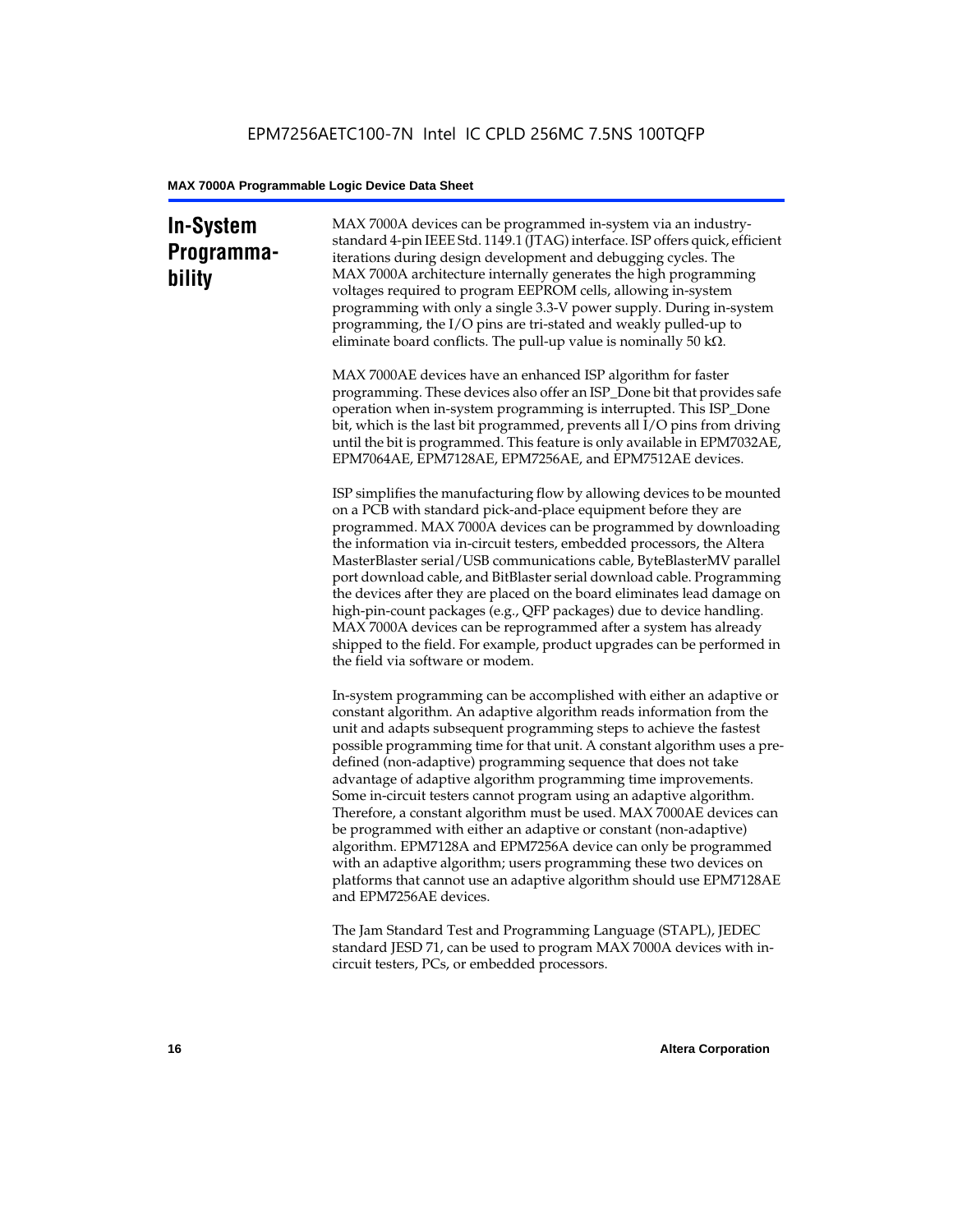

f For more information on using the Jam STAPL language, see *Application Note 88 (Using the Jam Language for ISP & ICR via an Embedded Processor)*  and *Application Note 122 (Using Jam STAPL for ISP & ICR via an Embedded Processor)*.

ISP circuitry in MAX 7000AE devices is compliant with the IEEE Std. 1532 specification. The IEEE Std. 1532 is a standard developed to allow concurrent ISP between multiple PLD vendors.

#### **Programming Sequence**

During in-system programming, instructions, addresses, and data are shifted into the MAX 7000A device through the TDI input pin. Data is shifted out through the TDO output pin and compared against the expected data.

Programming a pattern into the device requires the following six ISP stages. A stand-alone verification of a programmed pattern involves only stages 1, 2, 5, and 6.

- 1. *Enter ISP*. The enter ISP stage ensures that the I/O pins transition smoothly from user mode to ISP mode. The enter ISP stage requires 1 ms.
- 2. *Check ID*. Before any program or verify process, the silicon ID is checked. The time required to read this silicon ID is relatively small compared to the overall programming time.
- 3. *Bulk Erase*. Erasing the device in-system involves shifting in the instructions to erase the device and applying one erase pulse of 100 ms.
- 4. *Program*. Programming the device in-system involves shifting in the address and data and then applying the programming pulse to program the EEPROM cells. This process is repeated for each EEPROM address.
- 5. *Verify*. Verifying an Altera device in-system involves shifting in addresses, applying the read pulse to verify the EEPROM cells, and shifting out the data for comparison. This process is repeated for each EEPROM address.
- 6. *Exit ISP*. An exit ISP stage ensures that the I/O pins transition smoothly from ISP mode to user mode. The exit ISP stage requires 1 ms.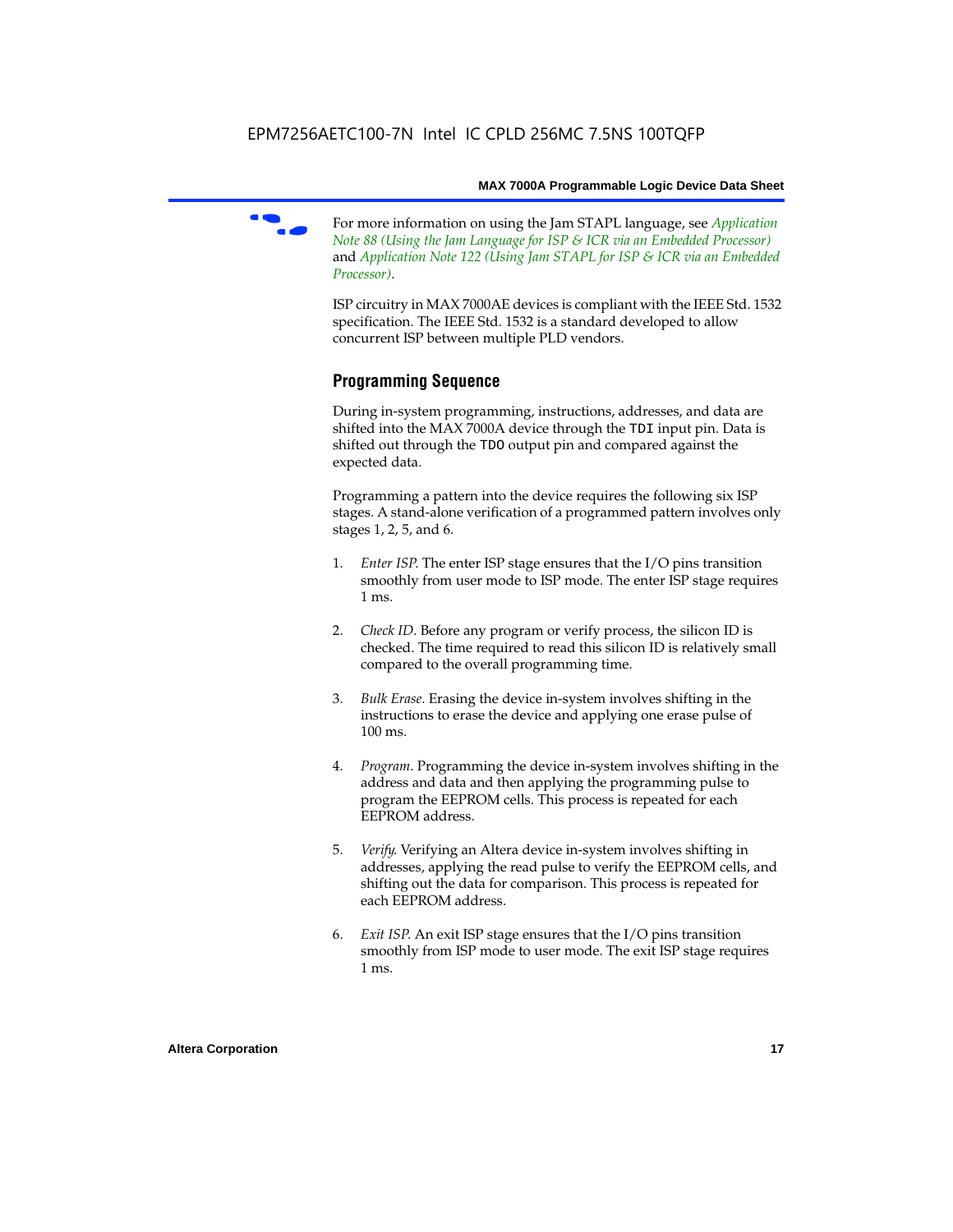#### **Programming Times**

The time required to implement each of the six programming stages can be broken into the following two elements:

- A pulse time to erase, program, or read the EEPROM cells.
- A shifting time based on the test clock (TCK) frequency and the number of TCK cycles to shift instructions, address, and data into the device.

By combining the pulse and shift times for each of the programming stages, the program or verify time can be derived as a function of the TCK frequency, the number of devices, and specific target device(s). Because different ISP-capable devices have a different number of EEPROM cells, both the total fixed and total variable times are unique for a single device.

#### *Programming a Single MAX 7000A Device*

The time required to program a single MAX 7000A device in-system can be calculated from the following formula:

$$
t_{PROG} = t_{PPULSE} + \frac{c_{ycle_{PTCK}}}{f_{TCK}}
$$
  
where:  $t_{PROG}$  = Programming time  
 $t_{PPULSE}$  = Sum of the fixed times to erase, program, and  
verify the EEPROM cells  
 $C_{ycle_{PTCK}}$  = Number of TCK cycles to program a device  
 $f_{TCK}$  = TCK frequency

The ISP times for a stand-alone verification of a single MAX 7000A device can be calculated from the following formula:

| $t_{VER} = t_{VPULSE} + \frac{Cycle_{VTCK}}{f_{TCK}}$ |                                                                                                                                    |
|-------------------------------------------------------|------------------------------------------------------------------------------------------------------------------------------------|
| where: $t_{VFR}$<br>$t_{VPULSE}$                      | $=$ Verify time<br>= Sum of the fixed times to verify the EEPROM cells<br>$Cycle_{VTCK}$ = Number of TCK cycles to verify a device |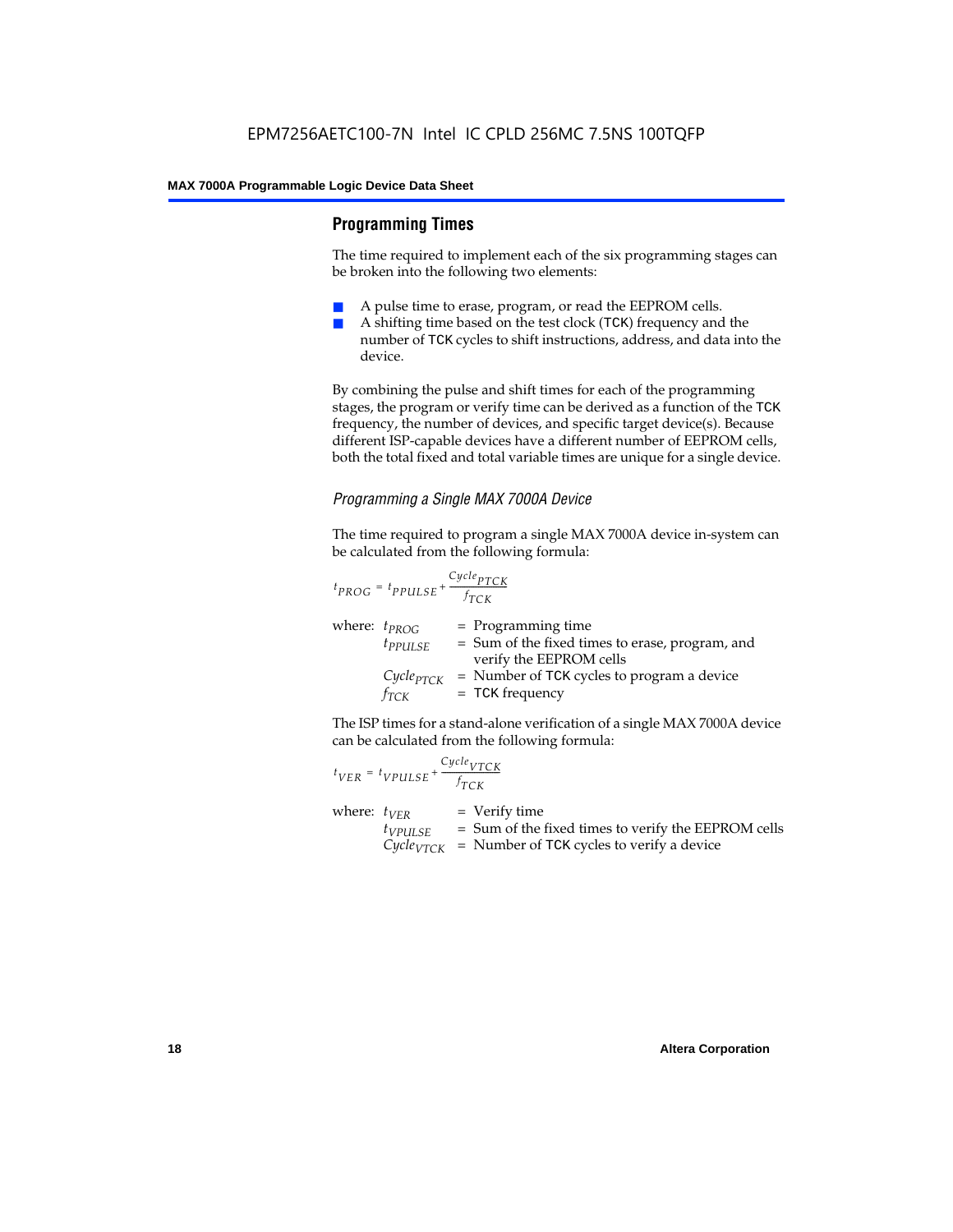The programming times described in Tables 5 through 7 are associated with the worst-case method using the enhanced ISP algorithm.

| Table 5. MAX 7000A t <sub>PULSE</sub> & Cycle <sub>TCK</sub> Values |                 |                       |                 |                                 |  |  |  |  |
|---------------------------------------------------------------------|-----------------|-----------------------|-----------------|---------------------------------|--|--|--|--|
| <b>Device</b>                                                       |                 | <b>Programming</b>    |                 | <b>Stand-Alone Verification</b> |  |  |  |  |
|                                                                     | $t_{PPULSE}(s)$ | Cycle <sub>PTCK</sub> | $t_{VPULSE}(s)$ | $\mathcal C$ ycle $_{VTCK}$     |  |  |  |  |
| <b>EPM7032AE</b>                                                    | 2.00            | 55.000                | 0.002           | 18.000                          |  |  |  |  |
| EPM7064AE                                                           | 2.00            | 105,000               | 0.002           | 35,000                          |  |  |  |  |
| EPM7128AE                                                           | 2.00            | 205,000               | 0.002           | 68,000                          |  |  |  |  |
| EPM7256AE                                                           | 2.00            | 447,000               | 0.002           | 149.000                         |  |  |  |  |
| <b>EPM7512AE</b>                                                    | 2.00            | 890,000               | 0.002           | 297,000                         |  |  |  |  |
| EPM7128A (1)                                                        | 5.11            | 832.000               | 0.03            | 528,000                         |  |  |  |  |
| EPM7256A (1)                                                        | 6.43            | 1,603,000             | 0.03            | 1,024,000                       |  |  |  |  |

Tables 6 and 7 show the in-system programming and stand alone verification times for several common test clock frequencies.

| Table 6. MAX 7000A In-System Programming Times for Different Test Clock Frequencies |               |                  |       |       |         |                |                |               |   |
|-------------------------------------------------------------------------------------|---------------|------------------|-------|-------|---------|----------------|----------------|---------------|---|
| <b>Device</b>                                                                       |               | f <sub>ТСК</sub> |       |       |         |                |                |               |   |
|                                                                                     | <b>10 MHz</b> | 5 MHz            | 2 MHz | 1 MHz | 500 kHz | <b>200 kHz</b> | <b>100 kHz</b> | <b>50 kHz</b> |   |
| <b>EPM7032AE</b>                                                                    | 2.01          | 2.01             | 2.03  | 2.06  | 2.11    | 2.28           | 2.55           | 3.10          | s |
| EPM7064AE                                                                           | 2.01          | 2.02             | 2.05  | 2.11  | 2.21    | 2.53           | 3.05           | 4.10          | s |
| EPM7128AE                                                                           | 2.02          | 2.04             | 2.10  | 2.21  | 2.41    | 3.03           | 4.05           | 6.10          | s |
| EPM7256AE                                                                           | 2.05          | 2.09             | 2.23  | 2.45  | 2.90    | 4.24           | 6.47           | 10.94         | s |
| <b>EPM7512AE</b>                                                                    | 2.09          | 2.18             | 2.45  | 2.89  | 3.78    | 6.45           | 10.90          | 19.80         | s |
| EPM7128A (1)                                                                        | 5.19          | 5.27             | 5.52  | 5.94  | 6.77    | 9.27           | 13.43          | 21.75         | s |
| EPM7256A (1)                                                                        | 6.59          | 6.75             | 7.23  | 8.03  | 9.64    | 14.45          | 22.46          | 38.49         | s |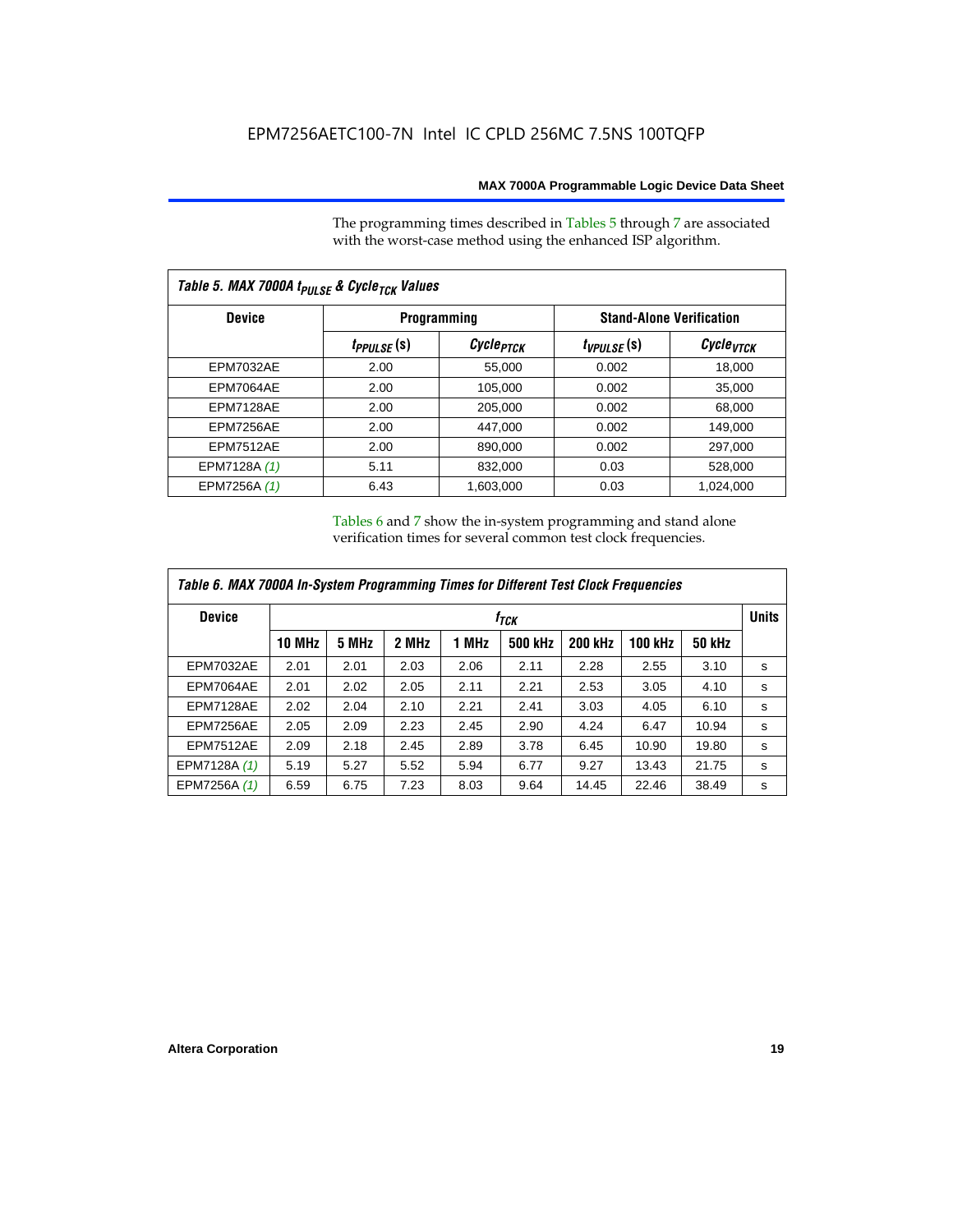|  | <b>MAX 7000A Programmable Logic Device Data Sheet</b> |  |  |  |  |
|--|-------------------------------------------------------|--|--|--|--|
|--|-------------------------------------------------------|--|--|--|--|

| Table 7. MAX 7000A Stand-Alone Verification Times for Different Test Clock Frequencies |               |                           |       |       |                |                |                |               |   |
|----------------------------------------------------------------------------------------|---------------|---------------------------|-------|-------|----------------|----------------|----------------|---------------|---|
| <b>Device</b>                                                                          |               | <b>Units</b><br>$f_{TCK}$ |       |       |                |                |                |               |   |
|                                                                                        | <b>10 MHz</b> | 5 MHz                     | 2 MHz | 1 MHz | <b>500 kHz</b> | <b>200 kHz</b> | <b>100 kHz</b> | <b>50 kHz</b> |   |
| <b>EPM7032AE</b>                                                                       | 0.00          | 0.01                      | 0.01  | 0.02  | 0.04           | 0.09           | 0.18           | 0.36          | s |
| <b>EPM7064AE</b>                                                                       | 0.01          | 0.01                      | 0.02  | 0.04  | 0.07           | 0.18           | 0.35           | 0.70          | s |
| EPM7128AE                                                                              | 0.01          | 0.02                      | 0.04  | 0.07  | 0.14           | 0.34           | 0.68           | 1.36          | s |
| EPM7256AE                                                                              | 0.02          | 0.03                      | 0.08  | 0.15  | 0.30           | 0.75           | 1.49           | 2.98          | S |
| <b>EPM7512AE</b>                                                                       | 0.03          | 0.06                      | 0.15  | 0.30  | 0.60           | 1.49           | 2.97           | 5.94          | s |
| EPM7128A (1)                                                                           | 0.08          | 0.14                      | 0.29  | 0.56  | 1.09           | 2.67           | 5.31           | 10.59         | s |
| EPM7256A (1)                                                                           | 0.13          | 0.24                      | 0.54  | 1.06  | 2.08           | 5.15           | 10.27          | 20.51         | s |

#### *Note to tables:*

(1) EPM7128A and EPM7256A devices can only be programmed with an adaptive algorithm; users programming these two devices on platforms that cannot use an adaptive algorithm should use EPM7128AE and EPM7256AE devices.

### **Programming with External Hardware**

MAX 7000A devices can be programmed on Windows-based PCs with an Altera Logic Programmer card, the MPU, and the appropriate device adapter. The MPU performs continuity checks to ensure adequate electrical contact between the adapter and the device.



For more information, see the *Altera Programming Hardware Data Sheet*.

The Altera software can use text- or waveform-format test vectors created with the Altera Text Editor or Waveform Editor to test the programmed device. For added design verification, designers can perform functional testing to compare the functional device behavior with the results of simulation.

Data I/O, BP Microsystems, and other programming hardware manufacturers provide programming support for Altera devices.



For more information, see *Programming Hardware Manufacturers*.

### **IEEE Std. 1149.1 (JTAG) Boundary-Scan Support**

MAX 7000A devices include the JTAG BST circuitry defined by IEEE Std. 1149.1. Table 8 describes the JTAG instructions supported by MAX 7000A devices. The pin-out tables, available from the Altera web site (**http://www.altera.com**), show the location of the JTAG control pins for each device. If the JTAG interface is not required, the JTAG pins are available as user I/O pins.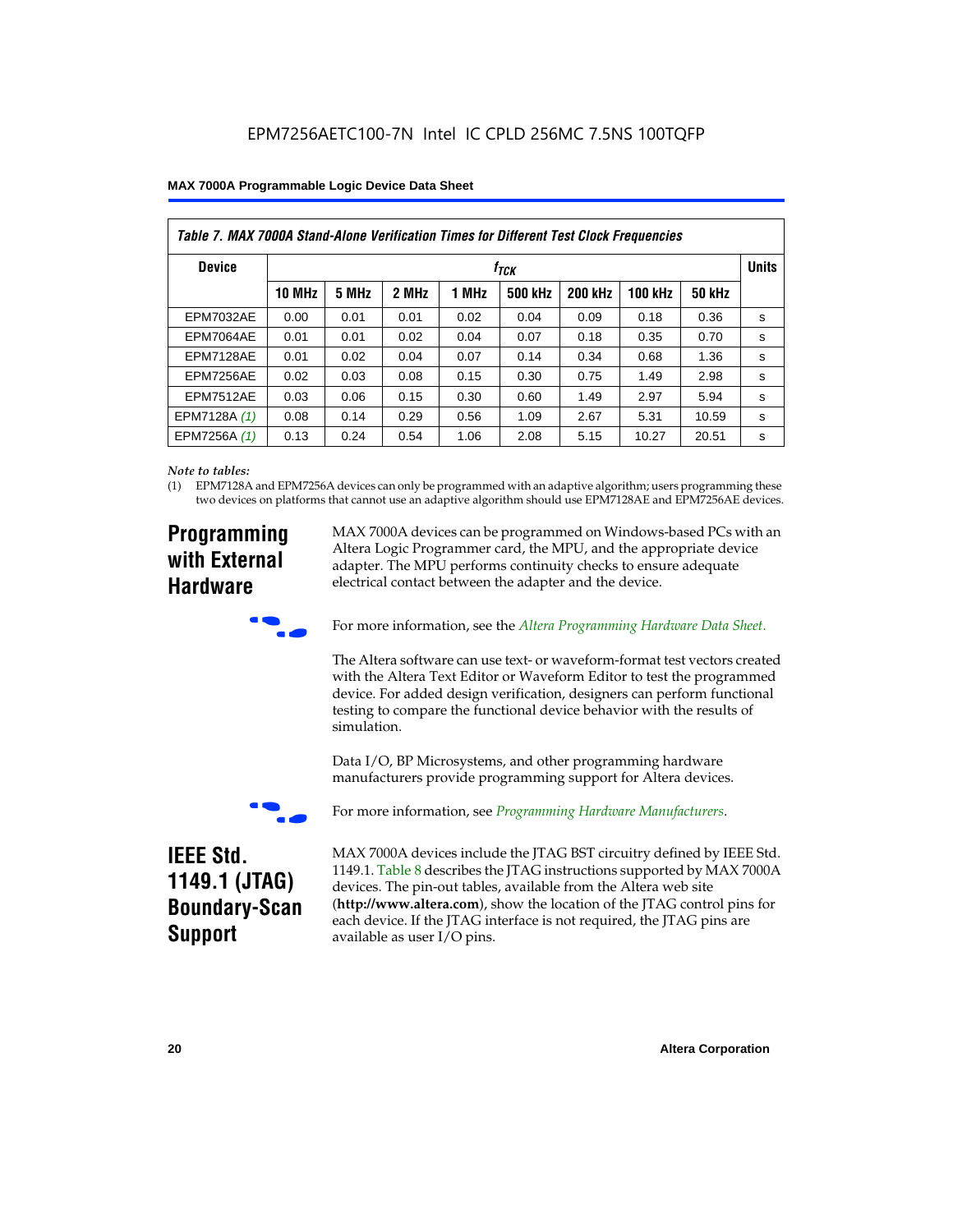| Table 8. MAX 7000A JTAG Instructions |                                                                                                                                                                                                                                                            |  |  |  |  |  |
|--------------------------------------|------------------------------------------------------------------------------------------------------------------------------------------------------------------------------------------------------------------------------------------------------------|--|--|--|--|--|
| <b>JTAG Instruction</b>              | <b>Description</b>                                                                                                                                                                                                                                         |  |  |  |  |  |
| SAMPLE/PRELOAD                       | Allows a snapshot of signals at the device pins to be captured and examined during<br>normal device operation, and permits an initial data pattern output at the device pins                                                                               |  |  |  |  |  |
| <b>EXTEST</b>                        | Allows the external circuitry and board-level interconnections to be tested by forcing a<br>test pattern at the output pins and capturing test results at the input pins                                                                                   |  |  |  |  |  |
| <b>BYPASS</b>                        | Places the 1-bit bypass register between the TDI and TDO pins, which allows the BST<br>data to pass synchronously through a selected device to adjacent devices during normal<br>device operation                                                          |  |  |  |  |  |
| <b>IDCODE</b>                        | Selects the IDCODE register and places it between the TDI and TDO pins, allowing the<br><b>IDCODE</b> to be serially shifted out of TDO                                                                                                                    |  |  |  |  |  |
| <b>USERCODE</b>                      | Selects the 32-bit USERCODE register and places it between the TDI and TDO pins,<br>allowing the USERCODE value to be shifted out of TDO. The USERCODE instruction is<br>available for MAX 7000AE devices only                                             |  |  |  |  |  |
| <b>UESCODE</b>                       | These instructions select the user electronic signature (UESCODE) and allow the<br>UESCODE to be shifted out of TDO, UESCODE instructions are available for EPM7128A<br>and EPM7256A devices only.                                                         |  |  |  |  |  |
| <b>ISP Instructions</b>              | These instructions are used when programming MAX 7000A devices via the JTAG ports<br>with the MasterBlaster, ByteBlasterMV, or BitBlaster download cable, or using a Jam<br>STAPL File, JBC File, or SVF File via an embedded processor or test equipment. |  |  |  |  |  |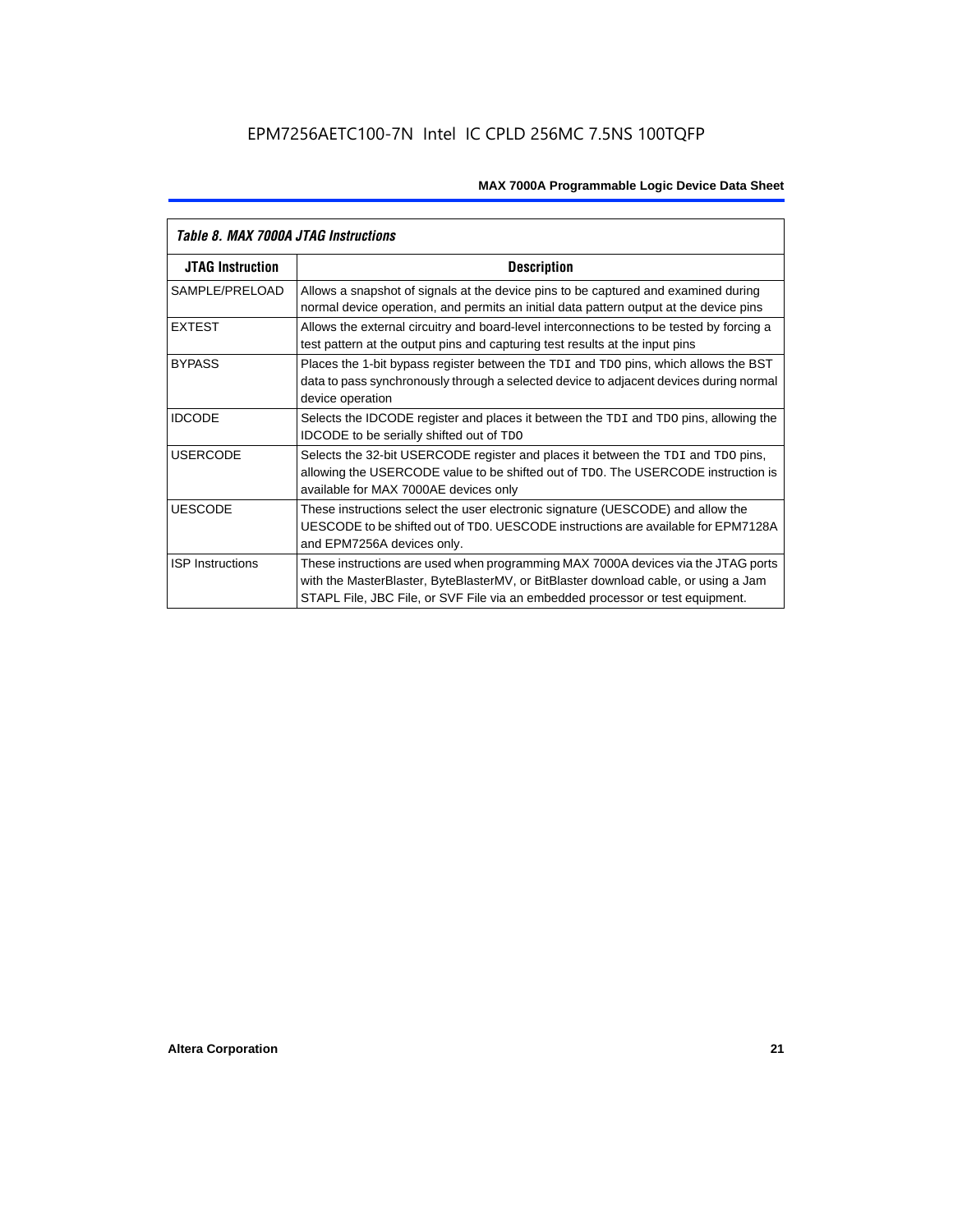The instruction register length of MAX 7000A devices is 10 bits. The user electronic signature (UES) register length in MAX 7000A devices is 16 bits. The MAX 7000AE USERCODE register length is 32 bits. Tables 9 and 10 show the boundary-scan register length and device IDCODE information for MAX 7000A devices.

| Table 9. MAX 7000A Boundary-Scan Register Length |                                      |  |  |  |  |
|--------------------------------------------------|--------------------------------------|--|--|--|--|
| <b>Device</b>                                    | <b>Boundary-Scan Register Length</b> |  |  |  |  |
| <b>EPM7032AE</b>                                 | 96                                   |  |  |  |  |
| EPM7064AE                                        | 192                                  |  |  |  |  |
| <b>EPM7128A</b>                                  | 288                                  |  |  |  |  |
| EPM7128AE                                        | 288                                  |  |  |  |  |
| <b>EPM7256A</b>                                  | 480                                  |  |  |  |  |
| EPM7256AE                                        | 480                                  |  |  |  |  |
| EPM7512AE                                        | 624                                  |  |  |  |  |

| Table 10. 32-Bit MAX 7000A Device IDCODE<br>Note $(1)$ |                                      |                              |                                                    |                               |  |  |  |  |  |  |
|--------------------------------------------------------|--------------------------------------|------------------------------|----------------------------------------------------|-------------------------------|--|--|--|--|--|--|
| <b>Device</b>                                          |                                      | <b>IDCODE (32 Bits)</b>      |                                                    |                               |  |  |  |  |  |  |
|                                                        | <b>Version</b><br>$(4 \text{ Bits})$ | Part Number (16 Bits)        | <b>Manufacturer's</b><br><b>Identity (11 Bits)</b> | $(1 \text{ Bit})$<br>1<br>(2) |  |  |  |  |  |  |
| <b>EPM7032AE</b>                                       | 0001                                 | 0111<br>0000<br>0011<br>0010 | 00001101110                                        | $\mathbf{1}$                  |  |  |  |  |  |  |
| EPM7064AE                                              | 0001                                 | 0000 0110<br>0100<br>0111    | 00001101110                                        | 1                             |  |  |  |  |  |  |
| <b>EPM7128A</b>                                        | 0000                                 | 0111 0001 0010 1000          | 00001101110                                        | $\mathbf{1}$                  |  |  |  |  |  |  |
| EPM7128AE                                              | 0001                                 | 0111 0001 0010 1000          | 00001101110                                        | $\mathbf{1}$                  |  |  |  |  |  |  |
| EPM7256A                                               | 0000                                 | 0111 0010 0101 0110          | 00001101110                                        | 1                             |  |  |  |  |  |  |
| EPM7256AE                                              | 0001                                 | 0010 0101<br>0110<br>0111    | 00001101110                                        | $\mathbf{1}$                  |  |  |  |  |  |  |
| <b>EPM7512AE</b>                                       | 0001                                 | 0101 0001<br>0111<br>0010    | 00001101110                                        | $\mathbf{1}$                  |  |  |  |  |  |  |

#### *Notes:*

(1) The most significant bit (MSB) is on the left.

(2) The least significant bit (LSB) for all JTAG IDCODEs is 1.



**Figure 39 (IEEE 1149.1 (JTAG) Boundary-Scan Testing in Altera** *Devices)* for more information on JTAG BST.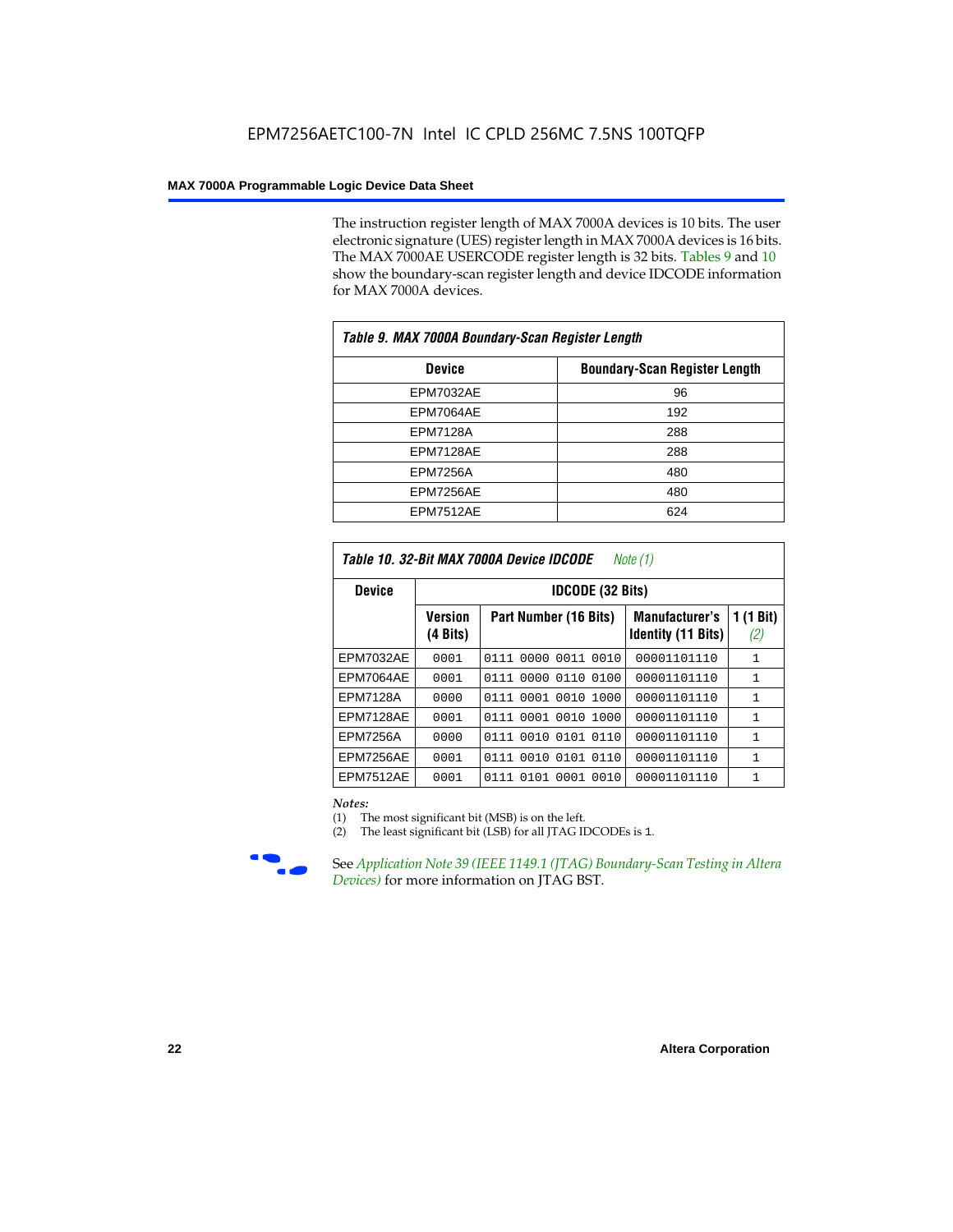



*Figure 8. MAX 7000A JTAG Waveforms*

Table 11 shows the JTAG timing parameters and values for MAX 7000A devices.

| <b>Table 11. JTAG Timing Parameters &amp; Values for MAX 7000A Devices Note (1)</b> |                                                |     |     |      |  |  |  |  |
|-------------------------------------------------------------------------------------|------------------------------------------------|-----|-----|------|--|--|--|--|
| Symbol                                                                              | <b>Parameter</b>                               | Min | Max | Unit |  |  |  |  |
| t <sub>JCP</sub>                                                                    | TCK clock period                               | 100 |     | ns   |  |  |  |  |
| t <sub>JCH</sub>                                                                    | TCK clock high time                            | 50  |     | ns   |  |  |  |  |
| tjcl                                                                                | TCK clock low time                             | 50  |     | ns   |  |  |  |  |
| tjpsu                                                                               | JTAG port setup time                           | 20  |     | ns   |  |  |  |  |
| t <sub>JPH</sub>                                                                    | JTAG port hold time                            | 45  |     | ns   |  |  |  |  |
| tjpco                                                                               | JTAG port clock to output                      |     | 25  | ns   |  |  |  |  |
| t <sub>JPZX</sub>                                                                   | JTAG port high impedance to valid output       |     | 25  | ns   |  |  |  |  |
| t <sub>JPXZ</sub>                                                                   | JTAG port valid output to high impedance       |     | 25  | ns   |  |  |  |  |
| tjssu                                                                               | Capture register setup time                    | 20  |     | ns   |  |  |  |  |
| t <sub>JSH</sub>                                                                    | Capture register hold time                     | 45  |     | ns   |  |  |  |  |
| t <sub>JSCO</sub>                                                                   | Update register clock to output                |     | 25  | ns   |  |  |  |  |
| t <sub>JSZX</sub>                                                                   | Update register high impedance to valid output |     | 25  | ns   |  |  |  |  |
| t <sub>JSXZ</sub>                                                                   | Update register valid output to high impedance |     | 25  | ns   |  |  |  |  |

*Note:*

(1) Timing parameters shown in this table apply for all specified VCCIO levels.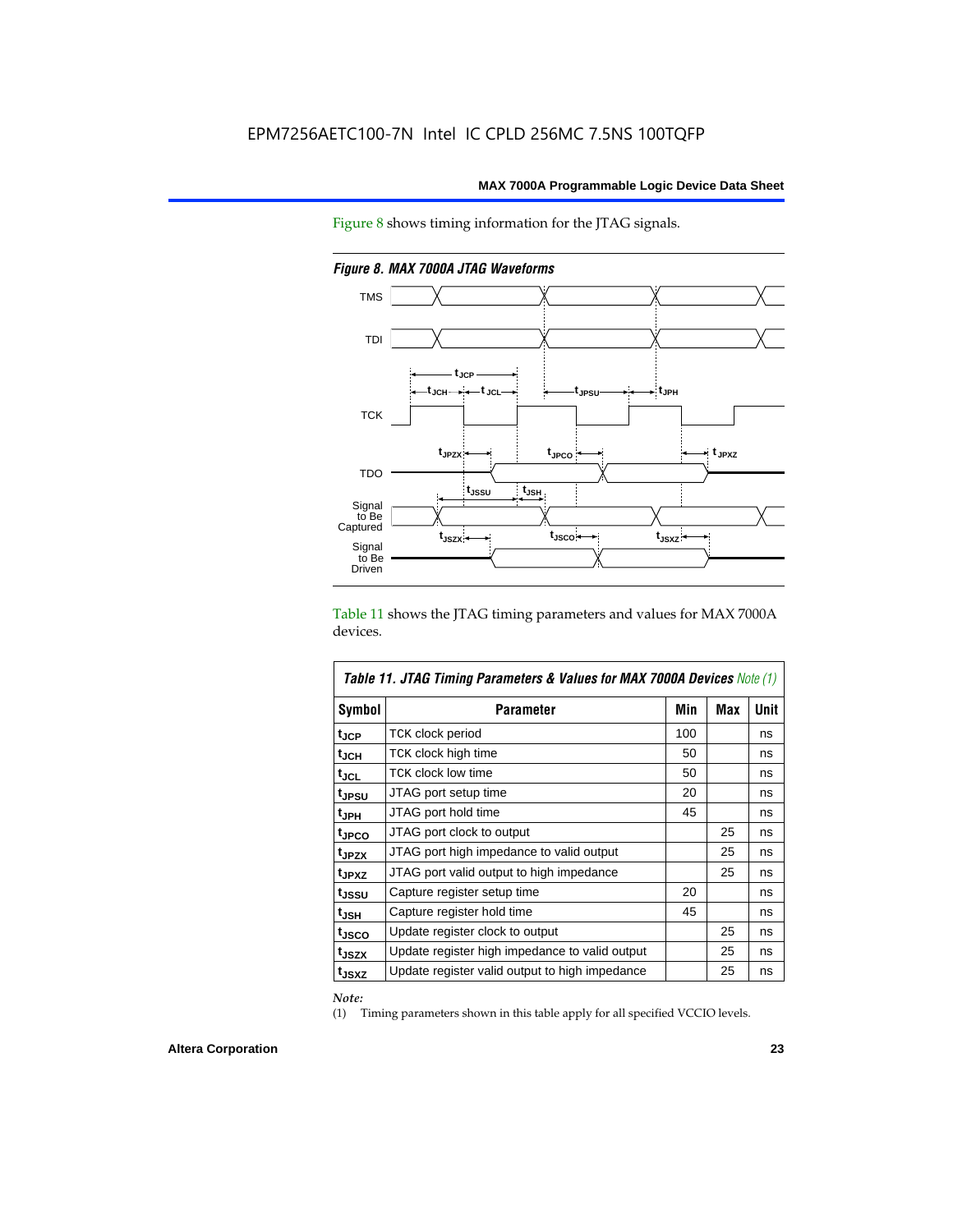### **Programmable Speed/Power Control**

MAX 7000A devices offer a power-saving mode that supports low-power operation across user-defined signal paths or the entire device. This feature allows total power dissipation to be reduced by 50% or more because most logic applications require only a small fraction of all gates to operate at maximum frequency.

The designer can program each individual macrocell in a MAX 7000A device for either high-speed (i.e., with the Turbo  $Bit^{TM}$  option turned on) or low-power operation (i.e., with the Turbo Bit option turned off). As a result, speed-critical paths in the design can run at high speed, while the remaining paths can operate at reduced power. Macrocells that run at low power incur a nominal timing delay adder (*tLPA*) for the *tLAD*, *tLAC*, *tIC*,  $t_{EN}$ ,  $t_{SEXP}$ ,  $t_{ACL}$ , and  $t_{CPPW}$  parameters.

### **Output Configuration**

MAX 7000A device outputs can be programmed to meet a variety of system-level requirements.

### **MultiVolt I/O Interface**

The MAX 7000A device architecture supports the MultiVolt I/O interface feature, which allows MAX 7000A devices to connect to systems with differing supply voltages. MAX 7000A devices in all packages can be set for 2.5-V, 3.3-V, or 5.0-V I/O pin operation. These devices have one set of VCC pins for internal operation and input buffers (VCCINT), and another set for I/O output drivers (VCCIO).

The VCCIO pins can be connected to either a 3.3-V or 2.5-V power supply, depending on the output requirements. When the VCCIO pins are connected to a 2.5-V power supply, the output levels are compatible with 2.5-V systems. When the VCCIO pins are connected to a 3.3-V power supply, the output high is at 3.3 V and is therefore compatible with 3.3-V or 5.0-V systems. Devices operating with  $V_{\text{CCIO}}$  levels lower than 3.0 V incur a slightly greater timing delay of  $t_{OD2}$  instead of  $t_{OD1}$ . Inputs can always be driven by 2.5-V, 3.3-V, or 5.0-V signals.

| Table 12. MAX 7000A MultiVolt I/O Support |                  |     |     |                          |     |     |  |  |
|-------------------------------------------|------------------|-----|-----|--------------------------|-----|-----|--|--|
| V <sub>CCIO</sub> Voltage                 | Input Signal (V) |     |     | <b>Output Signal (V)</b> |     |     |  |  |
|                                           | 2.5              | 3.3 | 5.0 | 2.5                      | 3.3 | 5.0 |  |  |
| 2.5                                       |                  |     |     |                          |     |     |  |  |
| 3.3                                       |                  |     |     |                          |     |     |  |  |

Table 12 describes the MAX 7000A MultiVolt I/O support.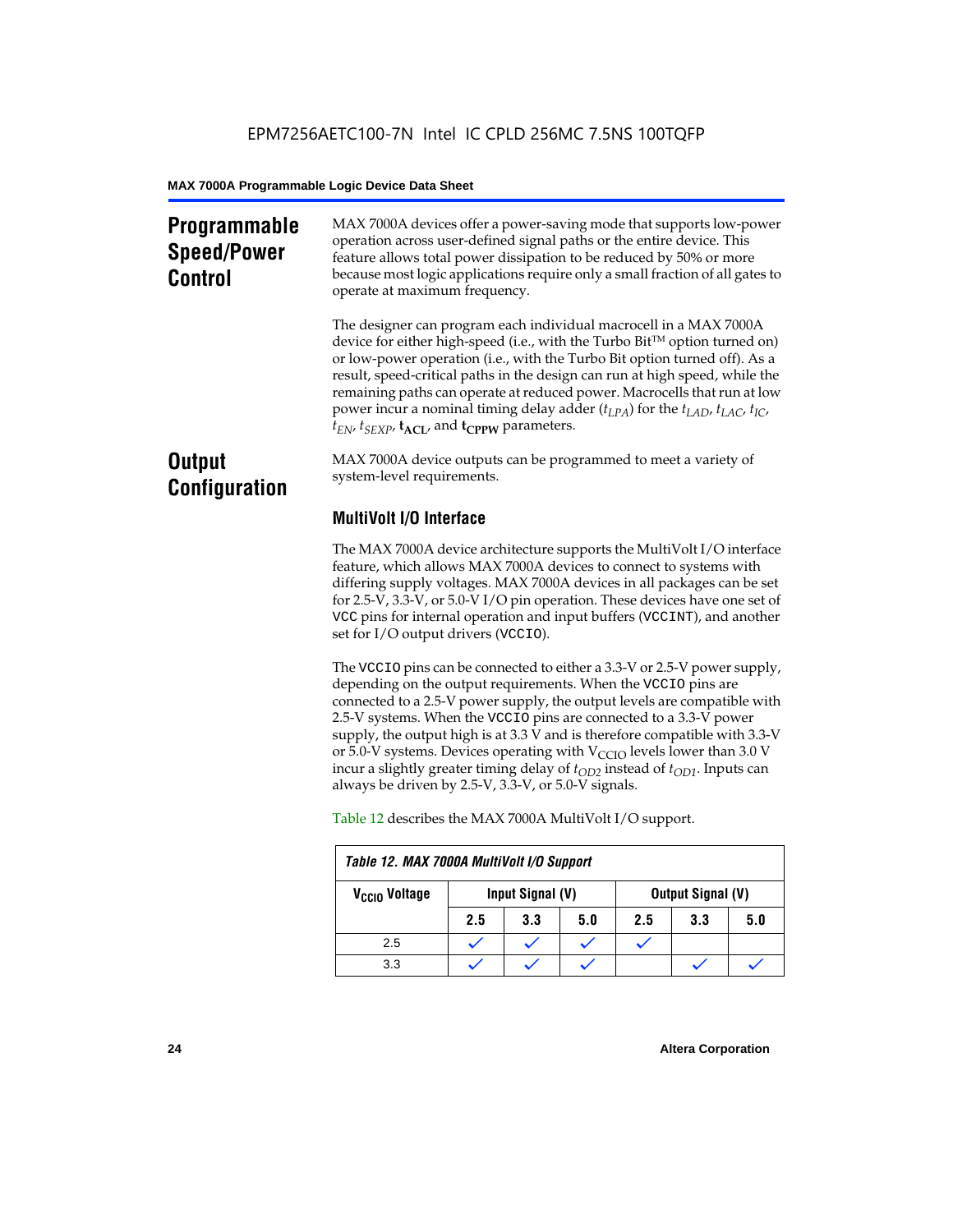#### **Open-Drain Output Option**

MAX 7000A devices provide an optional open-drain (equivalent to open-collector) output for each I/O pin. This open-drain output enables the device to provide system-level control signals (e.g., interrupt and write enable signals) that can be asserted by any of several devices. This output can also provide an additional wired-OR plane.

Open-drain output pins on MAX 7000A devices (with a pull-up resistor to the 5.0-V supply) can drive 5.0-V CMOS input pins that require a high  $V<sub>IH</sub>$ . When the open-drain pin is active, it will drive low. When the pin is inactive, the resistor will pull up the trace to  $5.0$  V to meet CMOS V<sub>OH</sub> requirements. The open-drain pin will only drive low or tri-state; it will never drive high. The rise time is dependent on the value of the pull-up resistor and load impedance. The  $I_{OL}$  current specification should be considered when selecting a pull-up resistor.

#### **Programmable Ground Pins**

Each unused I/O pin on MAX 7000A devices may be used as an additional ground pin. In EPM7128A and EPM7256A devices, utilizing unused I/O pins as additional ground pins requires using the associated macrocell. In MAX 7000AE devices, this programmable ground feature does not require the use of the associated macrocell; therefore, the buried macrocell is still available for user logic.

#### **Slew-Rate Control**

The output buffer for each MAX 7000A I/O pin has an adjustable output slew rate that can be configured for low-noise or high-speed performance. A faster slew rate provides high-speed transitions for high-performance systems. However, these fast transitions may introduce noise transients into the system. A slow slew rate reduces system noise, but adds a nominal delay of 4 to 5 ns. When the configuration cell is turned off, the slew rate is set for low-noise performance. Each I/O pin has an individual EEPROM bit that controls the slew rate, allowing designers to specify the slew rate on a pin-by-pin basis. The slew rate control affects both the rising and falling edges of the output signal.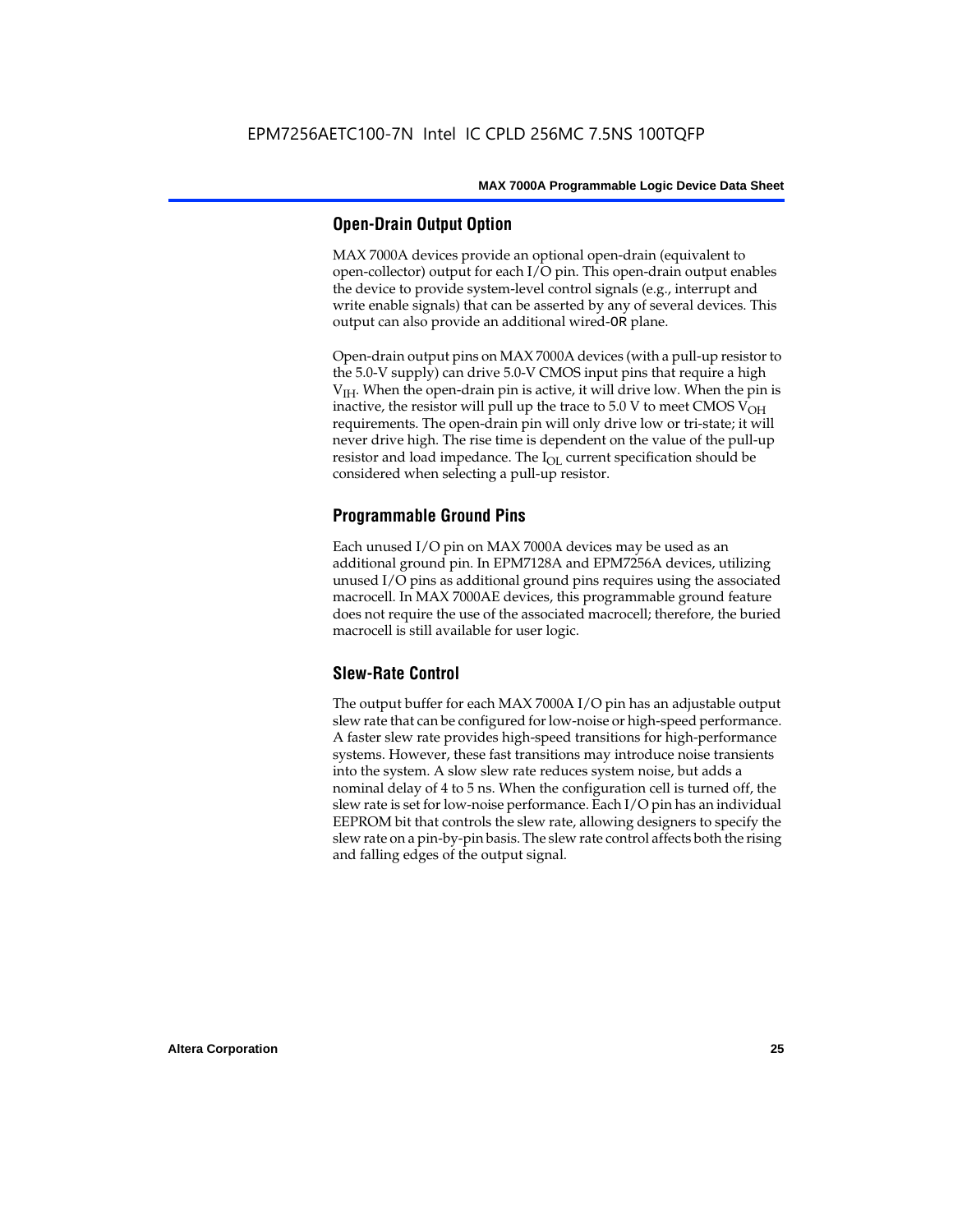| <b>Power</b><br>Sequencing &<br><b>Hot-Socketing</b> | Because MAX 7000A devices can be used in a mixed-voltage environment,<br>they have been designed specifically to tolerate any possible power-up<br>sequence. The $V_{\text{CCIO}}$ and $V_{\text{CCINT}}$ power planes can be powered in any<br>order.                                                                                                                                                                                                                                     |
|------------------------------------------------------|--------------------------------------------------------------------------------------------------------------------------------------------------------------------------------------------------------------------------------------------------------------------------------------------------------------------------------------------------------------------------------------------------------------------------------------------------------------------------------------------|
|                                                      | Signals can be driven into MAX 7000AE devices before and during power-<br>up (and power-down) without damaging the device. Additionally,<br>MAX 7000AE devices do not drive out during power-up. Once operating<br>conditions are reached, MAX 7000AE devices operate as specified by the<br>user.                                                                                                                                                                                         |
|                                                      | MAX 7000AE device I/O pins will not source or sink more than 300 $\mu$ A of<br>DC current during power-up. All pins can be driven up to 5.75 V during<br>hot-socketing, except the OE1 and GLCRn pins. The OE1 and GLCRn pins<br>can be driven up to 3.6 V during hot-socketing. After $V_{\text{CCINT}}$ and $V_{\text{CCIO}}$<br>reach the recommended operating conditions, these two pins are 5.0-V<br>tolerant.                                                                       |
|                                                      | EPM7128A and EPM7256A devices do not support hot-socketing and may<br>drive out during power-up.                                                                                                                                                                                                                                                                                                                                                                                           |
| <b>Design Security</b>                               | All MAX 7000A devices contain a programmable security bit that controls<br>access to the data programmed into the device. When this bit is<br>programmed, a design implemented in the device cannot be copied or<br>retrieved. This feature provides a high level of design security because<br>programmed data within EEPROM cells is invisible. The security bit that<br>controls this function, as well as all other programmed data, is reset only<br>when the device is reprogrammed. |
| <b>Generic Testing</b>                               | MAX 7000A devices are fully tested. Complete testing of each<br>programmable EEPROM bit and all internal logic elements ensures 100%<br>programming yield. AC test measurements are taken under conditions<br>equivalent to those shown in Figure 9. Test patterns can be used and then<br>erased during early stages of the production flow.                                                                                                                                              |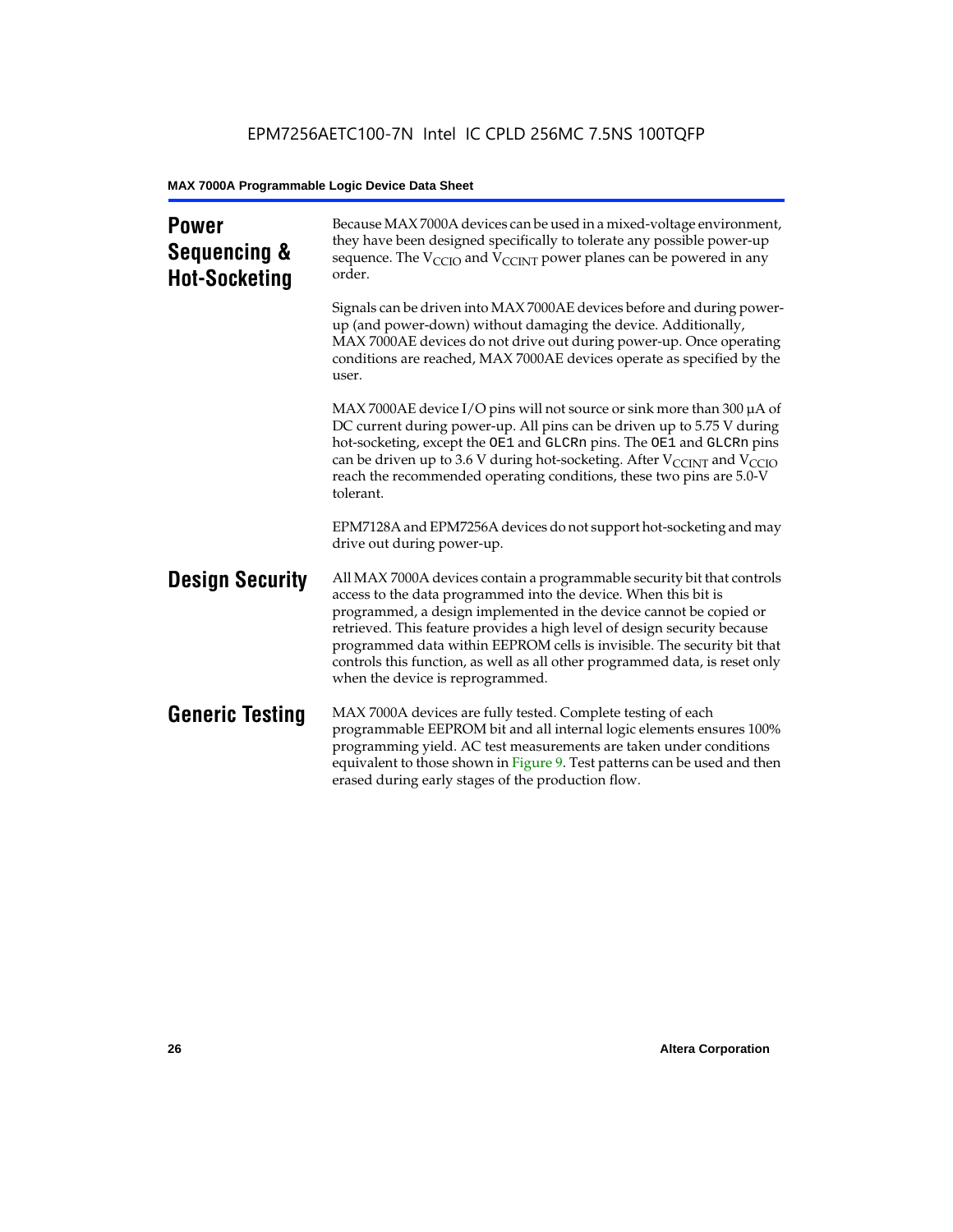#### *Figure 9. MAX 7000A AC Test Conditions*

*3.3-V outputs.*



### **Operating Conditions**

Tables 13 through 16 provide information on absolute maximum ratings, recommended operating conditions, operating conditions, and capacitance for MAX 7000A devices.

| Table 13. MAX 7000A Device Absolute Maximum Ratings<br>Note $(1)$ |                            |                                                           |        |      |              |  |  |  |
|-------------------------------------------------------------------|----------------------------|-----------------------------------------------------------|--------|------|--------------|--|--|--|
| Symbol                                                            | <b>Parameter</b>           | <b>Conditions</b>                                         | Min    | Max  | <b>Unit</b>  |  |  |  |
| $V_{CC}$                                                          | Supply voltage             | With respect to ground $(2)$                              | $-0.5$ | 4.6  | V            |  |  |  |
| $V_{I}$                                                           | DC input voltage           |                                                           | $-2.0$ | 5.75 | $\vee$       |  |  |  |
| $I_{OUT}$                                                         | DC output current, per pin |                                                           | $-25$  | 25   | mA           |  |  |  |
| <b>T<sub>STG</sub></b>                                            | Storage temperature        | No bias                                                   | $-65$  | 150  | $^{\circ}$ C |  |  |  |
| $T_A$                                                             | Ambient temperature        | Under bias                                                | $-65$  | 135  | $^{\circ}$ C |  |  |  |
| $T_{\rm J}$                                                       | Junction temperature       | BGA, FineLine BGA, PQFP, and<br>TQFP packages, under bias |        | 135  | $^{\circ}$ C |  |  |  |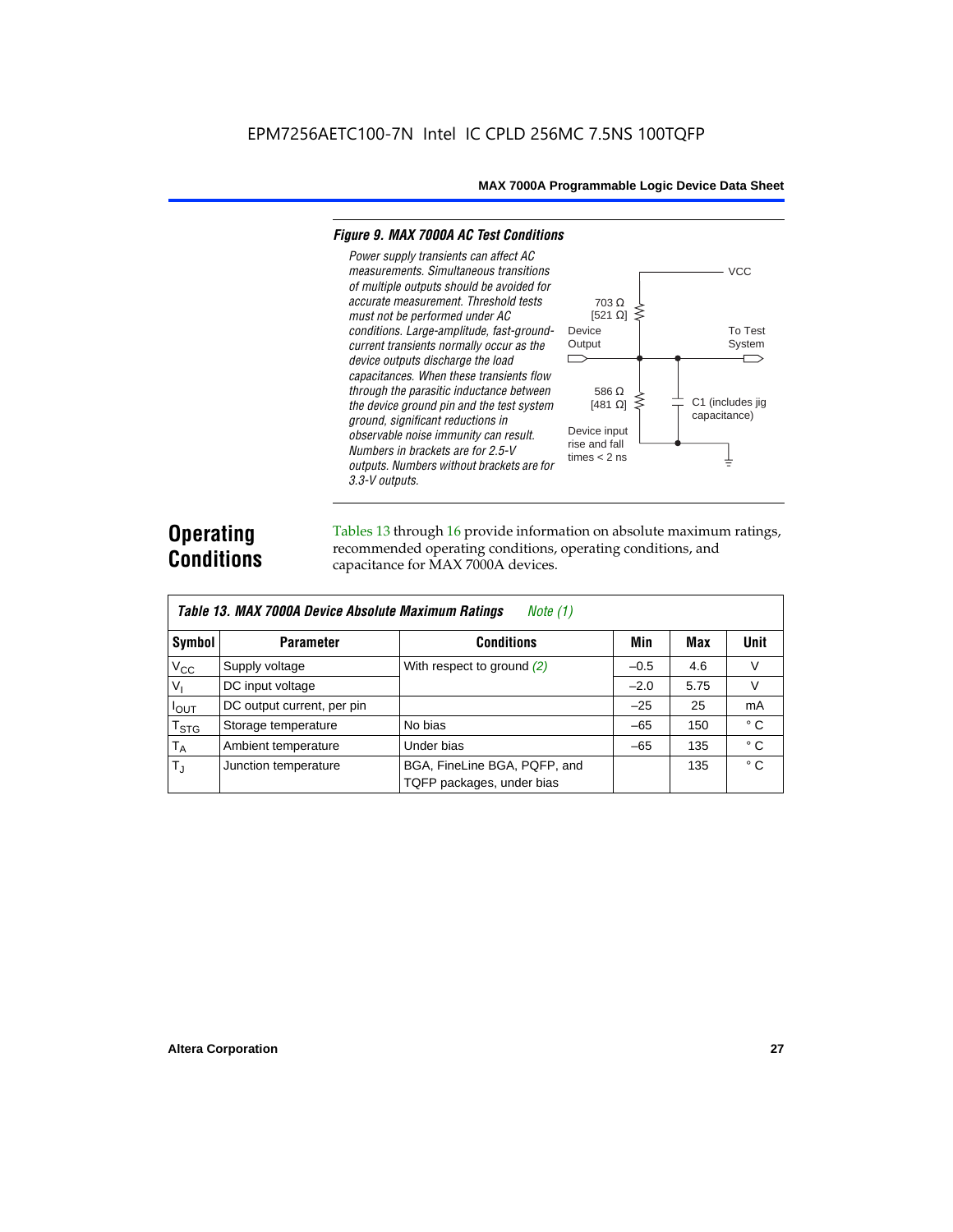### EPM7256AETC100-7N Intel IC CPLD 256MC 7.5NS 100TQFP

|                             | <b>Table 14. MAX 7000A Device Recommended Operating Conditions</b> |                      |          |                   |              |  |  |  |  |
|-----------------------------|--------------------------------------------------------------------|----------------------|----------|-------------------|--------------|--|--|--|--|
| Symbol                      | <b>Parameter</b>                                                   | <b>Conditions</b>    | Min      | Max               | Unit         |  |  |  |  |
| <b>V<sub>CCINT</sub></b>    | Supply voltage for internal logic<br>and input buffers             | (3), (13)            | 3.0      | 3.6               | $\vee$       |  |  |  |  |
| V <sub>CCIO</sub>           | Supply voltage for output<br>drivers, 3.3-V operation              | (3)                  | 3.0      | 3.6               | $\vee$       |  |  |  |  |
|                             | Supply voltage for output<br>drivers, 2.5-V operation              | (3)                  | 2.3      | 2.7               | $\vee$       |  |  |  |  |
| $V_{\text{CCISP}}$          | Supply voltage during in-<br>system programming                    |                      | 3.0      | 3.6               | $\vee$       |  |  |  |  |
| $V_{I}$                     | Input voltage                                                      | (4)                  | $-0.5$   | 5.75              | $\vee$       |  |  |  |  |
| $V_{\rm O}$                 | Output voltage                                                     |                      | $\Omega$ | V <sub>ccio</sub> | $\vee$       |  |  |  |  |
| $T_A$                       | Ambient temperature                                                | Commercial range     | $\Omega$ | 70                | $^{\circ}$ C |  |  |  |  |
|                             |                                                                    | Industrial range (5) | $-40$    | 85                | $^{\circ}$ C |  |  |  |  |
| $T_{\rm J}$                 | Junction temperature                                               | Commercial range     | $\Omega$ | 90                | $^{\circ}$ C |  |  |  |  |
|                             |                                                                    | Industrial range (5) | $-40$    | 105               | $^{\circ}$ C |  |  |  |  |
|                             |                                                                    | Extended range (5)   | $-40$    | 130               | $^{\circ}$ C |  |  |  |  |
| $t_{\mathsf{R}}$            | Input rise time                                                    |                      |          | 40                | ns           |  |  |  |  |
| $\mathfrak{t}_{\mathsf{F}}$ | Input fall time                                                    |                      |          | 40                | ns           |  |  |  |  |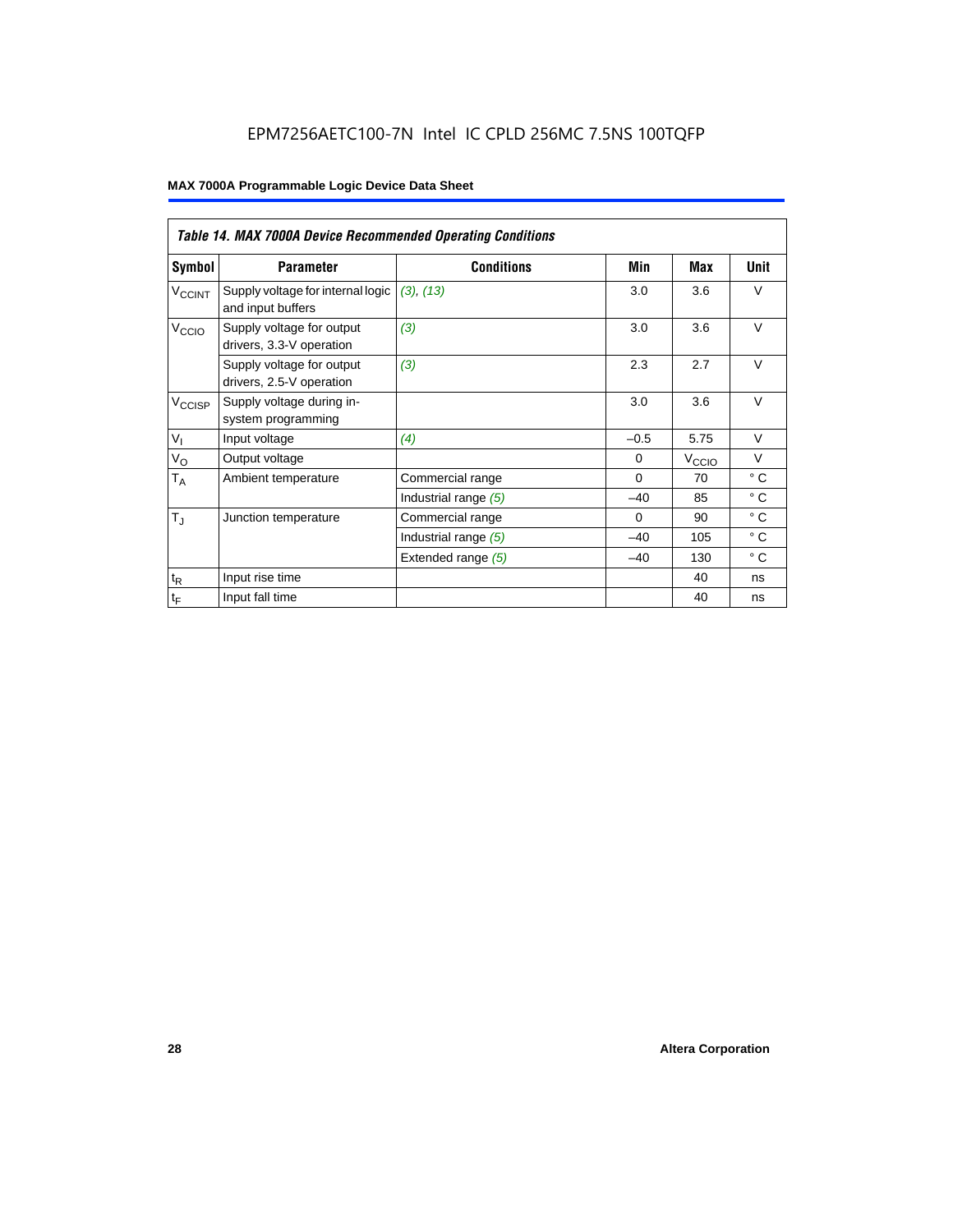| Table 15. MAX 7000A Device DC Operating Conditions<br><i>Note</i> $(6)$ |                                         |                                                                             |                         |      |           |  |  |  |
|-------------------------------------------------------------------------|-----------------------------------------|-----------------------------------------------------------------------------|-------------------------|------|-----------|--|--|--|
| Symbol                                                                  | <b>Parameter</b>                        | <b>Conditions</b>                                                           | Min                     | Max  | Unit      |  |  |  |
| $\mathsf{V}_{\mathsf{IH}}$                                              | High-level input voltage                |                                                                             | 1.7                     | 5.75 | $\vee$    |  |  |  |
| $V_{IL}$                                                                | Low-level input voltage                 |                                                                             | $-0.5$                  | 0.8  | V         |  |  |  |
| $V_{OH}$                                                                | 3.3-V high-level TTL output<br>voltage  | $I_{OH} = -8$ mA DC, $V_{CCIO} = 3.00$ V (7)                                | 2.4                     |      | V         |  |  |  |
|                                                                         | 3.3-V high-level CMOS output<br>voltage | $I_{OH} = -0.1$ mA DC, $V_{CCD} = 3.00$ V<br>(7)                            | $V_{\text{CCIO}} - 0.2$ |      | $\vee$    |  |  |  |
|                                                                         | 2.5-V high-level output voltage         | 2.1                                                                         |                         | V    |           |  |  |  |
|                                                                         |                                         | $I_{OH} = -1$ mA DC, $V_{CCIO} = 2.30$ V (7)                                | 2.0                     |      | $\vee$    |  |  |  |
|                                                                         |                                         | $I_{OH} = -2$ mA DC, $V_{CCIO} = 2.30$ V (7)                                | 1.7                     |      | $\vee$    |  |  |  |
| $V_{OL}$                                                                | 3.3-V low-level TTL output<br>voltage   | $I_{\text{OI}}$ = 8 mA DC, $V_{\text{CCl}}$ = 3.00 V (8)                    |                         | 0.45 | $\vee$    |  |  |  |
|                                                                         | 3.3-V low-level CMOS output<br>voltage  | $I_{\text{OI}} = 0.1 \text{ mA DC}$ , $V_{\text{CCl}} = 3.00 \text{ V}$ (8) |                         | 0.2  | V         |  |  |  |
|                                                                         | 2.5-V low-level output voltage          | $I_{OL}$ = 100 µA DC, $V_{CCIO}$ = 2.30 V (8)                               |                         | 0.2  | $\vee$    |  |  |  |
|                                                                         |                                         | $I_{OL}$ = 1 mA DC, $V_{CCIO}$ = 2.30 V (8)                                 |                         | 0.4  | $\vee$    |  |  |  |
|                                                                         |                                         | $I_{OL}$ = 2 mA DC, $V_{CCIO}$ = 2.30 V (8)                                 |                         | 0.7  | $\vee$    |  |  |  |
| $\mathsf{I}_1$                                                          | Input leakage current                   | $V_1 = -0.5$ to 5.5 V (9)                                                   | $-10$                   | 10   | μA        |  |  |  |
| $I_{OZ}$                                                                | Tri-state output off-state<br>current   | $V_1 = -0.5$ to 5.5 V (9)                                                   | $-10$                   | 10   | μA        |  |  |  |
| $R_{ISP}$                                                               | Value of I/O pin pull-up resistor       | $V_{\text{CCIO}} = 3.0$ to 3.6 V (10)                                       | 20                      | 50   | $k\Omega$ |  |  |  |
|                                                                         | during in-system programming            | $V_{\text{CCIO}}$ = 2.3 to 2.7 V (10)                                       | 30                      | 80   | $k\Omega$ |  |  |  |
|                                                                         | or during power-up                      | $V_{\text{CCIO}} = 2.3$ to 3.6 V (11)                                       | 20                      | 74   | $k\Omega$ |  |  |  |

| Table 16. MAX 7000A Device Capacitance | Note (12) |
|----------------------------------------|-----------|
|                                        |           |

| Symbol    | <b>Parameter</b>      | <b>Conditions</b>                   | Min | Max | Unit |
|-----------|-----------------------|-------------------------------------|-----|-----|------|
| $C_{IN}$  | Input pin capacitance | $V_{IN} = 0$ V, f = 1.0 MHz         |     |     | рF   |
| $v_{I/O}$ | I/O pin capacitance   | $V_{\text{OUT}} = 0 V, f = 1.0 MHz$ |     |     | рF   |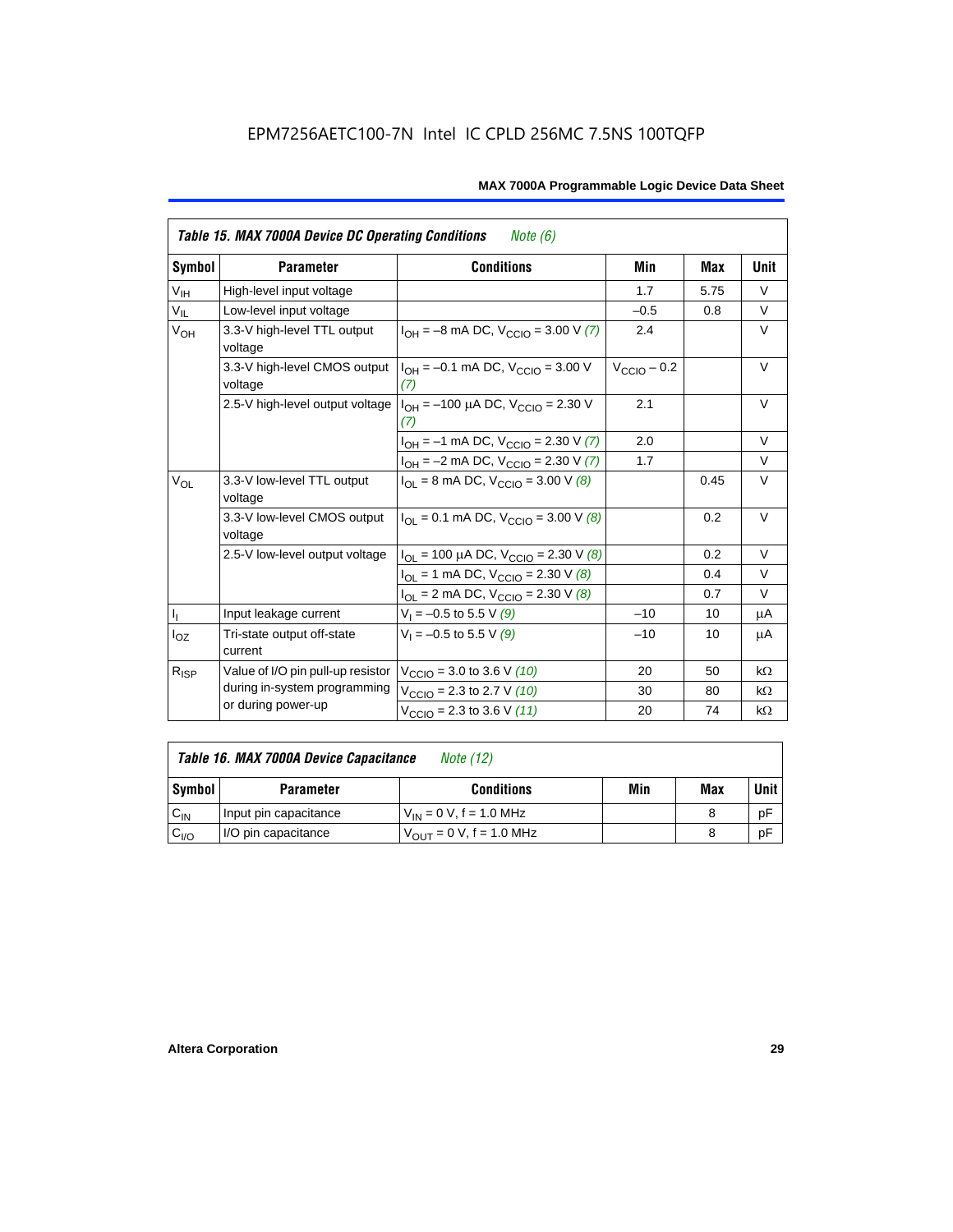#### *Notes to tables:*

- (1) See the *Operating Requirements for Altera Devices Data Sheet.*
- Minimum DC input voltage is –0.5 V. During transitions, the inputs may undershoot to –2.0 V for input currents less than 100 mA and periods shorter than 20 ns.
- (3) For EPM7128A and EPM7256A devices only,  $V_{CC}$  must rise monotonically.
- (4) In MAX 7000AE devices, all pins, including dedicated inputs, I/O pins, and JTAG pins, may be driven before V<sub>CCINT</sub> and V<sub>CCIO</sub> are powered.
- (5) These devices support in-system programming for –40° to 100° C. For in-system programming support between –40° and 0° C, contact Altera Applications.
- (6) These values are specified under the recommended operating conditions shown in Table 14 on page 28.
- (7) The parameter is measured with 50% of the outputs each sourcing the specified current. The  $I_{OH}$  parameter refers to high-level TTL or CMOS output current.
- (8) The parameter is measured with 50% of the outputs each sinking the specified current. The  $I_{OL}$  parameter refers to low-level TTL or CMOS output current.
- (9) This value is specified for normal device operation. For MAX 7000AE devices, the maximum leakage current during power-up is ±300 µA. For EPM7128A and EPM7256A devices, leakage current during power-up is not specified.
- (10) For EPM7128A and EPM7256A devices, this pull-up exists while a device is programmed in-system.
- (11) For MAX 7000AE devices, this pull-up exists while devices are programmed in-system and in unprogrammed devices during power-up.
- (12) Capacitance is measured at 25 °C and is sample-tested only. The OE1 pin (high-voltage pin during programming) has a maximum capacitance of 20 pF.
- (13) The POR time for MAX 7000AE devices (except MAX 7128A and MAX 7256A devices) does not exceed 100 µs. The sufficient V<sub>CCINT</sub> voltage level for POR is 3.0 V. The device is fully initialized within the POR time after V<sub>CCINT</sub> reaches the sufficient POR voltage level.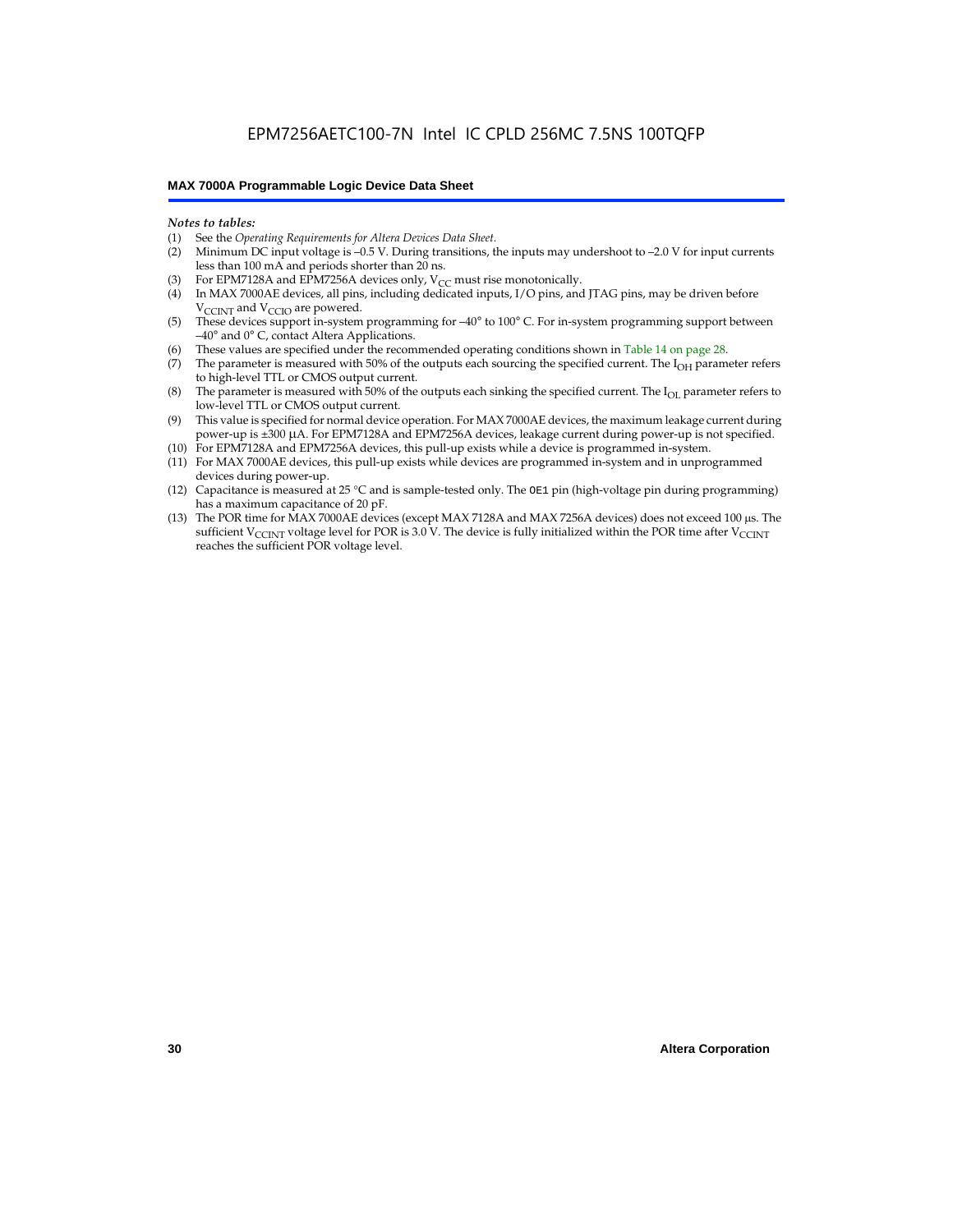Figure 10 shows the typical output drive characteristics of MAX 7000A devices.





**Timing Model** MAX 7000A device timing can be analyzed with the Altera software, a variety of popular industry-standard EDA simulators and timing analyzers, or with the timing model shown in Figure 11. MAX 7000A devices have predictable internal delays that enable the designer to determine the worst-case timing of any design. The software provides timing simulation, point-to-point delay prediction, and detailed timing analysis for device-wide performance evaluation.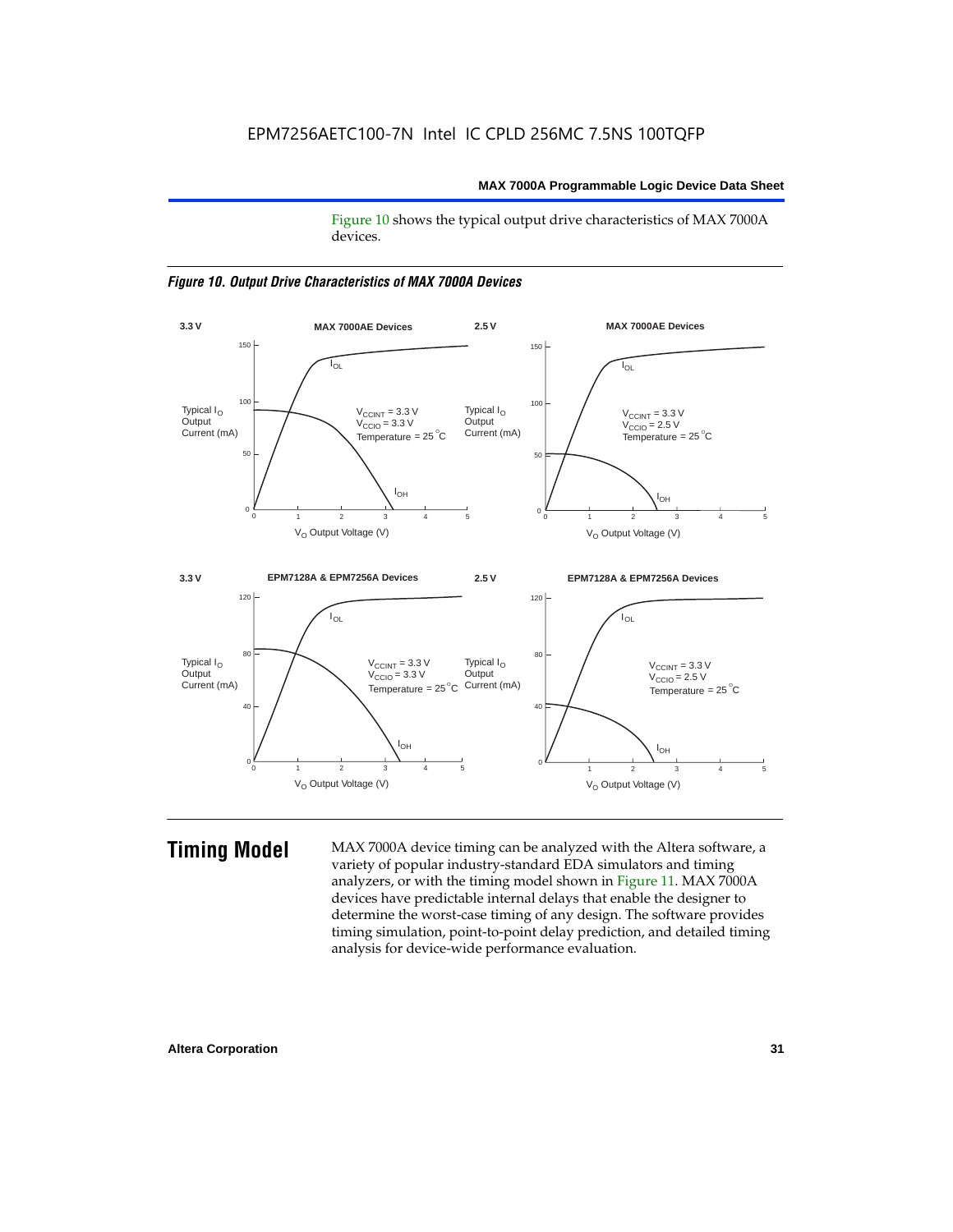



The timing characteristics of any signal path can be derived from the timing model and parameters of a particular device. External timing parameters, which represent pin-to-pin timing delays, can be calculated as the sum of internal parameters. Figure 12 shows the timing relationship between internal and external delay parameters.



f See *Application Note 94 (Understanding MAX 7000 Timing)* for more information.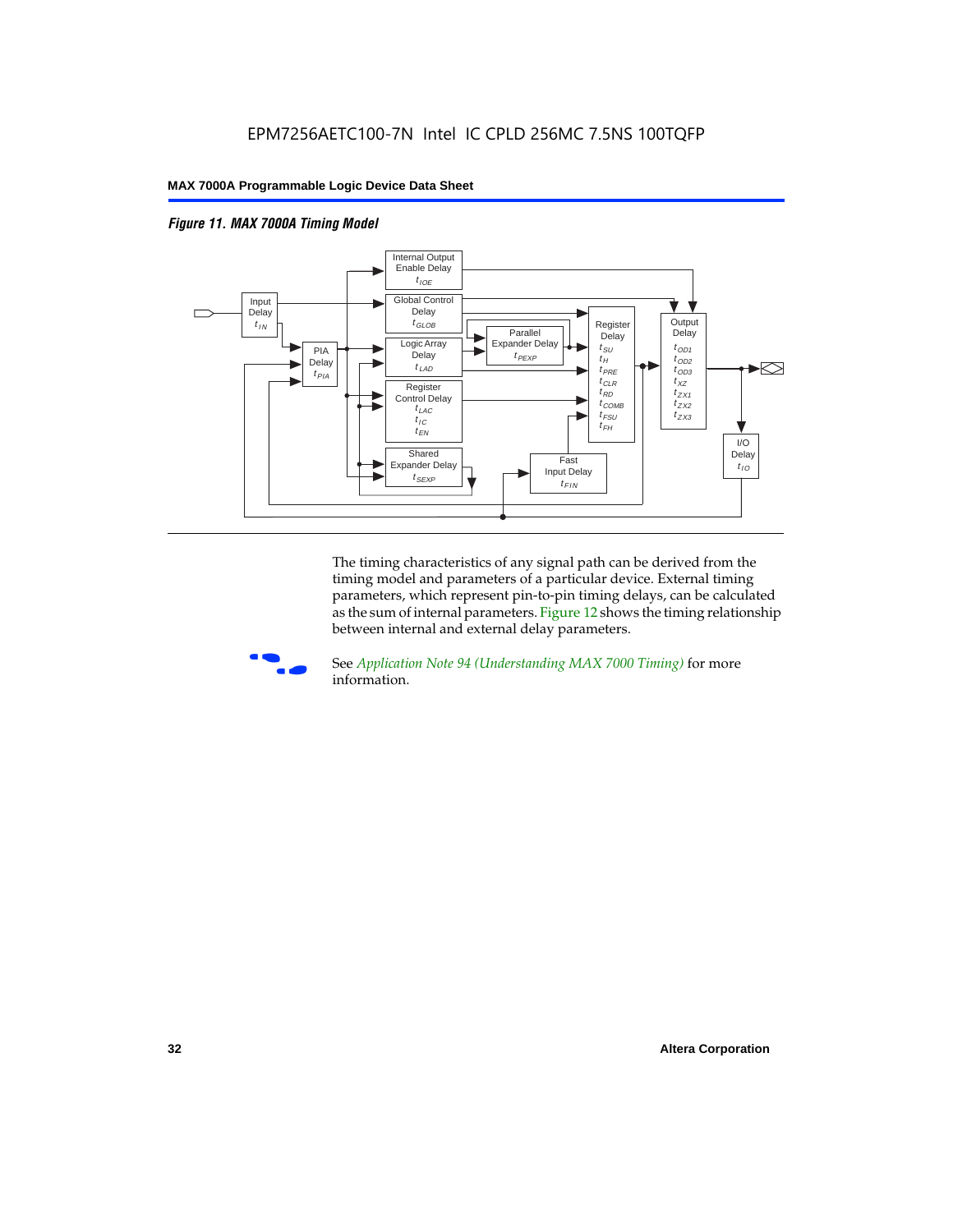#### *Figure 12. MAX 7000A Switching Waveforms*

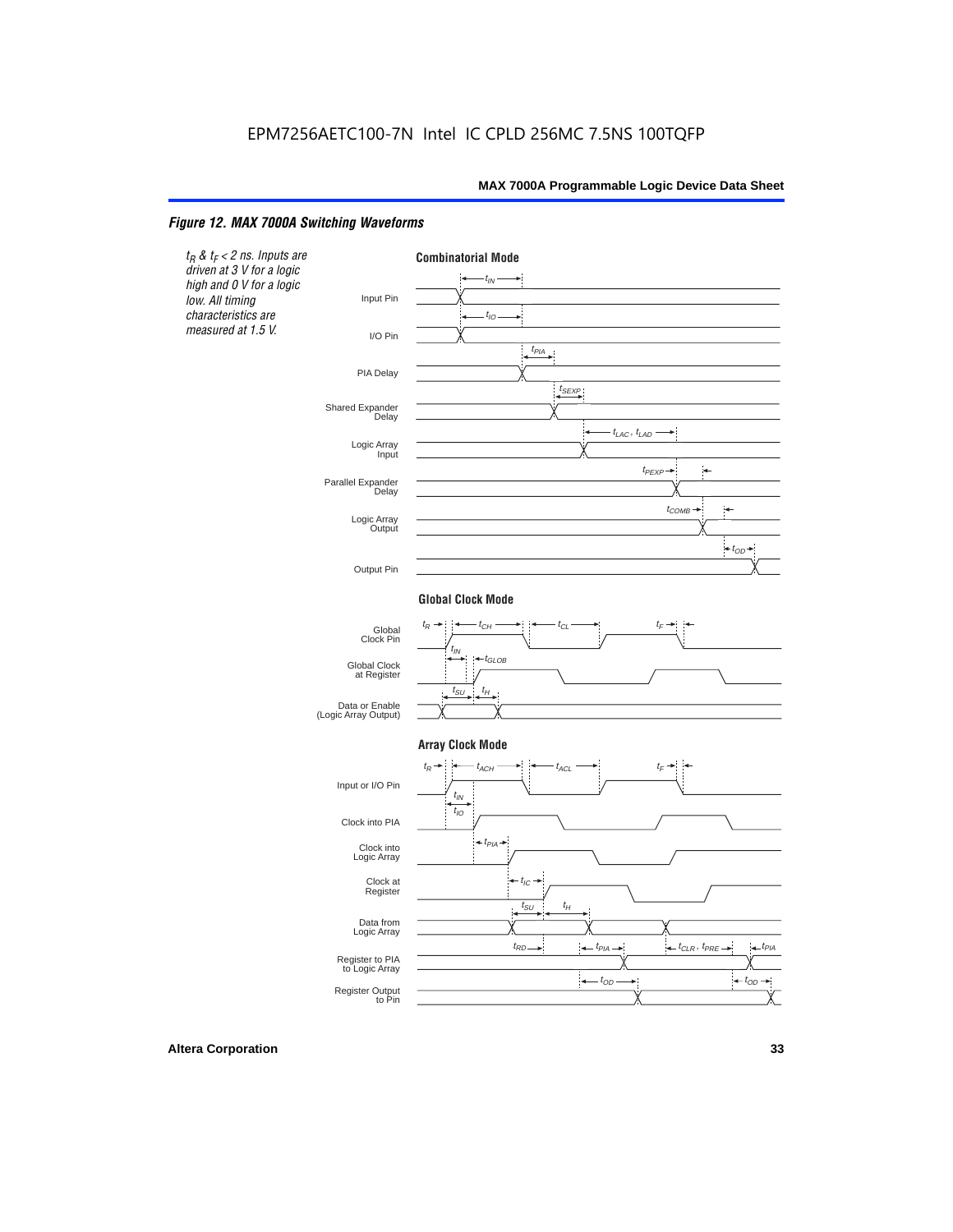Tables 17 through 30 show EPM7032AE, EPM7064AE, EPM7128AE, EPM7256AE, EPM7512AE, EPM7128A, and EPM7256A timing information.

|                         | <b>Table 17. EPM7032AE External Timing Parameters</b><br>Note $(1)$ |                    |                    |      |       |            |       |     |             |
|-------------------------|---------------------------------------------------------------------|--------------------|--------------------|------|-------|------------|-------|-----|-------------|
| Symbol                  | <b>Parameter</b>                                                    | <b>Conditions</b>  | <b>Speed Grade</b> |      |       |            |       |     | <b>Unit</b> |
|                         |                                                                     |                    |                    | $-4$ |       | $-7$       | $-10$ |     |             |
|                         |                                                                     |                    | Min                | Max  | Min   | <b>Max</b> | Min   | Max |             |
| t <sub>PD1</sub>        | Input to non-registered<br>output                                   | $C1 = 35$ pF $(2)$ |                    | 4.5  |       | 7.5        |       | 10  | ns          |
| $t_{PD2}$               | I/O input to non-registered<br>output                               | $C1 = 35 pF(2)$    |                    | 4.5  |       | 7.5        |       | 10  | ns          |
| $t_{\text{SU}}$         | Global clock setup time                                             | (2)                | 2.9                |      | 4.7   |            | 6.3   |     | ns          |
| $t_H$                   | Global clock hold time                                              | (2)                | 0.0                |      | 0.0   |            | 0.0   |     | ns          |
| t <sub>FSU</sub>        | Global clock setup time of<br>fast input                            |                    | 2.5                |      | 3.0   |            | 3.0   |     | ns          |
| $t_{FH}$                | Global clock hold time of<br>fast input                             |                    | 0.0                |      | 0.0   |            | 0.0   |     | ns          |
| $t_{CO1}$               | Global clock to output delay                                        | $C1 = 35 pF$       | 1.0                | 3.0  | 1.0   | 5.0        | 1.0   | 6.7 | ns          |
| $t_{CH}$                | Global clock high time                                              |                    | 2.0                |      | 3.0   |            | 4.0   |     | ns          |
| $t_{CL}$                | Global clock low time                                               |                    | 2.0                |      | 3.0   |            | 4.0   |     | ns          |
| t <sub>ASU</sub>        | Array clock setup time                                              | (2)                | 1.6                |      | 2.5   |            | 3.6   |     | ns          |
| t <sub>АН</sub>         | Array clock hold time                                               | (2)                | 0.3                |      | 0.5   |            | 0.5   |     | ns          |
| t <sub>ACO1</sub>       | Array clock to output delay                                         | $C1 = 35$ pF $(2)$ | 1.0                | 4.3  | 1.0   | 7.2        | 1.0   | 9.4 | ns          |
| $t_{ACH}$               | Array clock high time                                               |                    | 2.0                |      | 3.0   |            | 4.0   |     | ns          |
| $t_{ACL}$               | Array clock low time                                                |                    | 2.0                |      | 3.0   |            | 4.0   |     | ns          |
| tcPPW                   | Minimum pulse width for<br>clear and preset                         | (3)                | 2.0                |      | 3.0   |            | 4.0   |     | ns          |
| $t_{CNT}$               | Minimum global clock<br>period                                      | (2)                |                    | 4.4  |       | 7.2        |       | 9.7 | ns          |
| $f_{CNT}$               | Maximum internal global<br>clock frequency                          | (2), (4)           | 227.3              |      | 138.9 |            | 103.1 |     | <b>MHz</b>  |
| <b>t<sub>ACNT</sub></b> | Minimum array clock period                                          | (2)                |                    | 4.4  |       | 7.2        |       | 9.7 | ns          |
| $f_{ACNT}$              | Maximum internal array<br>clock frequency                           | (2), (4)           | 227.3              |      | 138.9 |            | 103.1 |     | <b>MHz</b>  |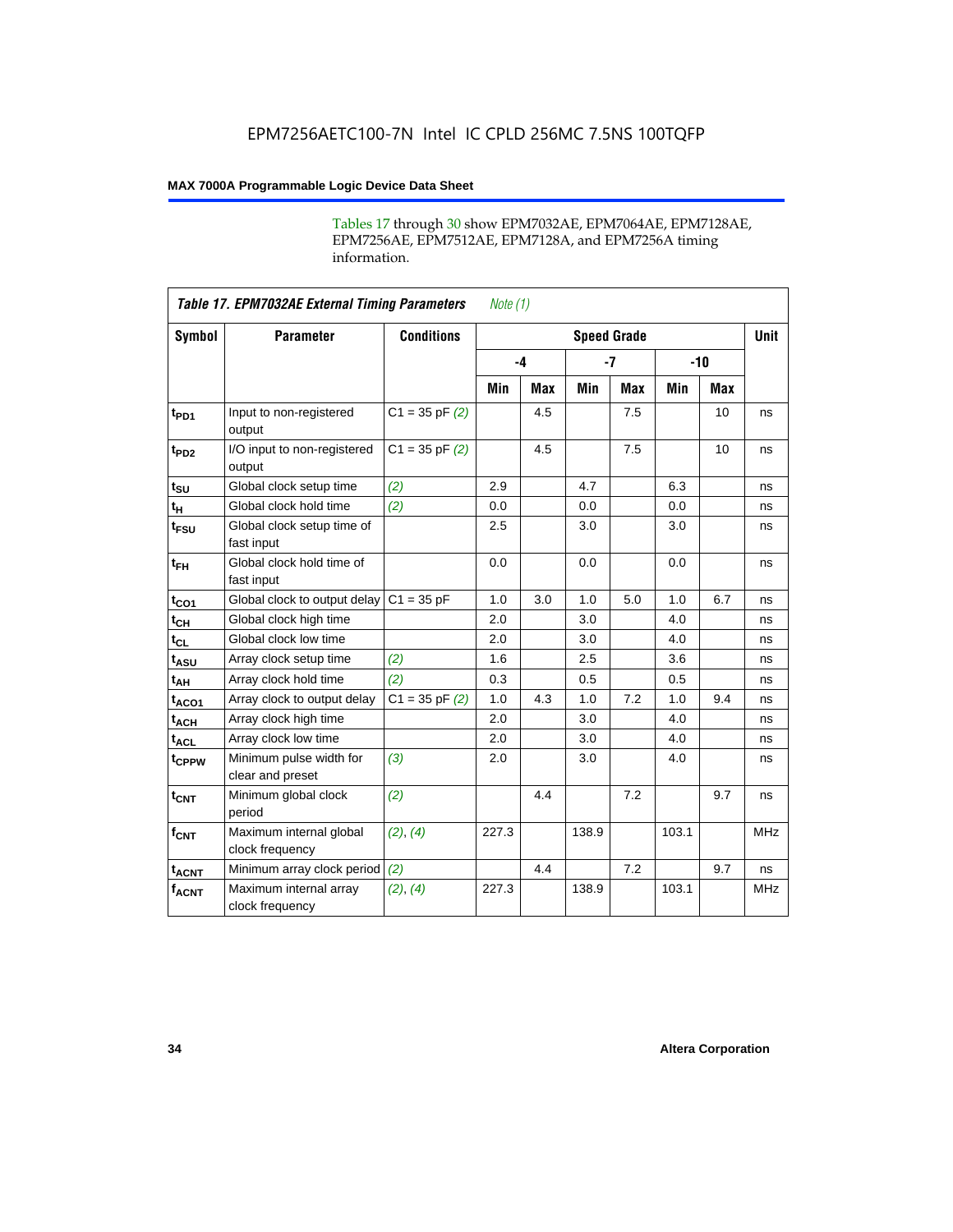|                    | Table 18. EPM7032AE Internal Timing Parameters (Part 1 of 2)<br>Note $(1)$                                   |                     |     |          |     |                    |     |      |             |
|--------------------|--------------------------------------------------------------------------------------------------------------|---------------------|-----|----------|-----|--------------------|-----|------|-------------|
| Symbol             | <b>Parameter</b>                                                                                             | <b>Conditions</b>   |     |          |     | <b>Speed Grade</b> |     |      | <b>Unit</b> |
|                    |                                                                                                              |                     |     | -4<br>-7 |     |                    | -10 |      |             |
|                    |                                                                                                              |                     | Min | Max      | Min | Max                | Min | Max  |             |
| $t_{IN}$           | Input pad and buffer delay                                                                                   |                     |     | 0.7      |     | 1.2                |     | 1.5  | ns          |
| $t_{IO}$           | I/O input pad and buffer<br>delay                                                                            |                     |     | 0.7      |     | 1.2                |     | 1.5  | ns          |
| $t_{\sf FIN}$      | Fast input delay                                                                                             |                     |     | 2.3      |     | 2.8                |     | 3.4  | ns          |
| $t_{SEXP}$         | Shared expander delay                                                                                        |                     |     | 1.9      |     | 3.1                |     | 4.0  | ns          |
| t <sub>PEXP</sub>  | Parallel expander delay                                                                                      |                     |     | 0.5      |     | 0.8                |     | 1.0  | ns          |
| $t_{LAD}$          | Logic array delay                                                                                            |                     |     | 1.5      |     | 2.5                |     | 3.3  | ns          |
| $t_{LAC}$          | Logic control array delay                                                                                    |                     |     | 0.6      |     | 1.0                |     | 1.2  | ns          |
| $t_{IOE}$          | Internal output enable delay                                                                                 |                     |     | 0.0      |     | 0.0                |     | 0.0  | ns          |
| $t_{OD1}$          | Output buffer and pad<br>delay, slow slew rate $=$ off<br>$V_{\text{CCIO}} = 3.3 \text{ V}$                  | $C1 = 35 pF$        |     | 0.8      |     | 1.3                |     | 1.8  | ns          |
| $t_{OD2}$          | Output buffer and pad<br>delay, slow slew rate $=$ off<br>$V_{\text{CCIO}}$ = 2.5 V                          | $C1 = 35 pF$<br>(5) |     | 1.3      |     | 1.8                |     | 2.3  | ns          |
| $t_{OD3}$          | Output buffer and pad<br>delay, slow slew rate $=$ on<br>$V_{\text{CCIO}} = 2.5 \text{ V or } 3.3 \text{ V}$ | $C1 = 35 pF$        |     | 5.8      |     | 6.3                |     | 6.8  | ns          |
| $t_{ZX1}$          | Output buffer enable delay,<br>slow slew rate $=$ off<br>$V_{\text{CCIO}} = 3.3 \text{ V}$                   | $C1 = 35 pF$        |     | 4.0      |     | 4.0                |     | 5.0  | ns          |
| $t_{ZX2}$          | Output buffer enable delay,<br>slow slew rate $=$ off<br>$V_{\text{CCIO}}$ = 2.5 V                           | $C1 = 35 pF$<br>(5) |     | 4.5      |     | 4.5                |     | 5.5  | ns          |
| $t_{ZX3}$          | Output buffer enable delay,<br>slow slew rate $=$ on<br>$V_{\text{CCIO}} = 3.3 \text{ V}$                    | $C1 = 35 pF$        |     | 9.0      |     | 9.0                |     | 10.0 | ns          |
| $t_{\mathsf{XZ}}$  | Output buffer disable delay                                                                                  | $C1 = 5pF$          |     | 4.0      |     | 4.0                |     | 5.0  | ns          |
| $t_{\text{SU}}$    | Register setup time                                                                                          |                     | 1.3 |          | 2.0 |                    | 2.8 |      | ns          |
| $t_H$              | Register hold time                                                                                           |                     | 0.6 |          | 1.0 |                    | 1.3 |      | ns          |
| $t_{\mathit{FSU}}$ | Register setup time of fast<br>input                                                                         |                     | 1.0 |          | 1.5 |                    | 1.5 |      | ns          |
| $t_{FH}$           | Register hold time of fast<br>input                                                                          |                     | 1.5 |          | 1.5 |                    | 1.5 |      | ns          |
| $t_{RD}$           | Register delay                                                                                               |                     |     | 0.7      |     | 1.2                |     | 1.5  | ns          |
| $t_{COMB}$         | Combinatorial delay                                                                                          |                     |     | 0.6      |     | 1.0                |     | 1.3  | ns          |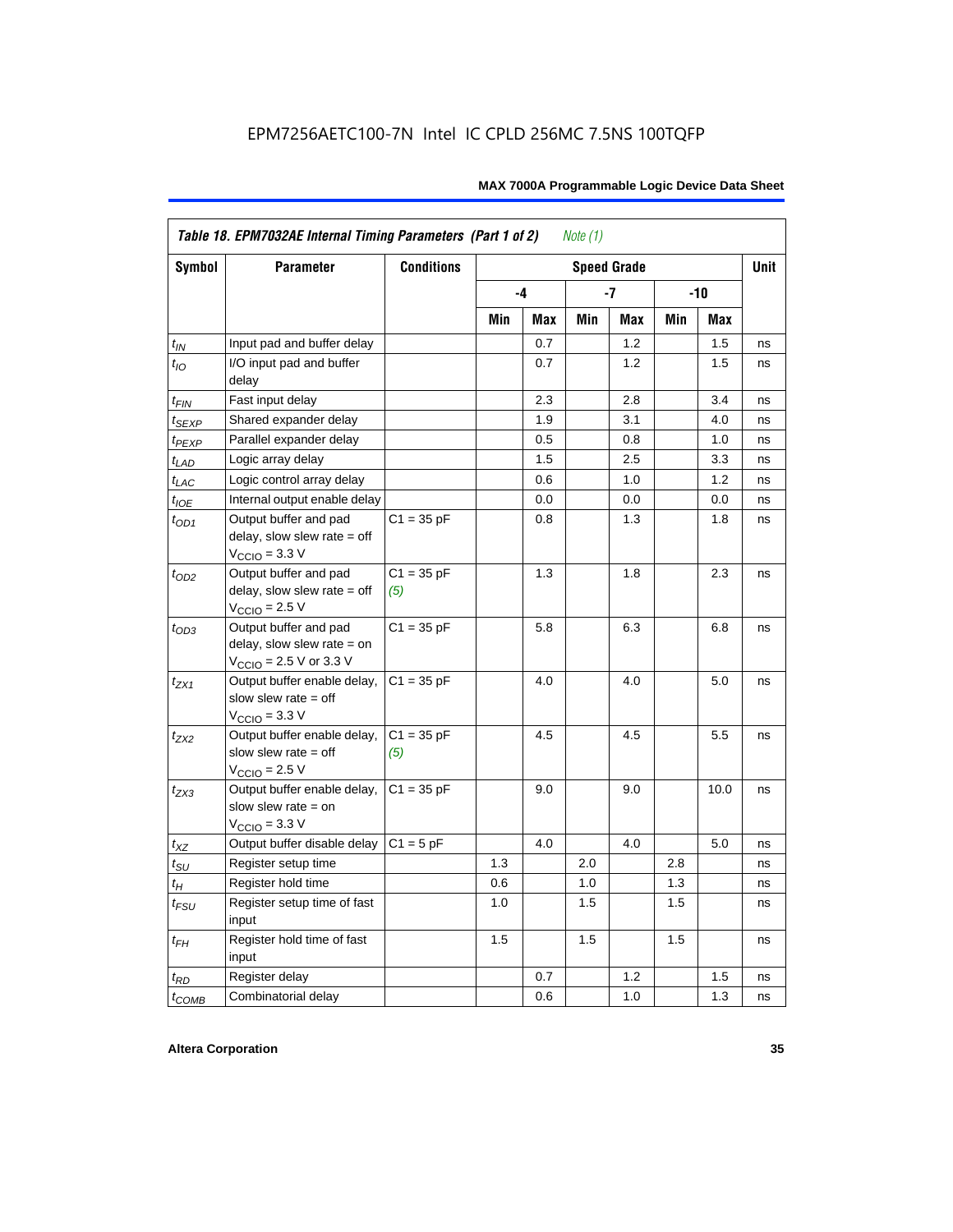|                  | Table 18. EPM7032AE Internal Timing Parameters (Part 2 of 2)<br>Note (1) |                   |     |            |     |                    |     |       |             |
|------------------|--------------------------------------------------------------------------|-------------------|-----|------------|-----|--------------------|-----|-------|-------------|
| Symbol           | <b>Parameter</b>                                                         | <b>Conditions</b> |     |            |     | <b>Speed Grade</b> |     |       | <b>Unit</b> |
|                  |                                                                          |                   |     | -4         |     | -7                 |     | $-10$ |             |
|                  |                                                                          |                   | Min | <b>Max</b> | Min | <b>Max</b>         | Min | Max   |             |
| $t_{IC}$         | Array clock delay                                                        |                   |     | 1.2        |     | 2.0                |     | 2.5   | ns          |
| $t_{EN}$         | Register enable time                                                     |                   |     | 0.6        |     | 1.0                |     | 1.2   | ns          |
| $t_{GLOB}$       | Global control delay                                                     |                   |     | 0.8        |     | 1.3                |     | 1.9   | ns          |
| $t_{PRE}$        | Register preset time                                                     |                   |     | 1.2        |     | 1.9                |     | 2.6   | ns          |
| $t_{CLR}$        | Register clear time                                                      |                   |     | 1.2        |     | 1.9                |     | 2.6   | ns          |
| t <sub>PIA</sub> | PIA delay                                                                | (2)               |     | 0.9        |     | 1.5                |     | 2.1   | ns          |
| $t_{LPA}$        | Low-power adder                                                          | (6)               |     | 2.5        |     | 4.0                |     | 5.0   | ns          |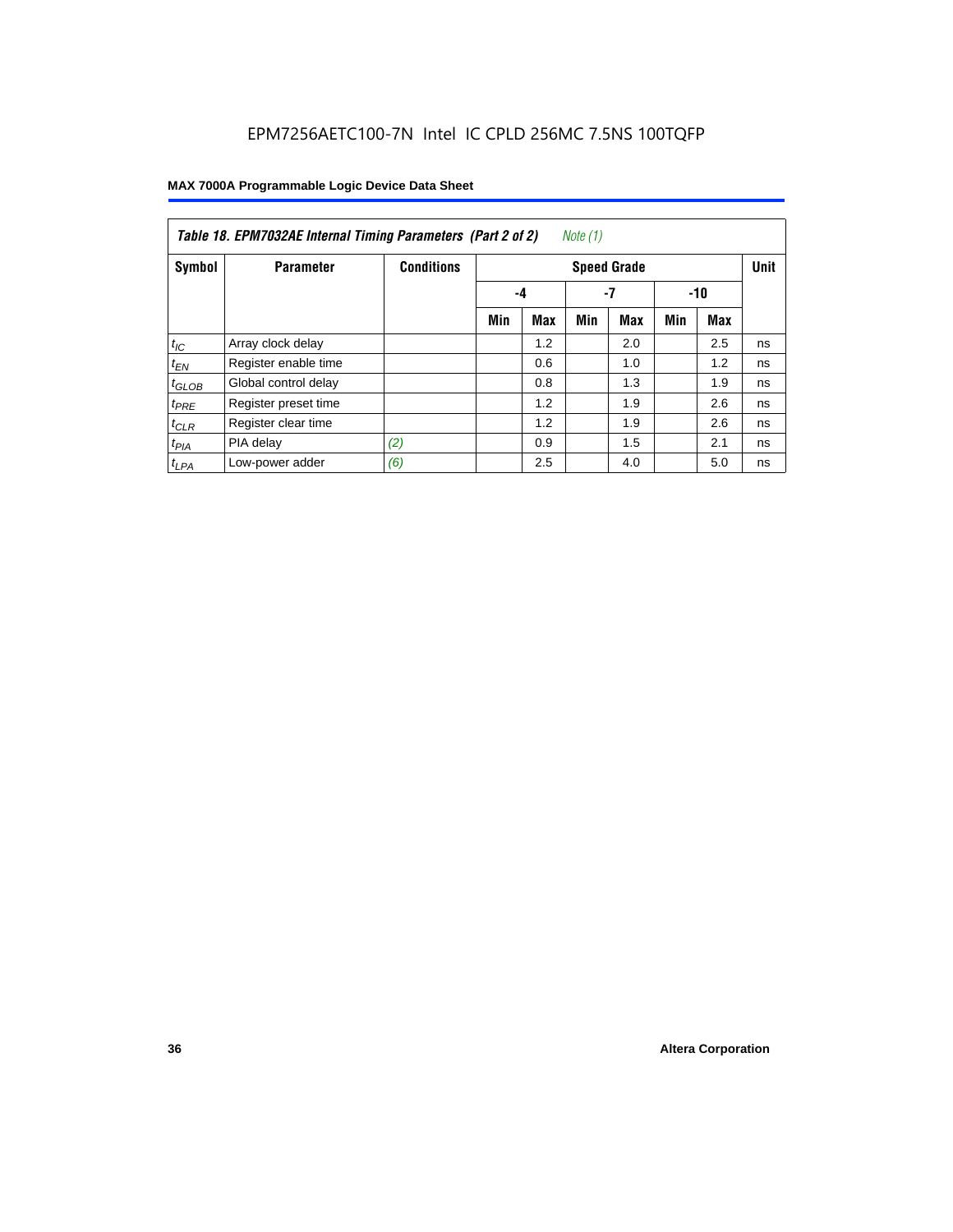| Symbol            | <b>Parameter</b>                            | <b>Conditions</b>   | <b>Speed Grade</b> |     |       |            |       |            |            |
|-------------------|---------------------------------------------|---------------------|--------------------|-----|-------|------------|-------|------------|------------|
|                   |                                             |                     |                    | -4  |       | $-7$       |       | $-10$      |            |
|                   |                                             |                     | Min                | Max | Min   | <b>Max</b> | Min   | <b>Max</b> |            |
| $t_{PD1}$         | Input to non-<br>registered output          | $C1 = 35 pF$<br>(2) |                    | 4.5 |       | 7.5        |       | 10.0       | ns         |
| t <sub>PD2</sub>  | I/O input to non-<br>registered output      | $C1 = 35 pF$<br>(2) |                    | 4.5 |       | 7.5        |       | 10.0       | ns         |
| $t_{\text{SU}}$   | Global clock setup<br>time                  | (2)                 | 2.8                |     | 4.7   |            | 6.2   |            | ns         |
| tμ                | Global clock hold time                      | (2)                 | 0.0                |     | 0.0   |            | 0.0   |            | ns         |
| $t_{FSU}$         | Global clock setup<br>time of fast input    |                     | 2.5                |     | 3.0   |            | 3.0   |            | ns         |
| $t_{FH}$          | Global clock hold time<br>of fast input     |                     | 0.0                |     | 0.0   |            | 0.0   |            | ns         |
| $t_{CO1}$         | Global clock to output<br>delay             | $C1 = 35 pF$        | 1.0                | 3.1 | 1.0   | 5.1        | 1.0   | 7.0        | ns         |
| $t_{CH}$          | Global clock high time                      |                     | 2.0                |     | 3.0   |            | 4.0   |            | ns         |
| $t_{CL}$          | Global clock low time                       |                     | 2.0                |     | 3.0   |            | 4.0   |            | ns         |
| t <sub>ASU</sub>  | Array clock setup time                      | (2)                 | 1.6                |     | 2.6   |            | 3.6   |            | ns         |
| $t_{AH}$          | Array clock hold time                       | (2)                 | 0.3                |     | 0.4   |            | 0.6   |            | ns         |
| t <sub>ACO1</sub> | Array clock to output<br>delay              | $C1 = 35 pF$<br>(2) | 1.0                | 4.3 | 1.0   | 7.2        | 1.0   | 9.6        | ns         |
| $t_{ACH}$         | Array clock high time                       |                     | 2.0                |     | 3.0   |            | 4.0   |            | ns         |
| t <sub>ACL</sub>  | Array clock low time                        |                     | 2.0                |     | 3.0   |            | 4.0   |            | ns         |
| t <sub>CPPW</sub> | Minimum pulse width<br>for clear and preset | (3)                 | 2.0                |     | 3.0   |            | 4.0   |            | ns         |
| $t_{\text{CNT}}$  | Minimum global clock<br>period              | (2)                 |                    | 4.5 |       | 7.4        |       | 10.0       | ns         |
| $f_{CNT}$         | Maximum internal<br>global clock frequency  | (2), (4)            | 222.2              |     | 135.1 |            | 100.0 |            | <b>MHz</b> |
| $t_{ACNT}$        | Minimum array clock<br>period               | (2)                 |                    | 4.5 |       | 7.4        |       | 10.0       | ns         |
| <b>fACNT</b>      | Maximum internal<br>array clock frequency   | (2), (4)            | 222.2              |     | 135.1 |            | 100.0 |            | <b>MHz</b> |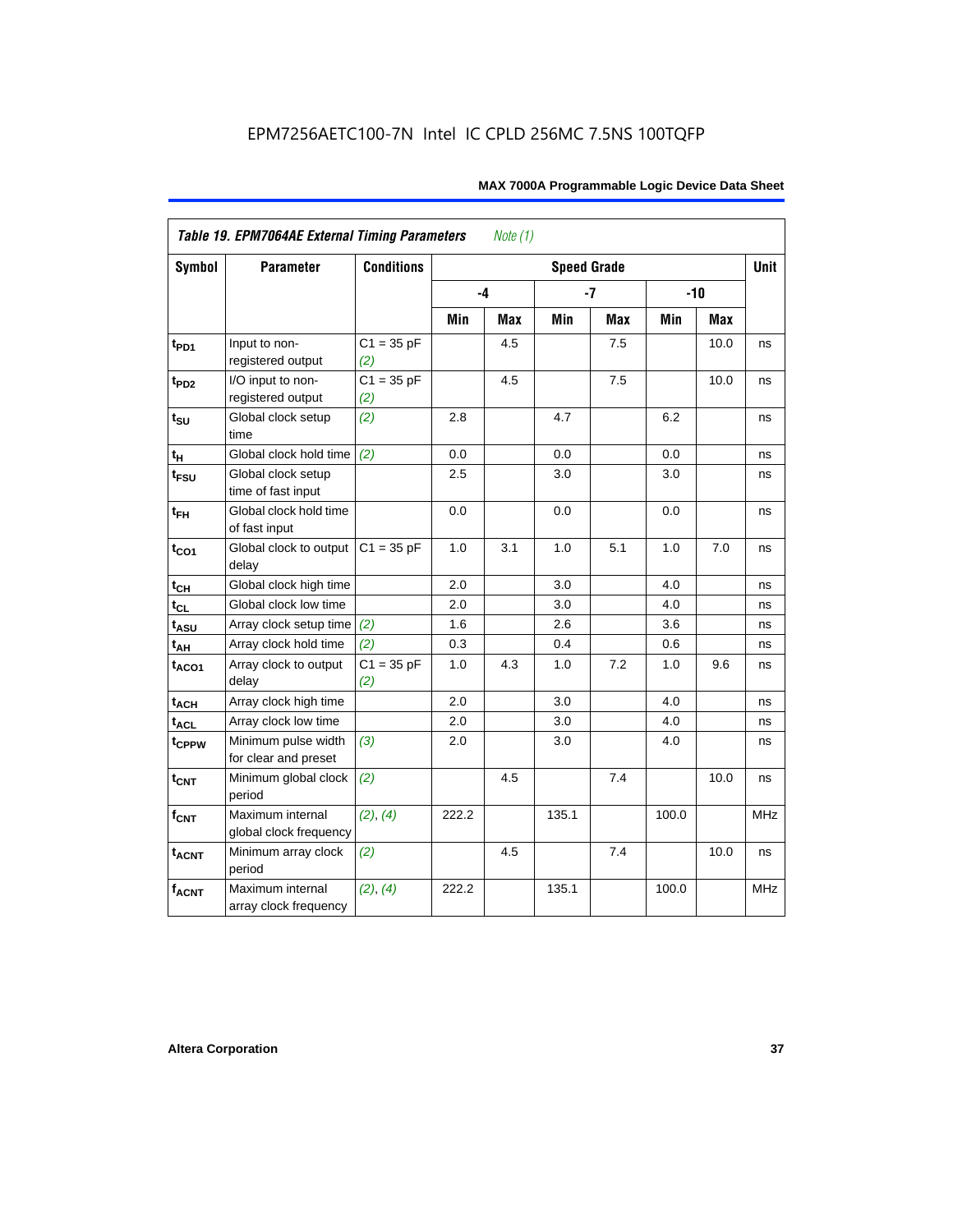|                   | Table 20. EPM7064AE Internal Timing Parameters (Part 1 of 2)<br>Note $(1)$                                   |                     |     |      |     |                    |     |       |             |  |  |  |
|-------------------|--------------------------------------------------------------------------------------------------------------|---------------------|-----|------|-----|--------------------|-----|-------|-------------|--|--|--|
| Symbol            | <b>Parameter</b>                                                                                             | <b>Conditions</b>   |     |      |     | <b>Speed Grade</b> |     |       | <b>Unit</b> |  |  |  |
|                   |                                                                                                              |                     |     | $-4$ |     | -7                 |     | $-10$ |             |  |  |  |
|                   |                                                                                                              |                     | Min | Max  | Min | Max                | Min | Max   |             |  |  |  |
| $t_{IN}$          | Input pad and buffer delay                                                                                   |                     |     | 0.6  |     | 1.1                |     | 1.4   | ns          |  |  |  |
| $t_{IO}$          | I/O input pad and buffer<br>delay                                                                            |                     |     | 0.6  |     | 1.1                |     | 1.4   | ns          |  |  |  |
| $t_{FIN}$         | Fast input delay                                                                                             |                     |     | 2.5  |     | 3.0                |     | 3.7   | ns          |  |  |  |
| t <sub>SEXP</sub> | Shared expander delay                                                                                        |                     |     | 1.8  |     | 3.0                |     | 3.9   | ns          |  |  |  |
| t <sub>PEXP</sub> | Parallel expander delay                                                                                      |                     |     | 0.4  |     | 0.7                |     | 0.9   | ns          |  |  |  |
| $t_{LAD}$         | Logic array delay                                                                                            |                     |     | 1.5  |     | 2.5                |     | 3.2   | ns          |  |  |  |
| $t_{LAC}$         | Logic control array delay                                                                                    |                     |     | 0.6  |     | 1.0                |     | 1.2   | ns          |  |  |  |
| $t_{IOE}$         | Internal output enable delay                                                                                 |                     |     | 0.0  |     | 0.0                |     | 0.0   | ns          |  |  |  |
| $t_{OD1}$         | Output buffer and pad<br>delay, slow slew rate $=$ off<br>$V_{\text{CCIO}} = 3.3 \text{ V}$                  | $C1 = 35 pF$        |     | 0.8  |     | 1.3                |     | 1.8   | ns          |  |  |  |
| $t_{OD2}$         | Output buffer and pad<br>delay, slow slew rate $=$ off<br>$V_{\text{CCIO}}$ = 2.5 V                          | $C1 = 35 pF$<br>(5) |     | 1.3  |     | 1.8                |     | 2.3   | ns          |  |  |  |
| $t_{OD3}$         | Output buffer and pad<br>delay, slow slew rate $=$ on<br>$V_{\text{CCIO}} = 2.5 \text{ V or } 3.3 \text{ V}$ | $C1 = 35 pF$        |     | 5.8  |     | 6.3                |     | 6.8   | ns          |  |  |  |
| $t_{ZX1}$         | Output buffer enable delay,<br>slow slew rate $=$ off<br>$V_{\text{CCIO}} = 3.3 \text{ V}$                   | $C1 = 35 pF$        |     | 4.0  |     | 4.0                |     | 5.0   | ns          |  |  |  |
| $t_{ZX2}$         | Output buffer enable delay,<br>slow slew rate $=$ off<br>$V_{\text{CCIO}} = 2.5 V$                           | $C1 = 35 pF$<br>(5) |     | 4.5  |     | 4.5                |     | 5.5   | ns          |  |  |  |
| $t_{ZX3}$         | Output buffer enable delay,<br>slow slew rate $=$ on<br>$V_{\text{CCIO}} = 3.3 \text{ V}$                    | $C1 = 35 pF$        |     | 9.0  |     | 9.0                |     | 10.0  | ns          |  |  |  |
| $t_{XZ}$          | Output buffer disable delay                                                                                  | $C1 = 5pF$          |     | 4.0  |     | 4.0                |     | 5.0   | ns          |  |  |  |
| $t_{\text{SU}}$   | Register setup time                                                                                          |                     | 1.3 |      | 2.0 |                    | 2.9 |       | ns          |  |  |  |
| $t_H$             | Register hold time                                                                                           |                     | 0.6 |      | 1.0 |                    | 1.3 |       | ns          |  |  |  |
| $t_{FSU}$         | Register setup time of fast<br>input                                                                         |                     | 1.0 |      | 1.5 |                    | 1.5 |       | ns          |  |  |  |
| $t_{FH}$          | Register hold time of fast<br>input                                                                          |                     | 1.5 |      | 1.5 |                    | 1.5 |       | ns          |  |  |  |
| $t_{RD}$          | Register delay                                                                                               |                     |     | 0.7  |     | 1.2                |     | 1.6   | ns          |  |  |  |
| $t_{COMB}$        | Combinatorial delay                                                                                          |                     |     | 0.6  |     | 0.9                |     | 1.3   | ns          |  |  |  |
| $t_{IC}$          | Array clock delay                                                                                            |                     |     | 1.2  |     | 1.9                |     | 2.5   | ns          |  |  |  |

**38 Altera Corporation**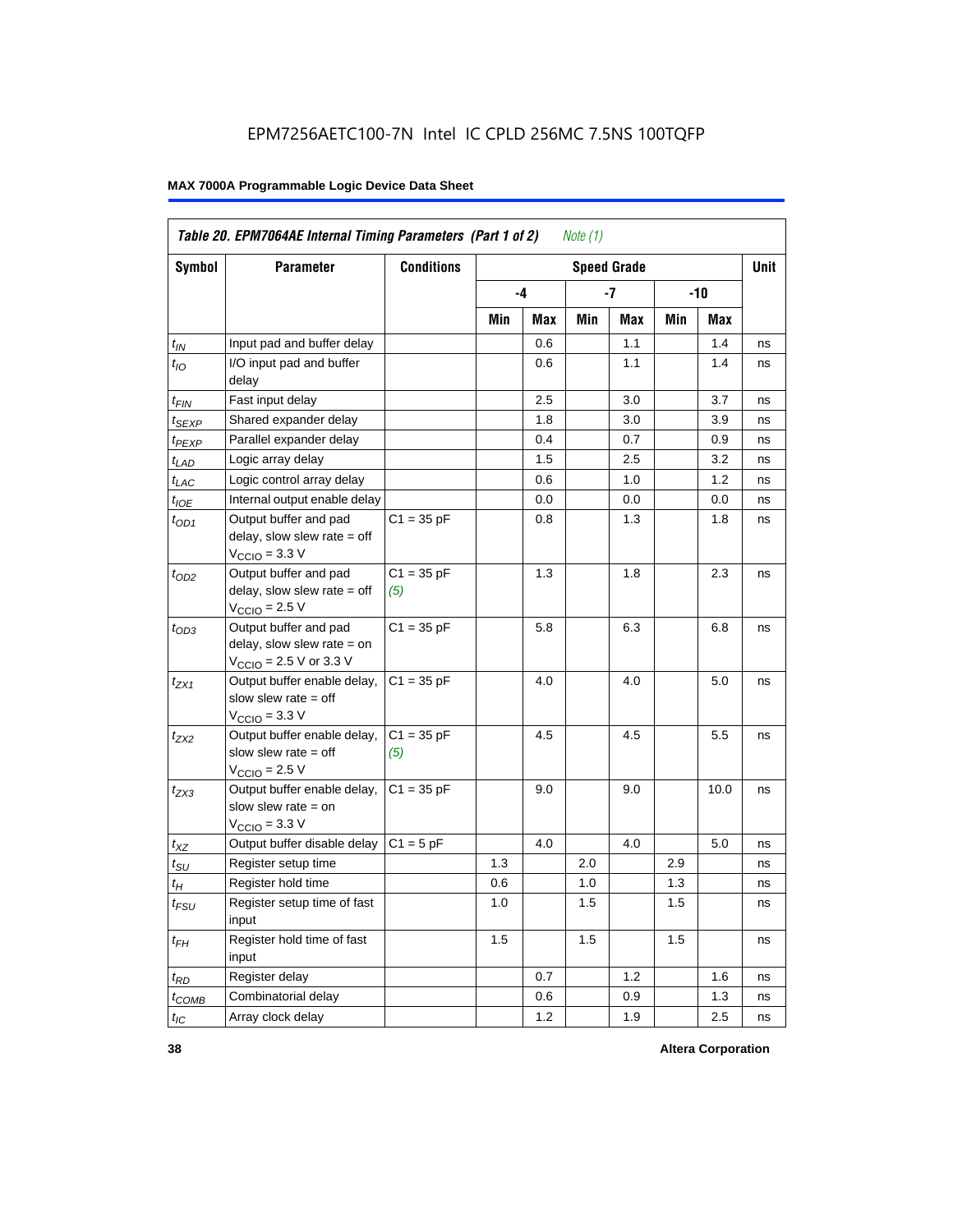| Note $(1)$<br>Table 20. EPM7064AE Internal Timing Parameters (Part 2 of 2) |                      |                   |     |                 |     |                    |     |     |             |  |  |  |
|----------------------------------------------------------------------------|----------------------|-------------------|-----|-----------------|-----|--------------------|-----|-----|-------------|--|--|--|
| Symbol                                                                     | <b>Parameter</b>     | <b>Conditions</b> |     |                 |     | <b>Speed Grade</b> |     |     | <b>Unit</b> |  |  |  |
|                                                                            |                      |                   |     | -7<br>-10<br>-4 |     |                    |     |     |             |  |  |  |
|                                                                            |                      |                   | Min | <b>Max</b>      | Min | <b>Max</b>         | Min | Max |             |  |  |  |
| $t_{EN}$                                                                   | Register enable time |                   |     | 0.6             |     | 1.0                |     | 1.2 | ns          |  |  |  |
| $t_{\text{GLOB}}$                                                          | Global control delay |                   |     | 1.0             |     | 1.5                |     | 2.2 | ns          |  |  |  |
| $t_{PRE}$                                                                  | Register preset time |                   |     | 1.3             |     | 2.1                |     | 2.9 | ns          |  |  |  |
| $t_{CLR}$                                                                  | Register clear time  |                   |     | 1.3             |     | 2.1                |     | 2.9 | ns          |  |  |  |
| $t_{PIA}$                                                                  | PIA delay            | (2)               |     | 1.0             |     | 1.7                |     | 2.3 | ns          |  |  |  |
| $t_{LPA}$                                                                  | Low-power adder      | (6)               |     | 3.5             |     | 4.0                |     | 5.0 | ns          |  |  |  |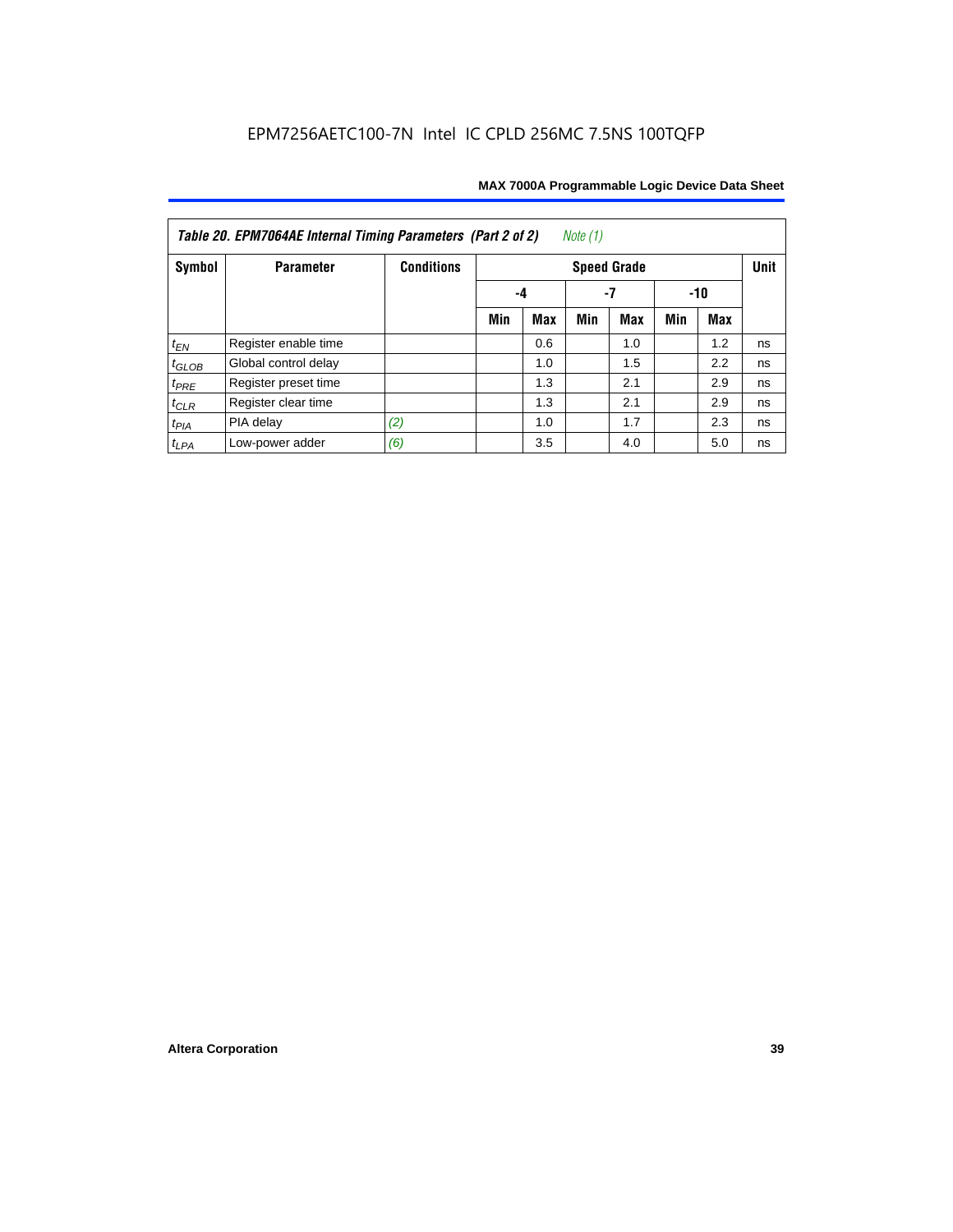| <b>Table 21. EPM7128AE External Timing Parameters</b><br>Note $(1)$ |                                             |                     |       |            |                    |            |            |            |            |  |
|---------------------------------------------------------------------|---------------------------------------------|---------------------|-------|------------|--------------------|------------|------------|------------|------------|--|
| Symbol                                                              | <b>Parameter</b>                            | <b>Conditions</b>   |       |            | <b>Speed Grade</b> |            |            |            | Unit       |  |
|                                                                     |                                             |                     | -5    |            |                    | $-7$       |            | $-10$      |            |  |
|                                                                     |                                             |                     | Min   | <b>Max</b> | Min                | <b>Max</b> | <b>Min</b> | <b>Max</b> |            |  |
| t <sub>PD1</sub>                                                    | Input to non-<br>registered output          | $C1 = 35 pF$<br>(2) |       | 5.0        |                    | 7.5        |            | 10         | ns         |  |
| t <sub>PD2</sub>                                                    | I/O input to non-<br>registered output      | $C1 = 35 pF$<br>(2) |       | 5.0        |                    | 7.5        |            | 10         | ns         |  |
| $t_{\text{SU}}$                                                     | Global clock setup<br>time                  | (2)                 | 3.3   |            | 4.9                |            | 6.6        |            | ns         |  |
| $t_H$                                                               | Global clock hold time                      | (2)                 | 0.0   |            | 0.0                |            | 0.0        |            | ns         |  |
| t <sub>FSU</sub>                                                    | Global clock setup<br>time of fast input    |                     | 2.5   |            | 3.0                |            | 3.0        |            | ns         |  |
| $t_{FH}$                                                            | Global clock hold time<br>of fast input     |                     | 0.0   |            | 0.0                |            | 0.0        |            | ns         |  |
| $t_{CO1}$                                                           | Global clock to output<br>delay             | $C1 = 35 pF$        | 1.0   | 3.4        | 1.0                | 5.0        | 1.0        | 6.6        | ns         |  |
| $t_{CH}$                                                            | Global clock high time                      |                     | 2.0   |            | 3.0                |            | 4.0        |            | ns         |  |
| $t_{CL}$                                                            | Global clock low time                       |                     | 2.0   |            | 3.0                |            | 4.0        |            | ns         |  |
| $t_{ASU}$                                                           | Array clock setup time                      | (2)                 | 1.8   |            | 2.8                |            | 3.8        |            | ns         |  |
| $t_{AH}$                                                            | Array clock hold time                       | (2)                 | 0.2   |            | 0.3                |            | 0.4        |            | ns         |  |
| $t_{ACO1}$                                                          | Array clock to output<br>delay              | $C1 = 35 pF$<br>(2) | 1.0   | 4.9        | 1.0                | 7.1        | 1.0        | 9.4        | ns         |  |
| $t_{ACH}$                                                           | Array clock high time                       |                     | 2.0   |            | 3.0                |            | 4.0        |            | ns         |  |
| t <sub>ACL</sub>                                                    | Array clock low time                        |                     | 2.0   |            | 3.0                |            | 4.0        |            | ns         |  |
| t <sub>CPPW</sub>                                                   | Minimum pulse width<br>for clear and preset | (3)                 | 2.0   |            | 3.0                |            | 4.0        |            | ns         |  |
| $t_{\text{CNT}}$                                                    | Minimum global clock<br>period              | (2)                 |       | 5.2        |                    | 7.7        |            | 10.2       | ns         |  |
| $f_{CNT}$                                                           | Maximum internal<br>global clock frequency  | (2), (4)            | 192.3 |            | 129.9              |            | 98.0       |            | <b>MHz</b> |  |
| $t_{ACNT}$                                                          | Minimum array clock<br>period               | (2)                 |       | 5.2        |                    | 7.7        |            | 10.2       | ns         |  |
| <b>fACNT</b>                                                        | Maximum internal<br>array clock frequency   | (2), (4)            | 192.3 |            | 129.9              |            | 98.0       |            | <b>MHz</b> |  |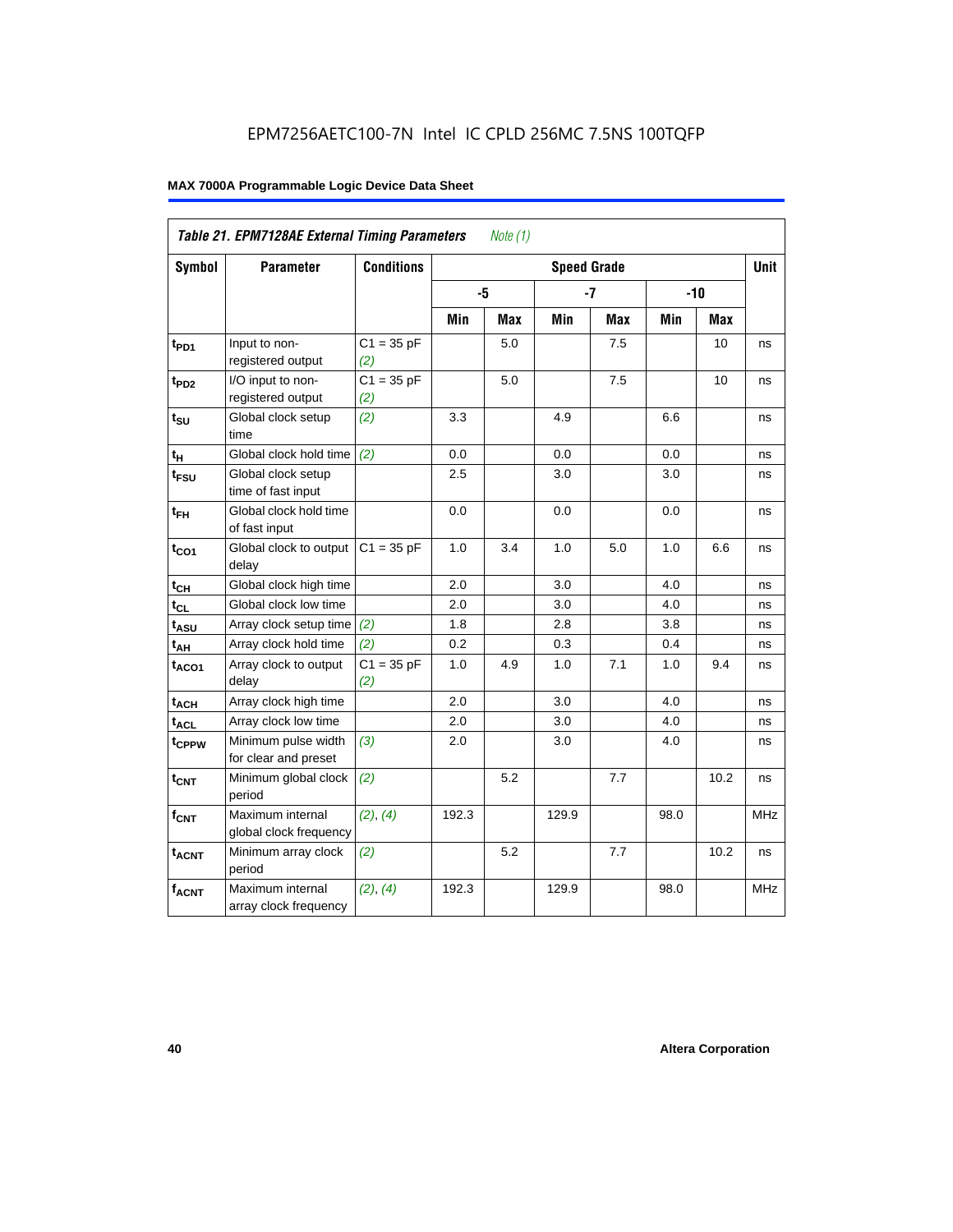|                 | Table 22. EPM7128AE Internal Timing Parameters (Part 1 of 2)<br>Note $(1)$                  |                     |     |     |     |                    |     |       |             |  |  |
|-----------------|---------------------------------------------------------------------------------------------|---------------------|-----|-----|-----|--------------------|-----|-------|-------------|--|--|
| Symbol          | <b>Parameter</b>                                                                            | <b>Conditions</b>   |     |     |     | <b>Speed Grade</b> |     |       | <b>Unit</b> |  |  |
|                 |                                                                                             |                     |     | -5  |     | $-7$               |     | $-10$ |             |  |  |
|                 |                                                                                             |                     | Min | Max | Min | Max                | Min | Max   |             |  |  |
| $t_{IN}$        | Input pad and buffer delay                                                                  |                     |     | 0.7 |     | 1.0                |     | 1.4   | ns          |  |  |
| $t_{IO}$        | I/O input pad and buffer<br>delay                                                           |                     |     | 0.7 |     | 1.0                |     | 1.4   | ns          |  |  |
| $t_{\sf FIN}$   | Fast input delay                                                                            |                     |     | 2.5 |     | 3.0                |     | 3.4   | ns          |  |  |
| $t_{SEXP}$      | Shared expander delay                                                                       |                     |     | 2.0 |     | 2.9                |     | 3.8   | ns          |  |  |
| $t_{PEXP}$      | Parallel expander delay                                                                     |                     |     | 0.4 |     | 0.7                |     | 0.9   | ns          |  |  |
| $t_{LAD}$       | Logic array delay                                                                           |                     |     | 1.6 |     | 2.4                |     | 3.1   | ns          |  |  |
| $t_{LAC}$       | Logic control array delay                                                                   |                     |     | 0.7 |     | 1.0                |     | 1.3   | ns          |  |  |
| $t_{IOE}$       | Internal output enable delay                                                                |                     |     | 0.0 |     | 0.0                |     | 0.0   | ns          |  |  |
| $t_{OD1}$       | Output buffer and pad<br>delay, slow slew rate $=$ off<br>$VCCIO = 3.3 V$                   | $C1 = 35 pF$        |     | 0.8 |     | 1.2                |     | 1.6   | ns          |  |  |
| $t_{OD2}$       | Output buffer and pad<br>delay, slow slew rate $=$ off<br>$V_{\text{CCIO}}$ = 2.5 V         | $C1 = 35 pF$<br>(5) |     | 1.3 |     | 1.7                |     | 2.1   | ns          |  |  |
| $t_{OD3}$       | Output buffer and pad<br>delay, slow slew rate $=$ on<br>$V_{\text{CCIO}}$ = 2.5 V or 3.3 V | $C1 = 35 pF$        |     | 5.8 |     | 6.2                |     | 6.6   | ns          |  |  |
| $t_{ZX1}$       | Output buffer enable delay,<br>slow slew rate $=$ off<br>$V_{\text{CCIO}} = 3.3 \text{ V}$  | $C1 = 35 pF$        |     | 4.0 |     | 4.0                |     | 5.0   | ns          |  |  |
| $t_{7X2}$       | Output buffer enable delay,<br>slow slew rate $=$ off<br>$V_{\text{CCIO}} = 2.5 V$          | $C1 = 35 pF$<br>(5) |     | 4.5 |     | 4.5                |     | 5.5   | ns          |  |  |
| $t_{ZX3}$       | Output buffer enable delay,<br>slow slew rate $=$ on<br>$V_{\text{CCIO}} = 3.3 \text{ V}$   | $C1 = 35 pF$        |     | 9.0 |     | 9.0                |     | 10.0  | ns          |  |  |
| $t_{XZ}$        | Output buffer disable delay                                                                 | $C1 = 5pF$          |     | 4.0 |     | 4.0                |     | 5.0   | ns          |  |  |
| $t_{\text{SU}}$ | Register setup time                                                                         |                     | 1.4 |     | 2.1 |                    | 2.9 |       | ns          |  |  |
| $t_H$           | Register hold time                                                                          |                     | 0.6 |     | 1.0 |                    | 1.3 |       | ns          |  |  |
| $t_{FSU}$       | Register setup time of fast<br>input                                                        |                     | 1.1 |     | 1.6 |                    | 1.6 |       | ns          |  |  |
| $t_{FH}$        | Register hold time of fast<br>input                                                         |                     | 1.4 |     | 1.4 |                    | 1.4 |       | ns          |  |  |
| $t_{RD}$        | Register delay                                                                              |                     |     | 0.8 |     | 1.2                |     | 1.6   | ns          |  |  |
| $t_{COMB}$      | Combinatorial delay                                                                         |                     |     | 0.5 |     | 0.9                |     | 1.3   | ns          |  |  |
| $t_{IC}$        | Array clock delay                                                                           |                     |     | 1.2 |     | 1.7                |     | 2.2   | ns          |  |  |

**Altera Corporation 41**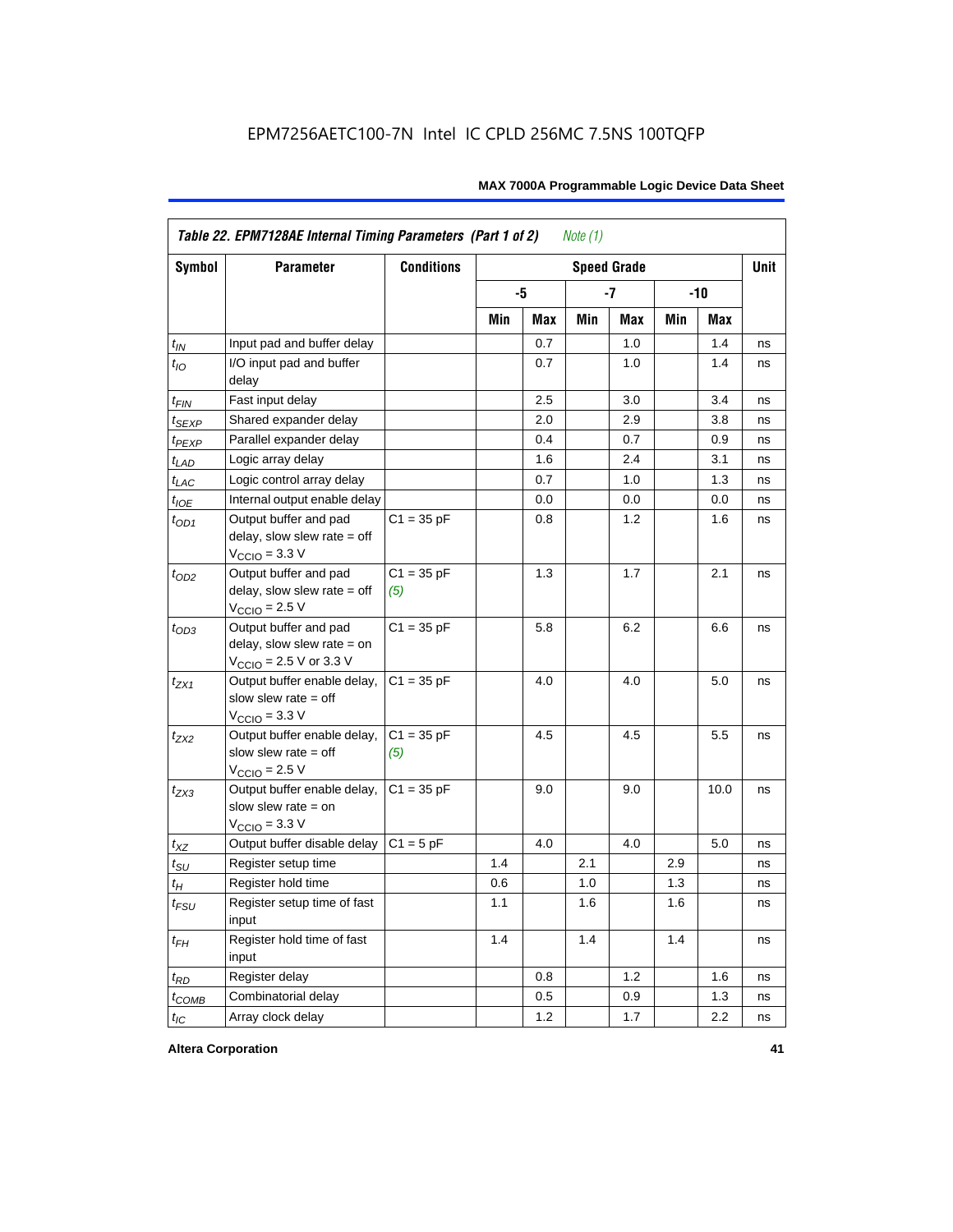| Note (1)<br>Table 22. EPM7128AE Internal Timing Parameters (Part 2 of 2) |                      |                   |     |                 |     |                    |     |            |             |  |  |
|--------------------------------------------------------------------------|----------------------|-------------------|-----|-----------------|-----|--------------------|-----|------------|-------------|--|--|
| Symbol                                                                   | <b>Parameter</b>     | <b>Conditions</b> |     |                 |     | <b>Speed Grade</b> |     |            | <b>Unit</b> |  |  |
|                                                                          |                      |                   |     | -5<br>-7<br>-10 |     |                    |     |            |             |  |  |
|                                                                          |                      |                   | Min | <b>Max</b>      | Min | <b>Max</b>         | Min | <b>Max</b> |             |  |  |
| $t_{EN}$                                                                 | Register enable time |                   |     | 0.7             |     | 1.0                |     | 1.3        | ns          |  |  |
| $t_{GLOB}$                                                               | Global control delay |                   |     | 1.1             |     | 1.6                |     | 2.0        | ns          |  |  |
| $t_{PRE}$                                                                | Register preset time |                   |     | 1.4             |     | 2.0                |     | 2.7        | ns          |  |  |
| $t_{CLR}$                                                                | Register clear time  |                   |     | 1.4             |     | 2.0                |     | 2.7        | ns          |  |  |
| $t_{PIA}$                                                                | PIA delay            | (2)               |     | 1.4             |     | 2.0                |     | 2.6        | ns          |  |  |
| $t_{LPA}$                                                                | Low-power adder      | (6)               |     | 4.0             |     | 4.0                |     | 5.0        | ns          |  |  |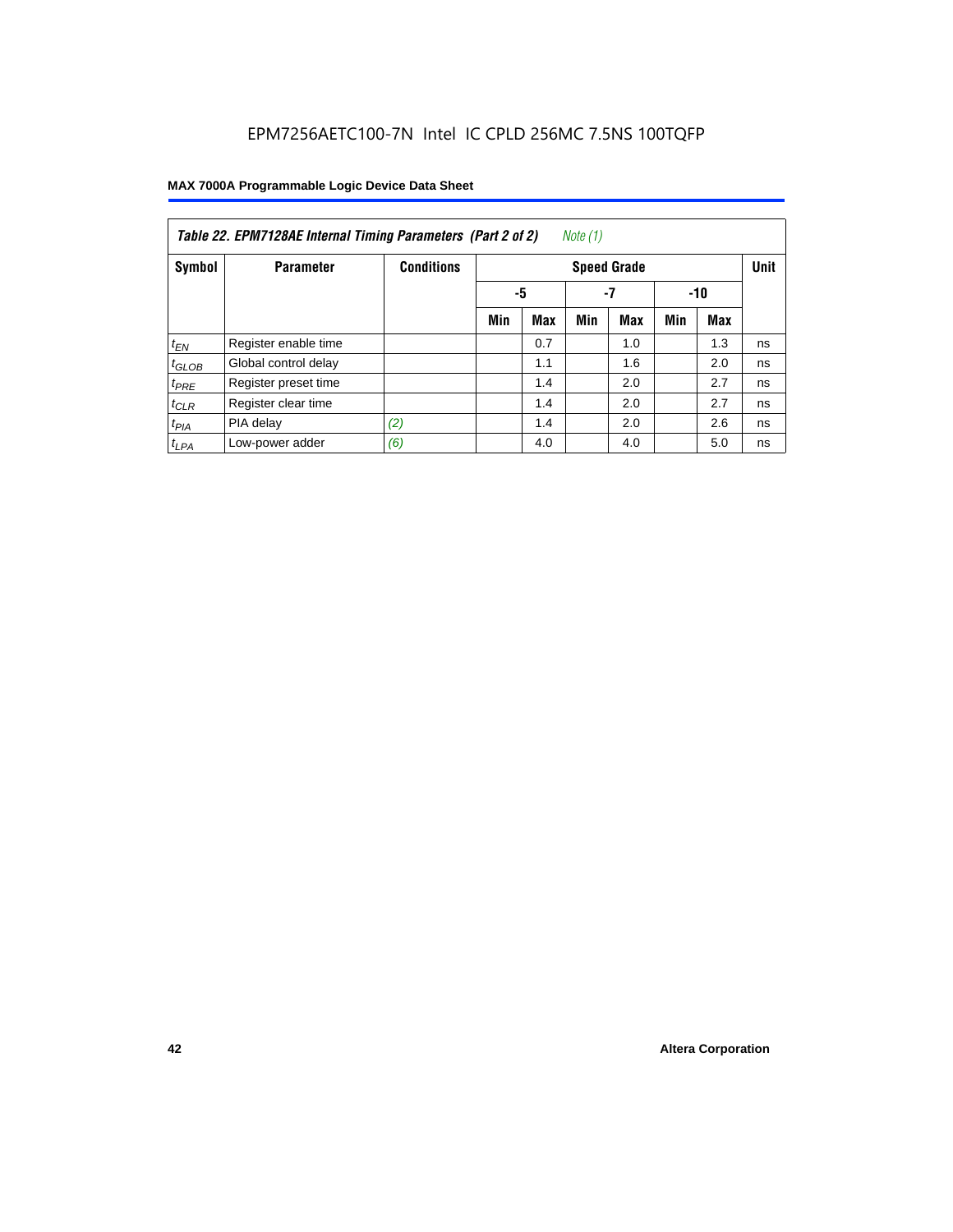| Symbol                      | <b>Parameter</b>                            | <b>Conditions</b>   |       |     | <b>Speed Grade</b> |            |      |       | <b>Unit</b> |
|-----------------------------|---------------------------------------------|---------------------|-------|-----|--------------------|------------|------|-------|-------------|
|                             |                                             |                     | -5    |     |                    | $-7$       |      | $-10$ |             |
|                             |                                             |                     | Min   | Max | Min                | <b>Max</b> | Min  | Max   |             |
| $t_{PD1}$                   | Input to non-<br>registered output          | $C1 = 35 pF$<br>(2) |       | 5.5 |                    | 7.5        |      | 10    | ns          |
| $t_{PD2}$                   | I/O input to non-<br>registered output      | $C1 = 35 pF$<br>(2) |       | 5.5 |                    | 7.5        |      | 10    | ns          |
| $t_{\scriptstyle\text{SU}}$ | Global clock setup<br>time                  | (2)                 | 3.9   |     | 5.2                |            | 6.9  |       | ns          |
| $t_H$                       | Global clock hold time                      | (2)                 | 0.0   |     | 0.0                |            | 0.0  |       | ns          |
| t <sub>FSU</sub>            | Global clock setup<br>time of fast input    |                     | 2.5   |     | 3.0                |            | 3.0  |       | ns          |
| $t_{FH}$                    | Global clock hold time<br>of fast input     |                     | 0.0   |     | 0.0                |            | 0.0  |       | ns          |
| $t_{CO1}$                   | Global clock to output<br>delay             | $C1 = 35 pF$        | 1.0   | 3.5 | 1.0                | 4.8        | 1.0  | 6.4   | ns          |
| $t_{CH}$                    | Global clock high time                      |                     | 2.0   |     | 3.0                |            | 4.0  |       | ns          |
| $t_{CL}$                    | Global clock low time                       |                     | 2.0   |     | 3.0                |            | 4.0  |       | ns          |
| t <sub>ASU</sub>            | Array clock setup time                      | (2)                 | 2.0   |     | 2.7                |            | 3.6  |       | ns          |
| $t_{AH}$                    | Array clock hold time                       | (2)                 | 0.2   |     | 0.3                |            | 0.5  |       | ns          |
| t <sub>ACO1</sub>           | Array clock to output<br>delay              | $C1 = 35 pF$<br>(2) | 1.0   | 5.4 | 1.0                | 7.3        | 1.0  | 9.7   | ns          |
| $t_{ACH}$                   | Array clock high time                       |                     | 2.0   |     | 3.0                |            | 4.0  |       | ns          |
| t <sub>ACL</sub>            | Array clock low time                        |                     | 2.0   |     | 3.0                |            | 4.0  |       | ns          |
| t <sub>CPPW</sub>           | Minimum pulse width<br>for clear and preset | (3)                 | 2.0   |     | 3.0                |            | 4.0  |       | ns          |
| $t_{\text{CNT}}$            | Minimum global clock<br>period              | (2)                 |       | 5.8 |                    | 7.9        |      | 10.5  | ns          |
| $f_{CNT}$                   | Maximum internal<br>global clock frequency  | (2), (4)            | 172.4 |     | 126.6              |            | 95.2 |       | <b>MHz</b>  |
| $t_{ACNT}$                  | Minimum array clock<br>period               | (2)                 |       | 5.8 |                    | 7.9        |      | 10.5  | ns          |
| <b>fACNT</b>                | Maximum internal<br>array clock frequency   | (2), (4)            | 172.4 |     | 126.6              |            | 95.2 |       | <b>MHz</b>  |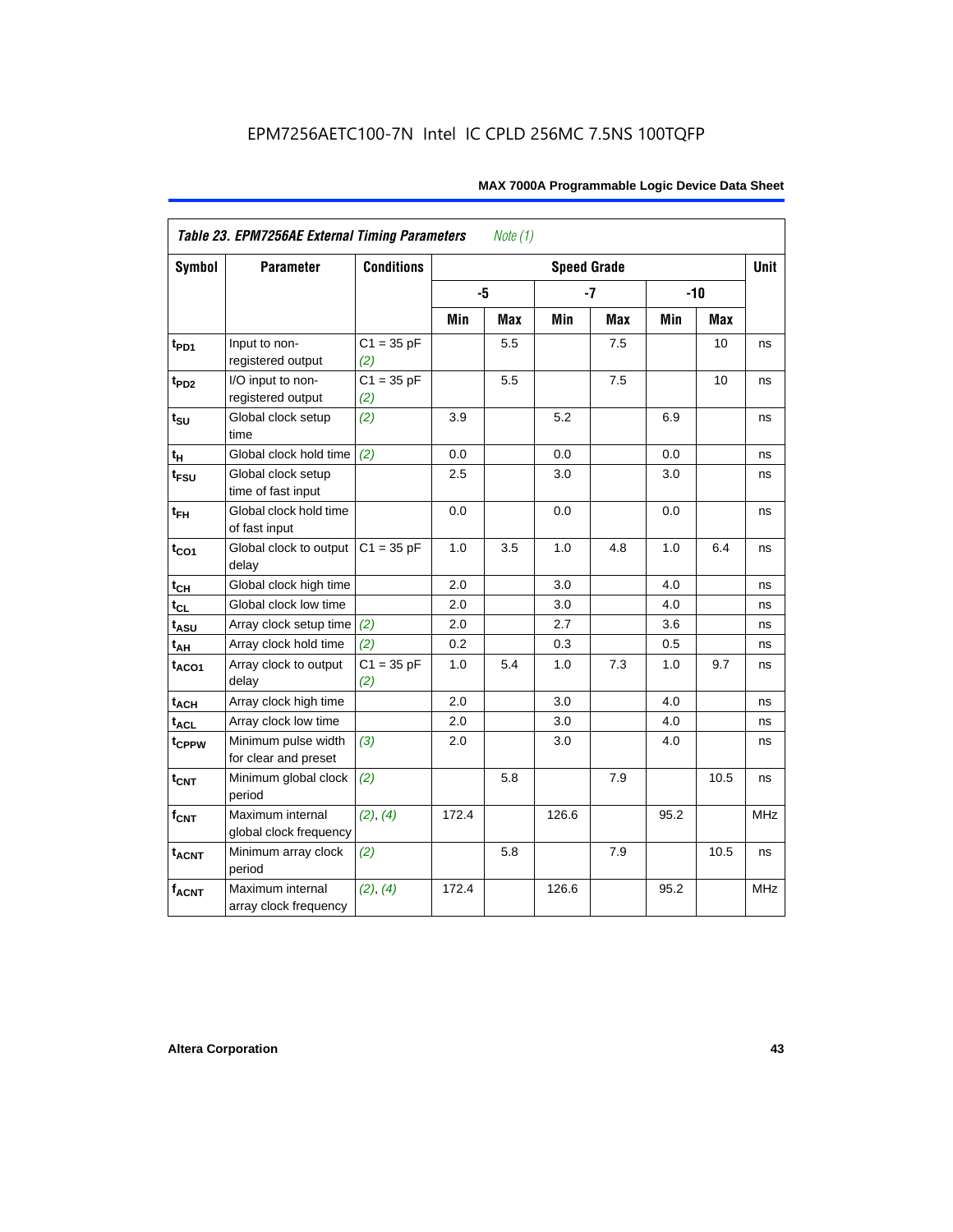| Symbol                      | <b>Parameter</b>                                                                                             | <b>Conditions</b>   |     |     |     | <b>Speed Grade</b> |     |      | <b>Unit</b> |
|-----------------------------|--------------------------------------------------------------------------------------------------------------|---------------------|-----|-----|-----|--------------------|-----|------|-------------|
|                             |                                                                                                              |                     |     | -5  |     | -7                 |     | -10  |             |
|                             |                                                                                                              |                     | Min | Max | Min | Max                | Min | Max  |             |
| $t_{IN}$                    | Input pad and buffer delay                                                                                   |                     |     | 0.7 |     | 0.9                |     | 1.2  | ns          |
| $t_{IO}$                    | I/O input pad and buffer<br>delay                                                                            |                     |     | 0.7 |     | 0.9                |     | 1.2  | ns          |
| t <sub>FIN</sub>            | Fast input delay                                                                                             |                     |     | 2.4 |     | 2.9                |     | 3.4  | ns          |
| $t_{SEXP}$                  | Shared expander delay                                                                                        |                     |     | 2.1 |     | 2.8                |     | 3.7  | ns          |
| t <sub>PEXP</sub>           | Parallel expander delay                                                                                      |                     |     | 0.3 |     | 0.5                |     | 0.6  | ns          |
| $t_{LAD}$                   | Logic array delay                                                                                            |                     |     | 1.7 |     | 2.2                |     | 2.8  | ns          |
| $t_{LAC}$                   | Logic control array delay                                                                                    |                     |     | 0.8 |     | 1.0                |     | 1.3  | ns          |
| $t_{IOE}$                   | Internal output enable delay                                                                                 |                     |     | 0.0 |     | 0.0                |     | 0.0  | ns          |
| $t_{OD1}$                   | Output buffer and pad<br>delay, slow slew rate $=$ off<br>$VCClO = 3.3 V$                                    | $C1 = 35 pF$        |     | 0.9 |     | 1.2                |     | 1.6  | ns          |
| $t_{OD2}$                   | Output buffer and pad<br>delay, slow slew rate $=$ off<br>$V_{\rm CClO}$ = 2.5 V                             | $C1 = 35 pF$<br>(5) |     | 1.4 |     | 1.7                |     | 2.1  | ns          |
| $t_{OD3}$                   | Output buffer and pad<br>delay, slow slew rate $=$ on<br>$V_{\text{CCIO}} = 2.5 \text{ V or } 3.3 \text{ V}$ | $C1 = 35 pF$        |     | 5.9 |     | 6.2                |     | 6.6  | ns          |
| t <sub>ZX1</sub>            | Output buffer enable delay,<br>slow slew rate $=$ off<br>$VCCIO = 3.3 V$                                     | $C1 = 35 pF$        |     | 4.0 |     | 4.0                |     | 5.0  | ns          |
| t <sub>ZX2</sub>            | Output buffer enable delay,<br>slow slew rate $=$ off<br>$V_{\rm CClO}$ = 2.5 V                              | $C1 = 35 pF$<br>(5) |     | 4.5 |     | 4.5                |     | 5.5  | ns          |
| $t_{ZX3}$                   | Output buffer enable delay,<br>slow slew rate $=$ on<br>$VCCIO = 3.3 V$                                      | $C1 = 35 pF$        |     | 9.0 |     | 9.0                |     | 10.0 | ns          |
| $t_{XZ}$                    | Output buffer disable delay                                                                                  | $C1 = 5pF$          |     | 4.0 |     | 4.0                |     | 5.0  | ns          |
| $t_{\scriptstyle\text{SU}}$ | Register setup time                                                                                          |                     | 1.5 |     | 2.1 |                    | 2.9 |      | ns          |
| $t_H$                       | Register hold time                                                                                           |                     | 0.7 |     | 0.9 |                    | 1.2 |      | ns          |
| $t_{\it FSU}$               | Register setup time of fast<br>input                                                                         |                     | 1.1 |     | 1.6 |                    | 1.6 |      | ns          |
| $t_{FH}$                    | Register hold time of fast<br>input                                                                          |                     | 1.4 |     | 1.4 |                    | 1.4 |      | ns          |
| $t_{RD}$                    | Register delay                                                                                               |                     |     | 0.9 |     | 1.2                |     | 1.6  | ns          |
| $t_{\text{COMB}}$           | Combinatorial delay                                                                                          |                     |     | 0.5 |     | 0.8                |     | 1.2  | ns          |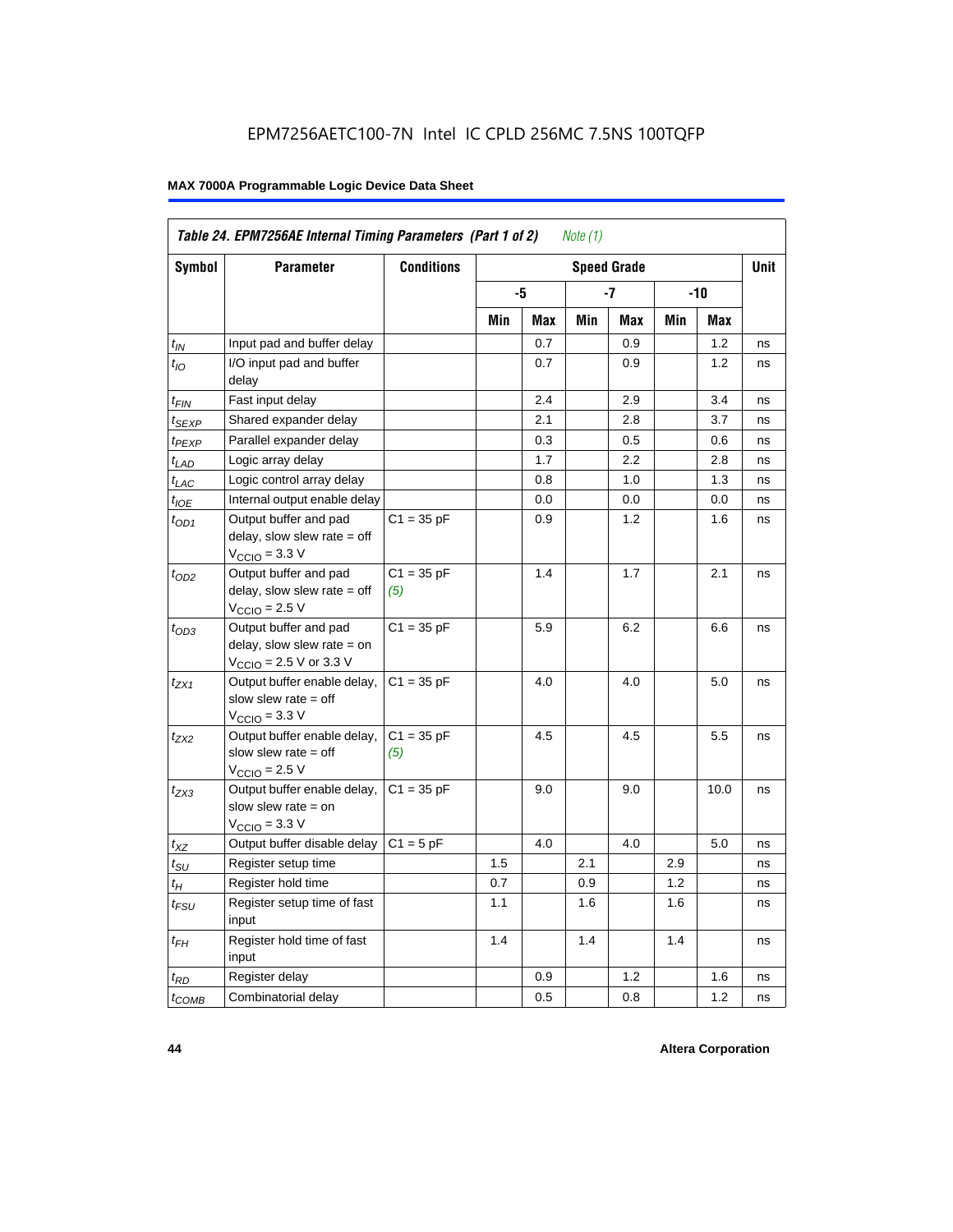| Table 24. EPM7256AE Internal Timing Parameters (Part 2 of 2)<br>Note (1) |                      |                   |                   |     |     |                    |     |     |             |  |
|--------------------------------------------------------------------------|----------------------|-------------------|-------------------|-----|-----|--------------------|-----|-----|-------------|--|
| Symbol                                                                   | <b>Parameter</b>     | <b>Conditions</b> |                   |     |     | <b>Speed Grade</b> |     |     | <b>Unit</b> |  |
|                                                                          |                      |                   | -5<br>-7<br>$-10$ |     |     |                    |     |     |             |  |
|                                                                          |                      |                   | Min               | Max | Min | Max                | Min | Max |             |  |
| $t_{\mathit{IC}}$                                                        | Array clock delay    |                   |                   | 1.2 |     | 1.6                |     | 2.1 | ns          |  |
| $t_{EN}$                                                                 | Register enable time |                   |                   | 0.8 |     | 1.0                |     | 1.3 | ns          |  |
| $t_{GLOB}$                                                               | Global control delay |                   |                   | 1.0 |     | 1.5                |     | 2.0 | ns          |  |
| $t_{PRE}$                                                                | Register preset time |                   |                   | 1.6 |     | 2.3                |     | 3.0 | ns          |  |
| $t_{CLR}$                                                                | Register clear time  |                   |                   | 1.6 |     | 2.3                |     | 3.0 | ns          |  |
| $t_{PIA}$                                                                | PIA delay            | (2)               |                   | 1.7 |     | 2.4                |     | 3.2 | ns          |  |
| $t_{LPA}$                                                                | Low-power adder      | (6)               |                   | 4.0 |     | 4.0                |     | 5.0 | ns          |  |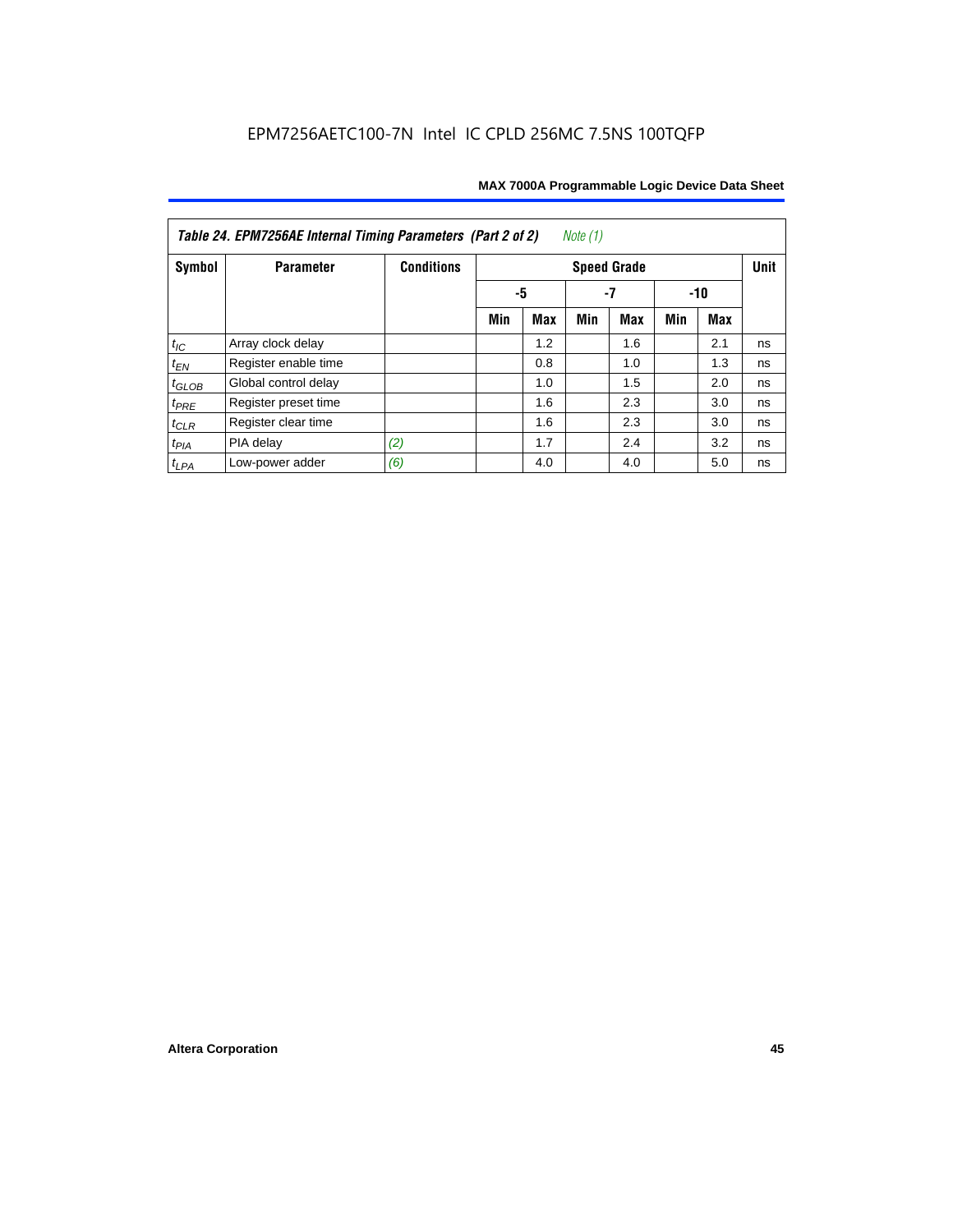| Table 25. EPM7512AE External Timing Parameters<br>Note $(1)$ |                                             |                     |       |            |                    |            |      |       |             |  |
|--------------------------------------------------------------|---------------------------------------------|---------------------|-------|------------|--------------------|------------|------|-------|-------------|--|
| Symbol                                                       | <b>Parameter</b>                            | <b>Conditions</b>   |       |            | <b>Speed Grade</b> |            |      |       | <b>Unit</b> |  |
|                                                              |                                             |                     | $-7$  |            |                    | $-10$      |      | $-12$ |             |  |
|                                                              |                                             |                     | Min   | <b>Max</b> | Min                | <b>Max</b> | Min  | Max   |             |  |
| $t_{PD1}$                                                    | Input to non-<br>registered output          | $C1 = 35 pF$<br>(2) |       | 7.5        |                    | 10.0       |      | 12.0  | ns          |  |
| $t_{PD2}$                                                    | I/O input to non-<br>registered output      | $C1 = 35 pF$<br>(2) |       | 7.5        |                    | 10.0       |      | 12.0  | ns          |  |
| $t_{\scriptstyle\text{SU}}$                                  | Global clock setup<br>time                  | (2)                 | 5.6   |            | 7.6                |            | 9.1  |       | ns          |  |
| $t_H$                                                        | Global clock hold time                      | (2)                 | 0.0   |            | 0.0                |            | 0.0  |       | ns          |  |
| t <sub>FSU</sub>                                             | Global clock setup<br>time of fast input    |                     | 3.0   |            | 3.0                |            | 3.0  |       | ns          |  |
| $t_{FH}$                                                     | Global clock hold time<br>of fast input     |                     | 0.0   |            | 0.0                |            | 0.0  |       | ns          |  |
| $t_{CO1}$                                                    | Global clock to output<br>delay             | $C1 = 35 pF$        | 1.0   | 4.7        | 1.0                | 6.3        | 1.0  | 7.5   | ns          |  |
| $t_{CH}$                                                     | Global clock high time                      |                     | 3.0   |            | 4.0                |            | 5.0  |       | ns          |  |
| $t_{CL}$                                                     | Global clock low time                       |                     | 3.0   |            | 4.0                |            | 5.0  |       | ns          |  |
| $t_{ASU}$                                                    | Array clock setup time                      | (2)                 | 2.5   |            | 3.5                |            | 4.1  |       | ns          |  |
| t <sub>АН</sub>                                              | Array clock hold time                       | (2)                 | 0.2   |            | 0.3                |            | 0.4  |       | ns          |  |
| $t_{ACO1}$                                                   | Array clock to output<br>delay              | $C1 = 35 pF$<br>(2) | 1.0   | 7.8        | 1.0                | 10.4       | 1.0  | 12.5  | ns          |  |
| $t_{ACH}$                                                    | Array clock high time                       |                     | 3.0   |            | 4.0                |            | 5.0  |       | ns          |  |
| $t_{ACL}$                                                    | Array clock low time                        |                     | 3.0   |            | 4.0                |            | 5.0  |       | ns          |  |
| t <sub>CPPW</sub>                                            | Minimum pulse width<br>for clear and preset | (3)                 | 3.0   |            | 4.0                |            | 5.0  |       | ns          |  |
| t <sub>CNT</sub>                                             | Minimum global clock<br>period              | (2)                 |       | 8.6        |                    | 11.5       |      | 13.9  | ns          |  |
| $f_{CNT}$                                                    | Maximum internal<br>global clock frequency  | (2), (4)            | 116.3 |            | 87.0               |            | 71.9 |       | <b>MHz</b>  |  |
| $t_{ACNT}$                                                   | Minimum array clock<br>period               | (2)                 |       | 8.6        |                    | 11.5       |      | 13.9  | ns          |  |
| <b>fACNT</b>                                                 | Maximum internal<br>array clock frequency   | (2), (4)            | 116.3 |            | 87.0               |            | 71.9 |       | <b>MHz</b>  |  |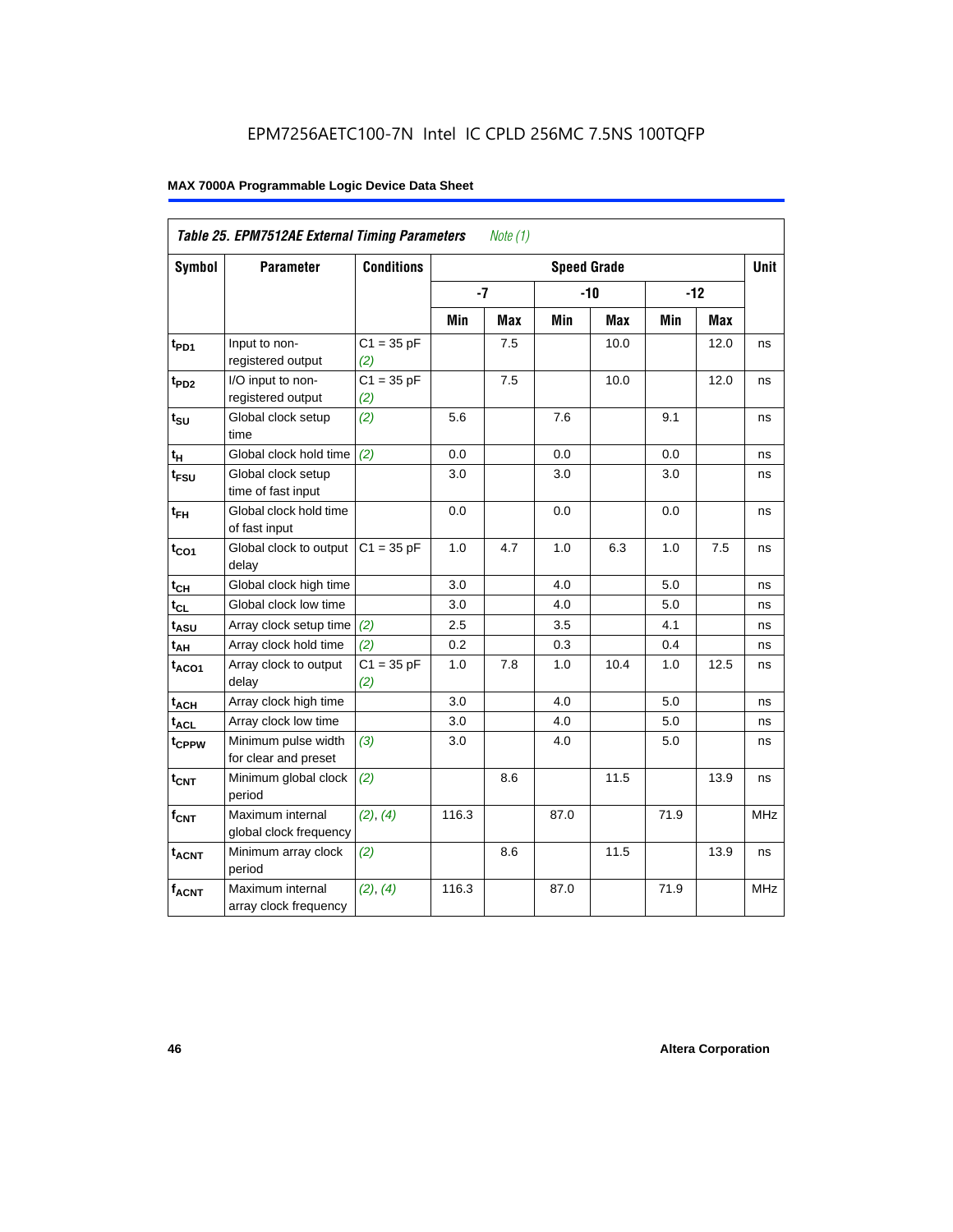|                   | Table 26. EPM7512AE Internal Timing Parameters (Part 1 of 2)<br>Note $(1)$                                   |                     |     |      |     |                    |     |       |             |  |  |
|-------------------|--------------------------------------------------------------------------------------------------------------|---------------------|-----|------|-----|--------------------|-----|-------|-------------|--|--|
| Symbol            | <b>Parameter</b>                                                                                             | <b>Conditions</b>   |     |      |     | <b>Speed Grade</b> |     |       | <b>Unit</b> |  |  |
|                   |                                                                                                              |                     |     | $-7$ |     | $-10$              |     | $-12$ |             |  |  |
|                   |                                                                                                              |                     | Min | Max  | Min | Max                | Min | Max   |             |  |  |
| $t_{IN}$          | Input pad and buffer delay                                                                                   |                     |     | 0.7  |     | 0.9                |     | 1.0   | ns          |  |  |
| $t_{IO}$          | I/O input pad and buffer<br>delay                                                                            |                     |     | 0.7  |     | 0.9                |     | 1.0   | ns          |  |  |
| $t_{\sf FIN}$     | Fast input delay                                                                                             |                     |     | 3.1  |     | 3.6                |     | 4.1   | ns          |  |  |
| $t_{SEXP}$        | Shared expander delay                                                                                        |                     |     | 2.7  |     | 3.5                |     | 4.4   | ns          |  |  |
| t <sub>PEXP</sub> | Parallel expander delay                                                                                      |                     |     | 0.4  |     | 0.5                |     | 0.6   | ns          |  |  |
| $t_{LAD}$         | Logic array delay                                                                                            |                     |     | 2.2  |     | 2.8                |     | 3.5   | ns          |  |  |
| $t_{LAC}$         | Logic control array delay                                                                                    |                     |     | 1.0  |     | 1.3                |     | 1.7   | ns          |  |  |
| $t_{IOE}$         | Internal output enable delay                                                                                 |                     |     | 0.0  |     | 0.0                |     | 0.0   | ns          |  |  |
| $t_{OD1}$         | Output buffer and pad<br>delay, slow slew rate $=$ off<br>$V_{\text{CCIO}} = 3.3 \text{ V}$                  | $C1 = 35 pF$        |     | 1.0  |     | 1.5                |     | 1.7   | ns          |  |  |
| $t_{OD2}$         | Output buffer and pad<br>delay, slow slew rate $=$ off<br>$VCCIO = 2.5 V$                                    | $C1 = 35 pF$<br>(5) |     | 1.5  |     | 2.0                |     | 2.2   | ns          |  |  |
| $t_{OD3}$         | Output buffer and pad<br>delay, slow slew rate $=$ on<br>$V_{\text{CCIO}} = 2.5 \text{ V or } 3.3 \text{ V}$ | $C1 = 35 pF$        |     | 6.0  |     | 6.5                |     | 6.7   | ns          |  |  |
| $t_{ZX1}$         | Output buffer enable delay,<br>slow slew rate $=$ off<br>$V_{\text{CCIO}} = 3.3 \text{ V}$                   | $C1 = 35 pF$        |     | 4.0  |     | 5.0                |     | 5.0   | ns          |  |  |
| $t_{ZX2}$         | Output buffer enable delay,<br>slow slew rate $=$ off<br>$V_{\text{CCIO}}$ = 2.5 V                           | $C1 = 35 pF$<br>(5) |     | 4.5  |     | 5.5                |     | 5.5   | ns          |  |  |
| $t_{ZX3}$         | Output buffer enable delay,<br>slow slew rate $=$ on<br>$V_{\text{CCIO}} = 3.3 \text{ V}$                    | $C1 = 35 pF$        |     | 9.0  |     | 10.0               |     | 10.0  | ns          |  |  |
| $t_{XZ}$          | Output buffer disable delay                                                                                  | $C1 = 5pF$          |     | 4.0  |     | 5.0                |     | 5.0   | ns          |  |  |
| $t_{\text{SU}}$   | Register setup time                                                                                          |                     | 2.1 |      | 3.0 |                    | 3.5 |       | ns          |  |  |
| $t_H$             | Register hold time                                                                                           |                     | 0.6 |      | 0.8 |                    | 1.0 |       | ns          |  |  |
| $t_{FSU}$         | Register setup time of fast<br>input                                                                         |                     | 1.6 |      | 1.6 |                    | 1.6 |       | ns          |  |  |
| $t_{FH}$          | Register hold time of fast<br>input                                                                          |                     | 1.4 |      | 1.4 |                    | 1.4 |       | ns          |  |  |
| $t_{RD}$          | Register delay                                                                                               |                     |     | 1.3  |     | 1.7                |     | 2.1   | ns          |  |  |
| $t_{COMB}$        | Combinatorial delay                                                                                          |                     |     | 0.6  |     | 0.8                |     | 1.0   | ns          |  |  |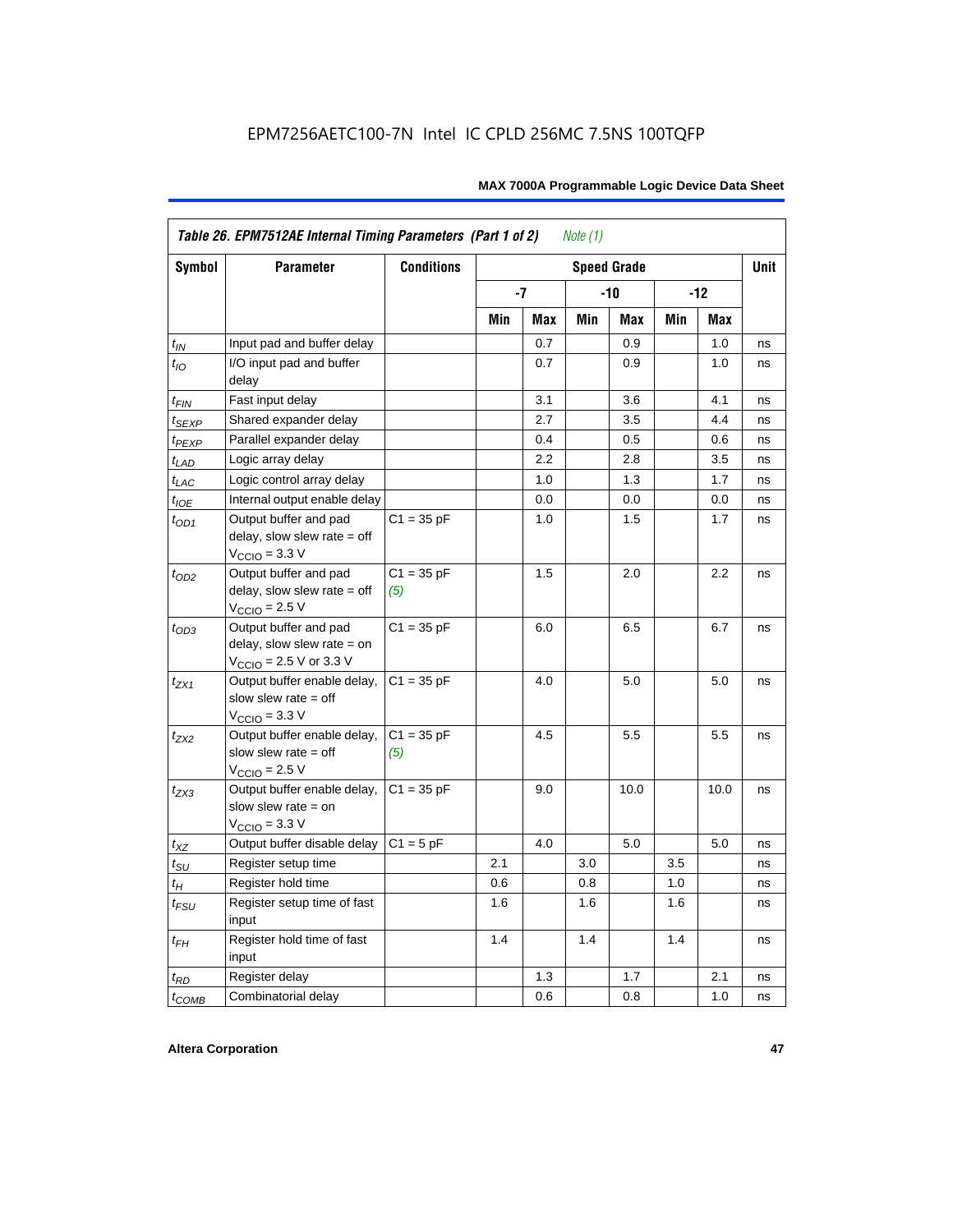| Table 26. EPM7512AE Internal Timing Parameters (Part 2 of 2)<br>Note (1) |                      |                   |     |            |     |                    |     |       |             |  |  |
|--------------------------------------------------------------------------|----------------------|-------------------|-----|------------|-----|--------------------|-----|-------|-------------|--|--|
| Symbol                                                                   | <b>Parameter</b>     | <b>Conditions</b> |     |            |     | <b>Speed Grade</b> |     |       | <b>Unit</b> |  |  |
|                                                                          |                      |                   | -7  |            |     | $-10$              |     | $-12$ |             |  |  |
|                                                                          |                      |                   | Min | <b>Max</b> | Min | Max                | Min | Max   |             |  |  |
| $t_{IC}$                                                                 | Array clock delay    |                   |     | 1.8        |     | 2.3                |     | 2.9   | ns          |  |  |
| $t_{EN}$                                                                 | Register enable time |                   |     | 1.0        |     | 1.3                |     | 1.7   | ns          |  |  |
| $t_{GLOB}$                                                               | Global control delay |                   |     | 1.7        |     | 2.2                |     | 2.7   | ns          |  |  |
| $t_{PRE}$                                                                | Register preset time |                   |     | 1.0        |     | 1.4                |     | 1.7   | ns          |  |  |
| $t_{CLR}$                                                                | Register clear time  |                   |     | 1.0        |     | 1.4                |     | 1.7   | ns          |  |  |
| t <sub>PIA</sub>                                                         | PIA delay            | (2)               |     | 3.0        |     | 4.0                |     | 4.8   | ns          |  |  |
| $t_{LPA}$                                                                | Low-power adder      | (6)               |     | 4.5        |     | 5.0                |     | 5.0   | ns          |  |  |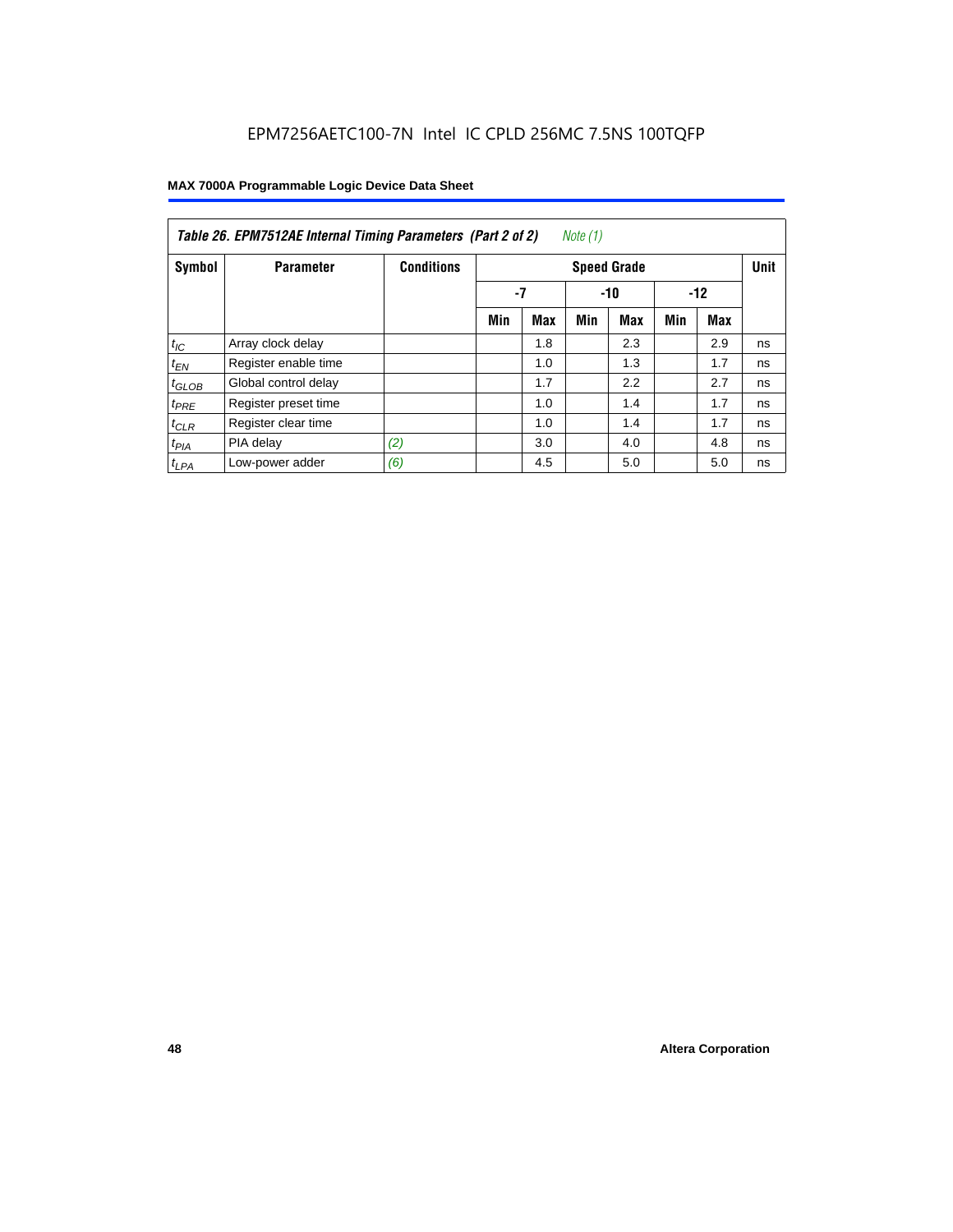| <b>Table 27. EPM7128A External Timing Parameters</b><br>Note (1) |                                             |                     |         |            |       |            |                    |            |      |       |             |
|------------------------------------------------------------------|---------------------------------------------|---------------------|---------|------------|-------|------------|--------------------|------------|------|-------|-------------|
| Symbol                                                           | <b>Parameter</b>                            | <b>Conditions</b>   |         |            |       |            | <b>Speed Grade</b> |            |      |       | <b>Unit</b> |
|                                                                  |                                             |                     |         | -6         | $-7$  |            |                    | $-10$      |      | $-12$ |             |
|                                                                  |                                             |                     | Min     | <b>Max</b> | Min   | <b>Max</b> | Min                | <b>Max</b> | Min  | Max   |             |
| t <sub>PD1</sub>                                                 | Input to non-registered<br>output           | $C1 = 35 pF$<br>(2) |         | 6.0        |       | 7.5        |                    | 10.0       |      | 12.0  | ns          |
| t <sub>PD2</sub>                                                 | I/O input to non-<br>registered output      | $C1 = 35 pF$<br>(2) |         | 6.0        |       | 7.5        |                    | 10.0       |      | 12.0  | ns          |
| $t_{\text{SU}}$                                                  | Global clock setup time                     | (2)                 | 4.2     |            | 5.3   |            | 7.0                |            | 8.5  |       | ns          |
| $t_H$                                                            | Global clock hold time                      | (2)                 | 0.0     |            | 0.0   |            | 0.0                |            | 0.0  |       | ns          |
| t <sub>FSU</sub>                                                 | Global clock setup time<br>of fast input    |                     | $2.5\,$ |            | 3.0   |            | 3.0                |            | 3.0  |       | ns          |
| $t_{FH}$                                                         | Global clock hold time of<br>fast input     |                     | 0.0     |            | 0.0   |            | 0.0                |            | 0.0  |       | ns          |
| $t_{CO1}$                                                        | Global clock to output<br>delay             | $C1 = 35 pF$        | 1.0     | 3.7        | 1.0   | 4.6        | 1.0                | 6.1        | 1.0  | 7.3   | ns          |
| $t_{CH}$                                                         | Global clock high time                      |                     | 3.0     |            | 3.0   |            | 4.0                |            | 5.0  |       | ns          |
| $t_{CL}$                                                         | Global clock low time                       |                     | 3.0     |            | 3.0   |            | 4.0                |            | 5.0  |       | ns          |
| t <sub>ASU</sub>                                                 | Array clock setup time                      | (2)                 | 1.9     |            | 2.4   |            | 3.1                |            | 3.8  |       | ns          |
| $t_{\underline{AH}}$                                             | Array clock hold time                       | (2)                 | 1.5     |            | 2.2   |            | 3.3                |            | 4.3  |       | ns          |
| t <sub>ACO1</sub>                                                | Array clock to output<br>delay              | $C1 = 35 pF$<br>(2) | 1.0     | 6.0        | 1.0   | 7.5        | 1.0                | 10.0       | 1.0  | 12.0  | ns          |
| $t_{ACH}$                                                        | Array clock high time                       |                     | 3.0     |            | 3.0   |            | 4.0                |            | 5.0  |       | ns          |
| t <sub>ACL</sub>                                                 | Array clock low time                        |                     | 3.0     |            | 3.0   |            | 4.0                |            | 5.0  |       | ns          |
| t <sub>CPPW</sub>                                                | Minimum pulse width for<br>clear and preset | (3)                 | 3.0     |            | 3.0   |            | 4.0                |            | 5.0  |       | ns          |
| $t_{\text{CNT}}$                                                 | Minimum global clock<br>period              | (2)                 |         | 6.9        |       | 8.6        |                    | 11.5       |      | 13.8  | ns          |
| $f_{\text{CNT}}$                                                 | Maximum internal global<br>clock frequency  | (2), (4)            | 144.9   |            | 116.3 |            | 87.0               |            | 72.5 |       | MHz         |
| <b>t<sub>ACNT</sub></b>                                          | Minimum array clock<br>period               | (2)                 |         | 6.9        |       | 8.6        |                    | 11.5       |      | 13.8  | ns          |
| <b>fACNT</b>                                                     | Maximum internal array<br>clock frequency   | (2), (4)            | 144.9   |            | 116.3 |            | 87                 |            | 72.5 |       | <b>MHz</b>  |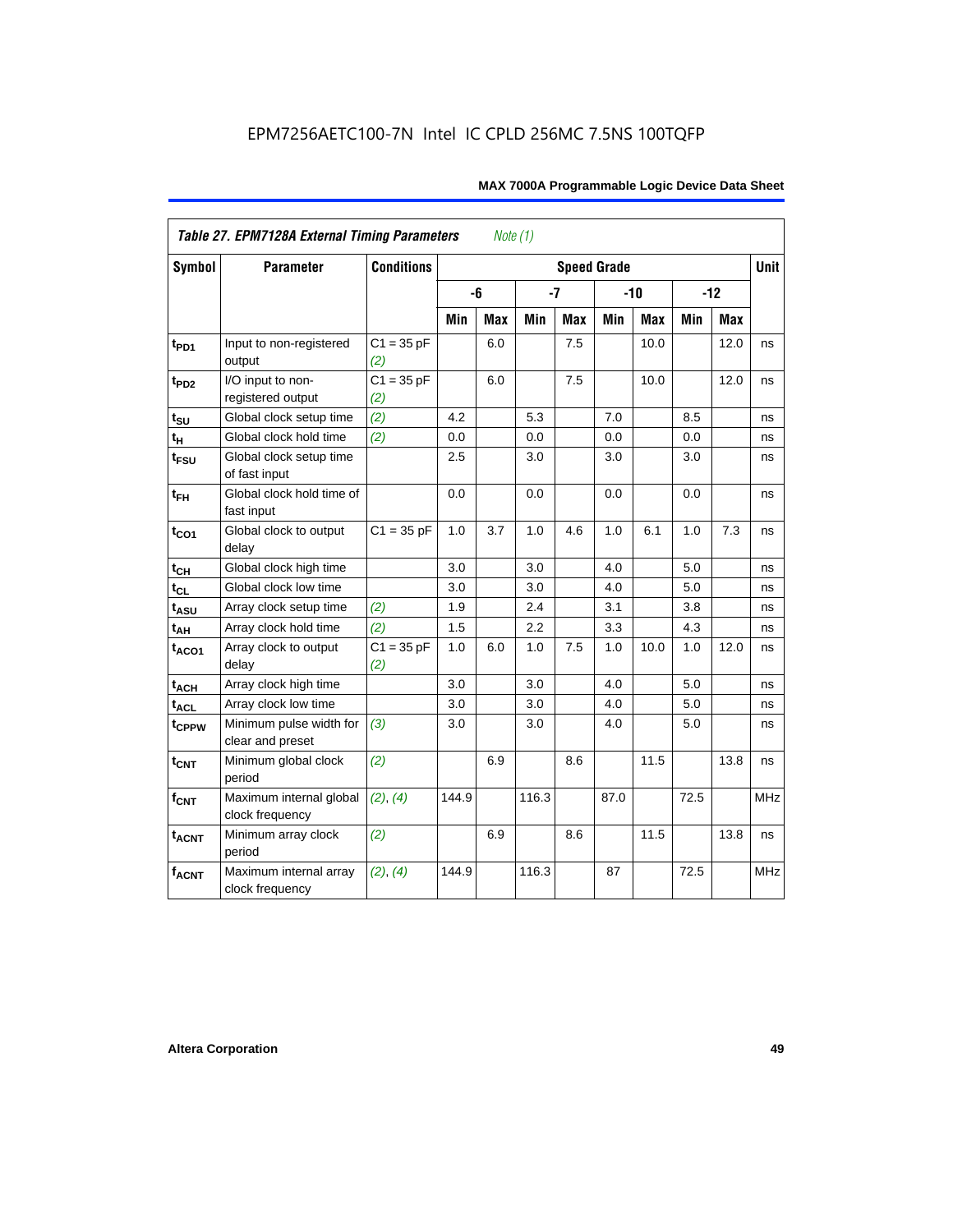|                             | Table 28. EPM7128A Internal Timing Parameters (Part 1 of 2)<br>Note $(1)$                                    |                         |     |            |     |            |                    |      |     |            |      |
|-----------------------------|--------------------------------------------------------------------------------------------------------------|-------------------------|-----|------------|-----|------------|--------------------|------|-----|------------|------|
| Symbol                      | <b>Parameter</b>                                                                                             | <b>Conditions</b>       |     |            |     |            | <b>Speed Grade</b> |      |     |            | Unit |
|                             |                                                                                                              |                         |     | -6         |     | -7         | -10                |      | -12 |            |      |
|                             |                                                                                                              |                         | Min | <b>Max</b> | Min | <b>Max</b> | Min                | Max  | Min | <b>Max</b> |      |
| $t_{\mathsf{IN}}$           | Input pad and buffer delay                                                                                   |                         |     | 0.6        |     | 0.7        |                    | 0.9  |     | 1.1        | ns   |
| $t_{IO}$                    | I/O input pad and buffer<br>delay                                                                            |                         |     | 0.6        |     | 0.7        |                    | 0.9  |     | 1.1        | ns   |
| t <sub>FIN</sub>            | Fast input delay                                                                                             |                         |     | 2.7        |     | 3.1        |                    | 3.6  |     | 3.9        | ns   |
| $t_{SEXP}$                  | Shared expander delay                                                                                        |                         |     | 2.5        |     | 3.2        |                    | 4.3  |     | 5.1        | ns   |
| t <sub>PEXP</sub>           | Parallel expander delay                                                                                      |                         |     | 0.7        |     | 0.8        |                    | 1.1  |     | 1.3        | ns   |
| $t_{LAD}$                   | Logic array delay                                                                                            |                         |     | 2.4        |     | 3.0        |                    | 4.1  |     | 4.9        | ns   |
| $t_{LAC}$                   | Logic control array delay                                                                                    |                         |     | 2.4        |     | 3.0        |                    | 4.1  |     | 4.9        | ns   |
| $t_{IOE}$                   | Internal output enable<br>delay                                                                              |                         |     | 0.0        |     | 0.0        |                    | 0.0  |     | 0.0        | ns   |
| $t_{OD1}$                   | Output buffer and pad<br>delay, slow slew rate $=$ off<br>$V_{\text{CCIO}} = 3.3 \text{ V}$                  | $C1 = 35 pF$            |     | 0.4        |     | 0.6        |                    | 0.7  |     | 0.9        | ns   |
| $t_{OD2}$                   | Output buffer and pad<br>delay, slow slew rate $=$ off<br>$VCCIO = 2.5 V$                                    | $C1 = 35 pF$<br>(5)     |     | 0.9        |     | 1.1        |                    | 1.2  |     | 1.4        | ns   |
| $t_{OD3}$                   | Output buffer and pad<br>delay, slow slew rate $=$ on<br>$V_{\text{CCIO}} = 2.5 \text{ V or } 3.3 \text{ V}$ | $C1 = 35 pF$            |     | 5.4        |     | 5.6        |                    | 5.7  |     | 5.9        | ns   |
| $t_{ZX1}$                   | Output buffer enable<br>$delay$ , slow slew rate = off<br>$V_{\text{CCIO}} = 3.3 \text{ V}$                  | $C1 = 35 pF$            |     | 4.0        |     | 4.0        |                    | 5.0  |     | 5.0        | ns   |
| t <sub>ZX2</sub>            | Output buffer enable<br>$delay$ , slow slew rate = off<br>$VCCIO = 2.5 V$                                    | $C1 = 35 pF$<br>(5)     |     | 4.5        |     | 4.5        |                    | 5.5  |     | 5.5        | ns   |
| $t_{ZX3}$                   | Output buffer enable<br>delay, slow slew rate $=$ on<br>$VCCIO = 3.3 V$                                      | $\overline{C1}$ = 35 pF |     | 9.0        |     | 9.0        |                    | 10.0 |     | 10.0       | ns   |
| $t_{\mathsf{XZ}}$           | Output buffer disable<br>delay                                                                               | $C1 = 5$ pF             |     | 4.0        |     | 4.0        |                    | 5.0  |     | 5.0        | ns   |
| $t_{\scriptstyle\text{SU}}$ | Register setup time                                                                                          |                         | 1.9 |            | 2.4 |            | 3.1                |      | 3.8 |            | ns   |
| $t_H$                       | Register hold time                                                                                           |                         | 1.5 |            | 2.2 |            | 3.3                |      | 4.3 |            | ns   |
| t <sub>FSU</sub>            | Register setup time of fast<br>input                                                                         |                         | 0.8 |            | 1.1 |            | 1.1                |      | 1.1 |            | ns   |
| $t_{FH}$                    | Register hold time of fast<br>input                                                                          |                         | 1.7 |            | 1.9 |            | 1.9                |      | 1.9 |            | ns   |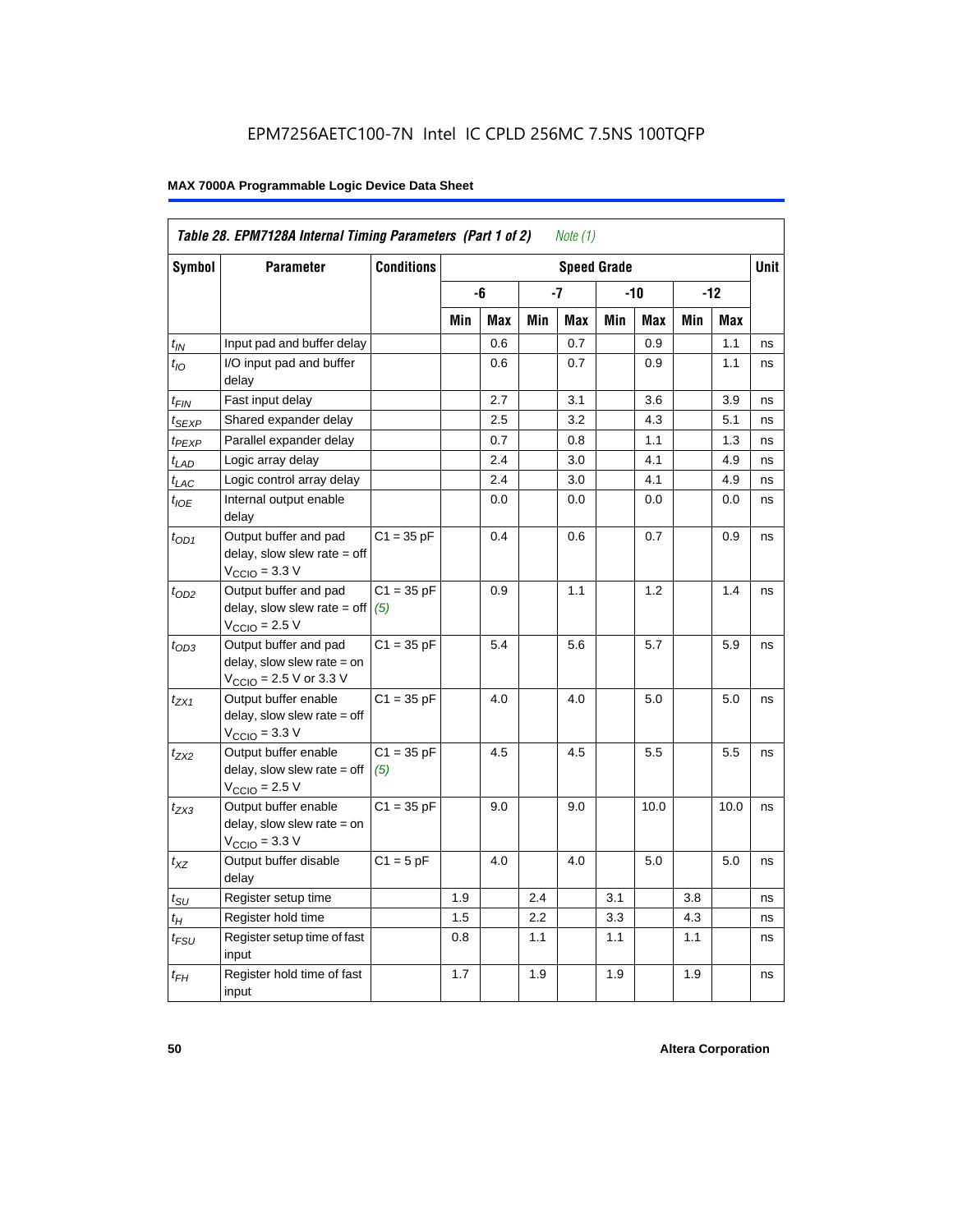| Note (1)<br>Table 28. EPM7128A Internal Timing Parameters (Part 2 of 2) |                      |                   |                    |            |     |            |       |            |       |             |    |
|-------------------------------------------------------------------------|----------------------|-------------------|--------------------|------------|-----|------------|-------|------------|-------|-------------|----|
| Symbol                                                                  | <b>Parameter</b>     | <b>Conditions</b> | <b>Speed Grade</b> |            |     |            |       |            |       | <b>Unit</b> |    |
|                                                                         |                      |                   |                    | -6         | -7  |            | $-10$ |            | $-12$ |             |    |
|                                                                         |                      |                   | Min                | <b>Max</b> | Min | <b>Max</b> | Min   | <b>Max</b> | Min   | Max         |    |
| $t_{RD}$                                                                | Register delay       |                   |                    | 1.7        |     | 2.1        |       | 2.8        |       | 3.3         | ns |
| $t_{COMB}$                                                              | Combinatorial delay  |                   |                    | 1.7        |     | 2.1        |       | 2.8        |       | 3.3         | ns |
| $t_{IC}$                                                                | Array clock delay    |                   |                    | 2.4        |     | 3.0        |       | 4.1        |       | 4.9         | ns |
| $t_{\mathsf{EN}}$                                                       | Register enable time |                   |                    | 2.4        |     | 3.0        |       | 4.1        |       | 4.9         | ns |
| $t_{GLOB}$                                                              | Global control delay |                   |                    | 1.0        |     | 1.2        |       | 1.7        |       | 2.0         | ns |
| $t_{PRE}$                                                               | Register preset time |                   |                    | 3.1        |     | 3.9        |       | 5.2        |       | 6.2         | ns |
| $t_{CLR}$                                                               | Register clear time  |                   |                    | 3.1        |     | 3.9        |       | 5.2        |       | 6.2         | ns |
| $t_{PIA}$                                                               | PIA delay            | (2)               |                    | 0.9        |     | 1.1        |       | 1.5        |       | 1.8         | ns |
| $t_{LPA}$                                                               | Low-power adder      | (6)               |                    | 11.0       |     | 10.0       |       | 10.0       |       | 10.0        | ns |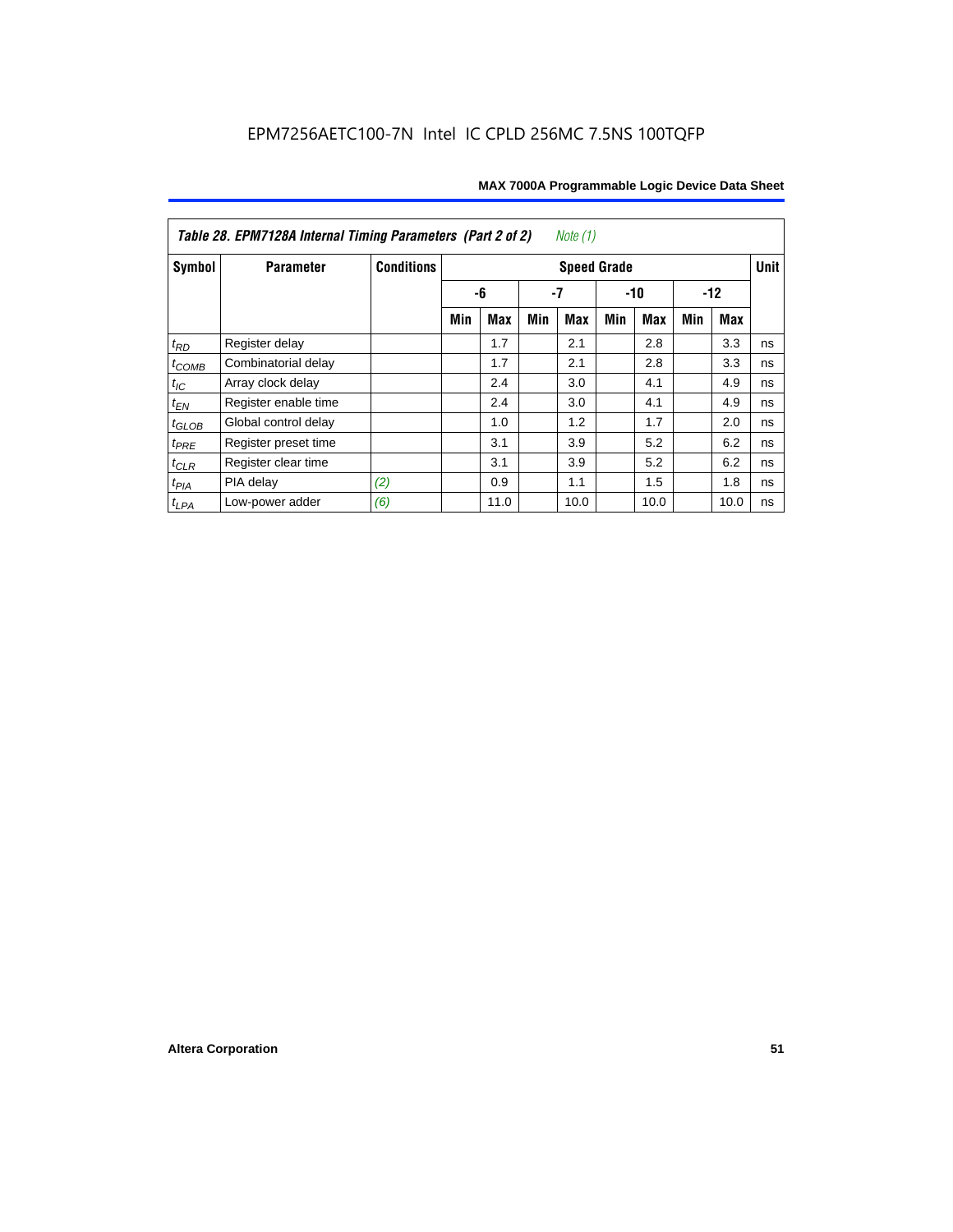| Table 29. EPM7256A External Timing Parameters<br>Note $(1)$ |                                             |                     |                    |     |       |            |       |            |       |      |             |
|-------------------------------------------------------------|---------------------------------------------|---------------------|--------------------|-----|-------|------------|-------|------------|-------|------|-------------|
| Symbol                                                      | <b>Parameter</b>                            | <b>Conditions</b>   | <b>Speed Grade</b> |     |       |            |       |            |       |      | <b>Unit</b> |
|                                                             |                                             |                     |                    | -6  | $-7$  |            | $-10$ |            | $-12$ |      |             |
|                                                             |                                             |                     | Min                | Max | Min   | <b>Max</b> | Min   | <b>Max</b> | Min   | Max  |             |
| t <sub>PD1</sub>                                            | Input to non-registered<br>output           | $C1 = 35 pF$<br>(2) |                    | 6.0 |       | 7.5        |       | 10.0       |       | 12.0 | ns          |
| t <sub>PD2</sub>                                            | I/O input to non-<br>registered output      | $C1 = 35 pF$<br>(2) |                    | 6.0 |       | 7.5        |       | 10.0       |       | 12.0 | ns          |
| $t_{\text{SU}}$                                             | Global clock setup time                     | (2)                 | 3.7                |     | 4.6   |            | 6.2   |            | 7.4   |      | ns          |
| $t_H$                                                       | Global clock hold time                      | (2)                 | 0.0                |     | 0.0   |            | 0.0   |            | 0.0   |      | ns          |
| $t_{\text{FSU}}$                                            | Global clock setup time<br>of fast input    |                     | 2.5                |     | 3.0   |            | 3.0   |            | 3.0   |      | ns          |
| $t_{FH}$                                                    | Global clock hold time of<br>fast input     |                     | 0.0                |     | 0.0   |            | 0.0   |            | 0.0   |      | ns          |
| $t_{CO1}$                                                   | Global clock to output<br>delay             | $C1 = 35 pF$        | 1.0                | 3.3 | 1.0   | 4.2        | 1.0   | 5.5        | 1.0   | 6.6  | ns          |
| $t_{CH}$                                                    | Global clock high time                      |                     | 3.0                |     | 3.0   |            | 4.0   |            | 4.0   |      | ns          |
| $t_{CL}$                                                    | Global clock low time                       |                     | 3.0                |     | 3.0   |            | 4.0   |            | 4.0   |      | ns          |
| t <sub>ASU</sub>                                            | Array clock setup time                      | (2)                 | 0.8                |     | 1.0   |            | 1.4   |            | 1.6   |      | ns          |
| $t_{AH}$                                                    | Array clock hold time                       | (2)                 | 1.9                |     | 2.7   |            | 4.0   |            | 5.1   |      | ns          |
| $t_{ACO1}$                                                  | Array clock to output<br>delay              | $C1 = 35 pF$<br>(2) | 1.0                | 6.2 | 1.0   | 7.8        | 1.0   | 10.3       | 1.0   | 12.4 | ns          |
| $t_{ACH}$                                                   | Array clock high time                       |                     | 3.0                |     | 3.0   |            | 4.0   |            | 4.0   |      | ns          |
| $t_{\text{ACL}}$                                            | Array clock low time                        |                     | 3.0                |     | 3.0   |            | 4.0   |            | 4.0   |      | ns          |
| t <sub>CPPW</sub>                                           | Minimum pulse width for<br>clear and preset | (3)                 | 3.0                |     | 3.0   |            | 4.0   |            | 4.0   |      | ns          |
| $t_{\text{CNT}}$                                            | Minimum global clock<br>period              | (2)                 |                    | 6.4 |       | 8.0        |       | 10.7       |       | 12.8 | ns          |
| $f_{CNT}$                                                   | Maximum internal global<br>clock frequency  | (2), (4)            | 156.3              |     | 125.0 |            | 93.5  |            | 78.1  |      | <b>MHz</b>  |
| t <sub>ACNT</sub>                                           | Minimum array clock<br>period               | (2)                 |                    | 6.4 |       | 8.0        |       | 10.7       |       | 12.8 | ns          |
| <b>fACNT</b>                                                | Maximum internal array<br>clock frequency   | (2), (4)            | 156.3              |     | 125.0 |            | 93.5  |            | 78.1  |      | <b>MHz</b>  |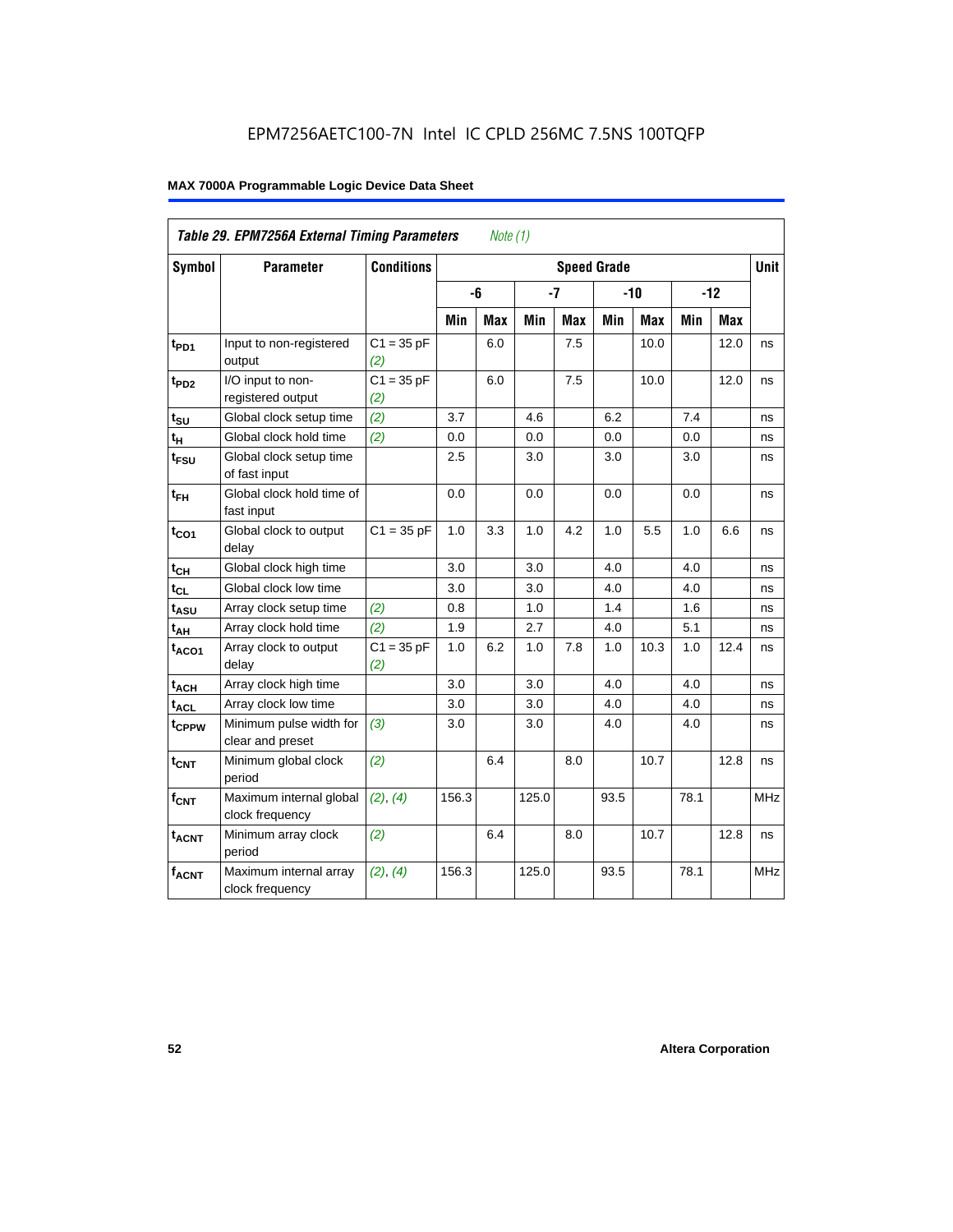| <b>Symbol</b>               | <b>Parameter</b>                                                                             | <b>Conditions</b><br><b>Speed Grade</b> |     |     |     |     |       |      |       |            | <b>Unit</b> |
|-----------------------------|----------------------------------------------------------------------------------------------|-----------------------------------------|-----|-----|-----|-----|-------|------|-------|------------|-------------|
|                             |                                                                                              |                                         |     | -6  |     | -7  | $-10$ |      | $-12$ |            |             |
|                             |                                                                                              |                                         | Min | Max | Min | Max | Min   | Max  | Min   | <b>Max</b> |             |
| $t_{IN}$                    | Input pad and buffer delay                                                                   |                                         |     | 0.3 |     | 0.4 |       | 0.5  |       | 0.6        | ns          |
| $t_{IO}$                    | I/O input pad and buffer<br>delay                                                            |                                         |     | 0.3 |     | 0.4 |       | 0.5  |       | 0.6        | ns          |
| t <sub>FIN</sub>            | Fast input delay                                                                             |                                         |     | 2.4 |     | 3.0 |       | 3.4  |       | 3.8        | ns          |
| t <sub>SEXP</sub>           | Shared expander delay                                                                        |                                         |     | 2.8 |     | 3.5 |       | 4.7  |       | 5.6        | ns          |
| t <sub>PEXP</sub>           | Parallel expander delay                                                                      |                                         |     | 0.5 |     | 0.6 |       | 0.8  |       | 1.0        | ns          |
| $t_{LAD}$                   | Logic array delay                                                                            |                                         |     | 2.5 |     | 3.1 |       | 4.2  |       | 5.0        | ns          |
| $t_{LAC}$                   | Logic control array delay                                                                    |                                         |     | 2.5 |     | 3.1 |       | 4.2  |       | 5.0        | ns          |
| $t_{IOE}$                   | Internal output enable<br>delay                                                              |                                         |     | 0.2 |     | 0.3 |       | 0.4  |       | 0.5        | ns          |
| $t_{OD1}$                   | Output buffer and pad<br>$delay$ , slow slew rate = off<br>$V_{\text{CCIO}} = 3.3 \text{ V}$ | $C1 = 35 pF$                            |     | 0.3 |     | 0.4 |       | 0.5  |       | 0.6        | ns          |
| $t_{OD2}$                   | Output buffer and pad<br>$delay$ , slow slew rate = off<br>$V_{\text{CCIO}} = 2.5 V$         | $C1 = 35 pF$<br>(5)                     |     | 0.8 |     | 0.9 |       | 1.0  |       | 1.1        | ns          |
| $t_{OD3}$                   | Output buffer and pad<br>delay slow slew rate $=$ on<br>$V_{\text{CCIO}}$ = 2.5 V or 3.3 V   | $C1 = 35 pF$                            |     | 5.3 |     | 5.4 |       | 5.5  |       | 5.6        | ns          |
| $t_{ZX1}$                   | Output buffer enable<br>delay slow slew rate $=$ off<br>$VCCIO = 3.3 V$                      | $C1 = 35 pF$                            |     | 4.0 |     | 4.0 |       | 5.0  |       | 5.0        | ns          |
| $t_{ZX2}$                   | Output buffer enable<br>delay slow slew rate $=$ off<br>$VCCIO = 2.5 V$                      | $C1 = 35 pF$<br>(5)                     |     | 4.5 |     | 4.5 |       | 5.5  |       | 5.5        | ns          |
| $t_{ZX3}$                   | Output buffer enable<br>delay slow slew rate $=$ on<br>$V_{\text{CCIO}}$ = 2.5 V or 3.3 V    | $C1 = 35 pF$                            |     | 9.0 |     | 9.0 |       | 10.0 |       | 10.0       | ns          |
| $t_{XZ}$                    | Output buffer disable<br>delay                                                               | $C1 = 5pF$                              |     | 4.0 |     | 4.0 |       | 5.0  |       | 5.0        | ns          |
| $t_{\scriptstyle\text{SU}}$ | Register setup time                                                                          |                                         | 1.0 |     | 1.3 |     | 1.7   |      | 2.0   |            | ns          |
| $t_{H}$                     | Register hold time                                                                           |                                         | 1.7 |     | 2.4 |     | 3.7   |      | 4.7   |            | ns          |
| $t_{FSU}$                   | Register setup time of fast<br>input                                                         |                                         | 1.2 |     | 1.4 |     | 1.4   |      | 1.4   |            | ns          |
| $t_{FH}$                    | Register hold time of fast<br>input                                                          |                                         | 1.3 |     | 1.6 |     | 1.6   |      | 1.6   |            | ns          |
| $t_{RD}$                    | Register delay                                                                               |                                         |     | 1.6 |     | 2.0 |       | 2.7  |       | 3.2        | ns          |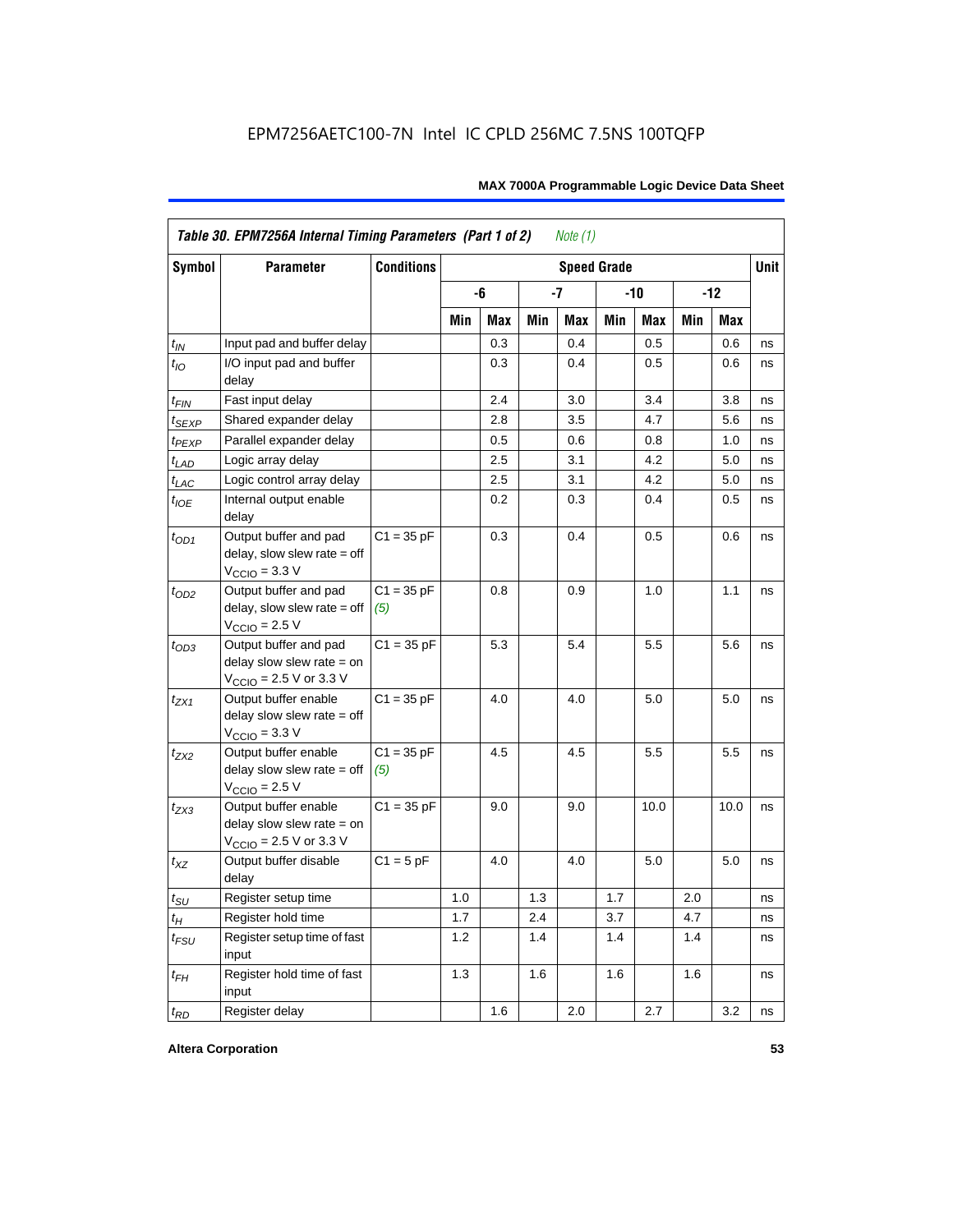| Table 30. EPM7256A Internal Timing Parameters (Part 2 of 2)<br>Note (1) |                      |                   |     |            |     |                    |     |            |       |      |             |
|-------------------------------------------------------------------------|----------------------|-------------------|-----|------------|-----|--------------------|-----|------------|-------|------|-------------|
| Symbol                                                                  | <b>Parameter</b>     | <b>Conditions</b> |     |            |     | <b>Speed Grade</b> |     |            |       |      | <b>Unit</b> |
|                                                                         |                      |                   | -6  |            | -7  |                    | -10 |            | $-12$ |      |             |
|                                                                         |                      |                   | Min | <b>Max</b> | Min | Max                | Min | <b>Max</b> | Min   | Max  |             |
| $t_{COMB}$                                                              | Combinatorial delay  |                   |     | 1.6        |     | 2.0                |     | 2.7        |       | 3.2  | ns          |
| $t_{\text{IC}}$                                                         | Array clock delay    |                   |     | 2.7        |     | 3.4                |     | 4.5        |       | 5.4  | ns          |
| $t_{EN}$                                                                | Register enable time |                   |     | 2.5        |     | 3.1                |     | 4.2        |       | 5.0  | ns          |
| $t_{GLOB}$                                                              | Global control delay |                   |     | 1.1        |     | 1.4                |     | 1.8        |       | 2.2  | ns          |
| $t_{PRE}$                                                               | Register preset time |                   |     | 2.3        |     | 2.9                |     | 3.8        |       | 4.6  | ns          |
| $t_{CLR}$                                                               | Register clear time  |                   |     | 2.3        |     | 2.9                |     | 3.8        |       | 4.6  | ns          |
| t <sub>PIA</sub>                                                        | PIA delay            | (2)               |     | 1.3        |     | 1.6                |     | 2.1        |       | 2.6  | ns          |
| $t_{LPA}$                                                               | Low-power adder      | (6)               |     | 11.0       |     | 10.0               |     | 10.0       |       | 10.0 | ns          |

#### *Notes to tables:*

(1) These values are specified under the recommended operating conditions shown in Table 14 on page 28. See Figure 12 for more information on switching waveforms.

- (2) These values are specified for a PIA fan-out of one LAB (16 macrocells). For each additional LAB fan-out in these devices, add an additional 0.1 ns to the PIA timing value.
- (3) This minimum pulse width for preset and clear applies for both global clear and array controls. The  $t_{LPA}$  parameter must be added to this minimum width if the clear or reset signal incorporates the  $t_{LAD}$  parameter into the signal path.
- (4) This parameter is measured with a 16-bit loadable, enabled, up/down counter programmed into each LAB.
- (5) Operating conditions:  $V_{\text{CCIO}} = 2.5 \pm 0.2 \text{ V}$  for commercial and industrial use.<br>(6) The  $t_{I/A}$  parameter must be added to the  $t_{I AD}$ ,  $t_{I AC}$ ,  $t_{I C}$ ,  $t_{F N}$ ,  $t_{S F Y P}$ ,  $t_{A C I}$ , and
- The  $t_{LPA}$  parameter must be added to the  $t_{LAD}$ ,  $t_{LAC}$ ,  $t_{IC}$ ,  $t_{EN}$ ,  $t_{SEXP}$ ,  $t_{ACL}$  and  $t_{CPPW}$  parameters for macrocells running in low-power mode.

## **Power Consumption**

Supply power (P) versus frequency  $(f_{MAX}$ , in MHz) for MAX 7000A devices is calculated with the following equation:

 $P = P_{INT} + P_{IO} = I_{CCINT} \times V_{CC} + P_{IO}$ 

The  $P_{IO}$  value, which depends on the device output load characteristics and switching frequency, can be calculated using the guidelines given in *Application Note 74 (Evaluating Power for Altera Devices)*.

The  $I_{\text{CUNT}}$  value depends on the switching frequency and the application logic. The  $I_{\text{CCINT}}$  value is calculated with the following equation:

 $I_{\text{CCMT}} =$ 

 $(A \times MC_{TON}) + [B \times (MC_{DEV} - MC_{TON})] + (C \times MC_{LISED} \times f_{MAX} \times tog_{LC})$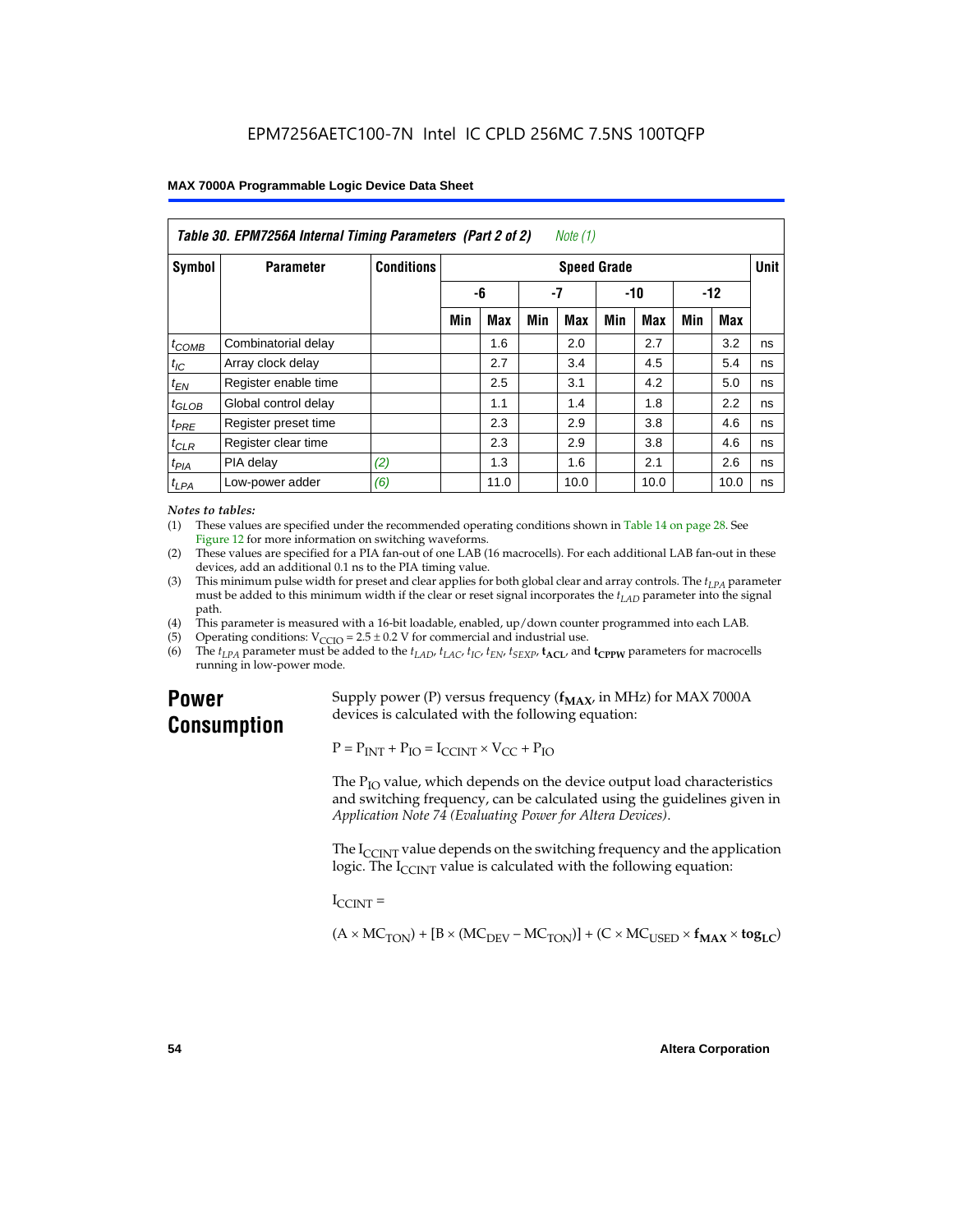The parameters in this equation are:

| MC <sub>TON</sub> | = Number of macrocells with the Turbo Bit option turned<br>on, as reported in the MAX+PLUS II Report File (.rpt) |
|-------------------|------------------------------------------------------------------------------------------------------------------|
| MC <sub>DFV</sub> | = Number of macrocells in the device                                                                             |
| $MC_{LISED}$      | = Total number of macrocells in the design, as reported in                                                       |
|                   | the Report File                                                                                                  |
| $f_{MAX}$         | = Highest clock frequency to the device                                                                          |
| $tog_{LC}$        | = Average percentage of logic cells toggling at each clock                                                       |
|                   | (typically 12.5%)                                                                                                |
| A, B, C           | = Constants, shown in Table 31                                                                                   |

| Table 31. MAX 7000A I <sub>CC</sub> Equation Constants |      |      |       |  |  |  |  |
|--------------------------------------------------------|------|------|-------|--|--|--|--|
| <b>Device</b>                                          | A    | B    | C     |  |  |  |  |
| EPM7032AE                                              | 0.71 | 0.30 | 0.014 |  |  |  |  |
| EPM7064AE                                              | 0.71 | 0.30 | 0.014 |  |  |  |  |
| <b>EPM7128A</b>                                        | 0.71 | 0.30 | 0.014 |  |  |  |  |
| EPM7128AE                                              | 0.71 | 0.30 | 0.014 |  |  |  |  |
| <b>EPM7256A</b>                                        | 0.71 | 0.30 | 0.014 |  |  |  |  |
| EPM7256AE                                              | 0.71 | 0.30 | 0.014 |  |  |  |  |
| EPM7512AE                                              | 0.71 | 0.30 | 0.014 |  |  |  |  |

This calculation provides an  $I_{CC}$  estimate based on typical conditions using a pattern of a 16-bit, loadable, enabled, up/down counter in each LAB with no output load. Actual  $I_{CC}$  should be verified during operation because this measurement is sensitive to the actual pattern in the device and the environmental operating conditions.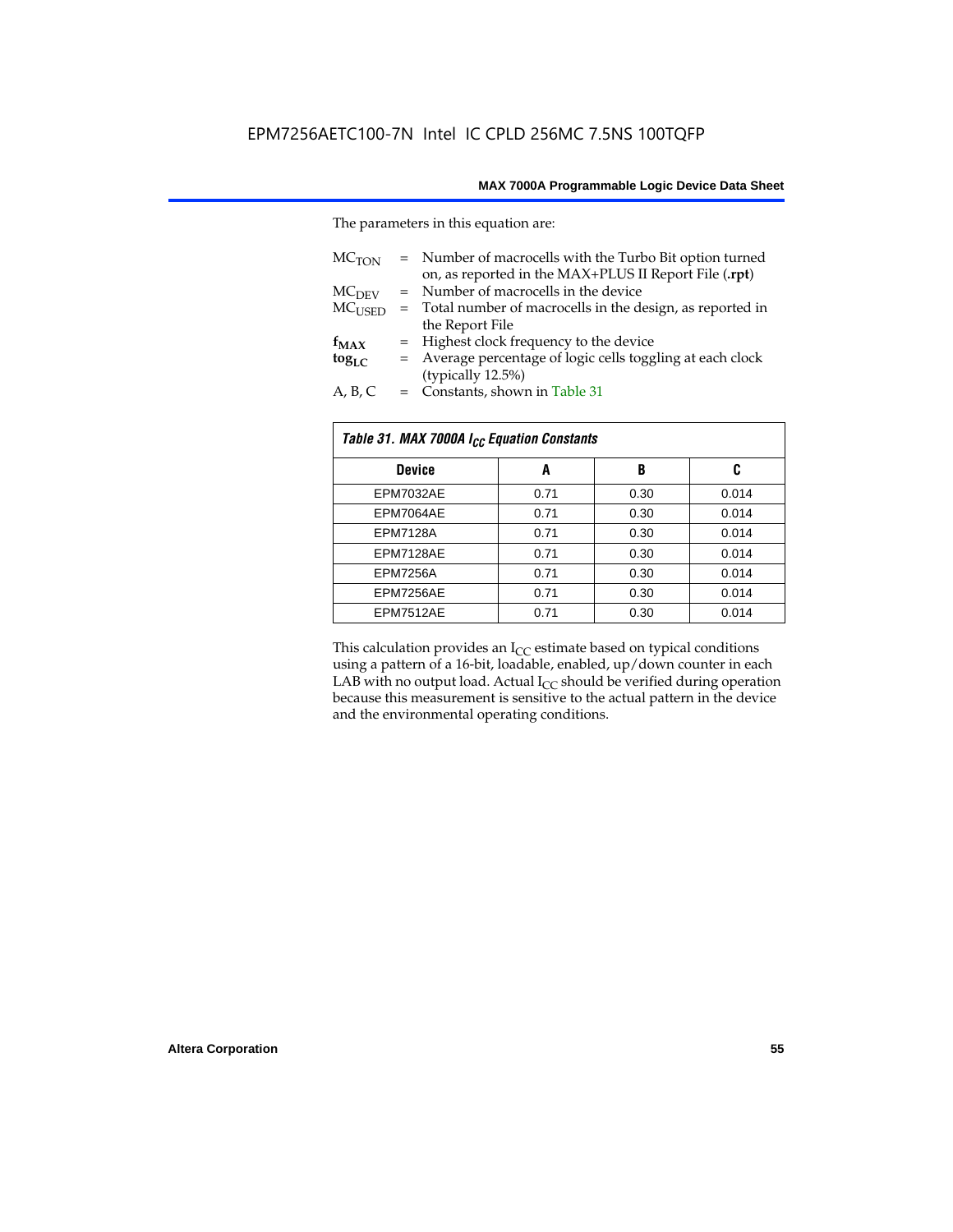Figure 13 shows the typical supply current versus frequency for MAX 7000A devices.

#### *Figure 13. I<sub>CC</sub> vs. Frequency for MAX 7000A Devices (Part 1 of 2)*



#### **EPM7128A & EPM7128AE**

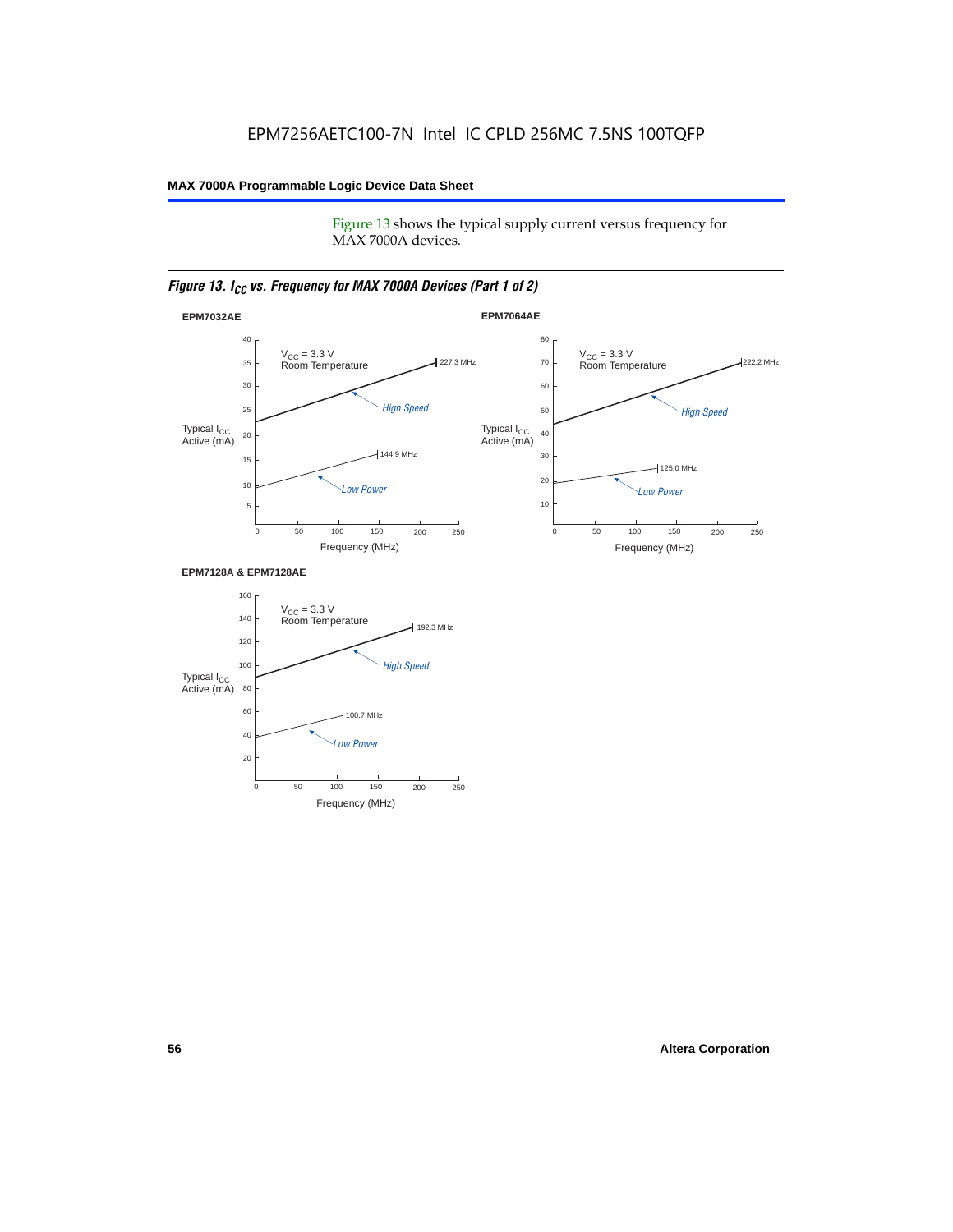



### **Device Pin-Outs**

See the Altera web site (**http://www.altera.com**) or the *Altera Digital Library* for pin-out information.

Figures 14 through 23 show the package pin-out diagrams for MAX 7000A devices.

#### *Figure 14. 44-Pin PLCC/TQFP Package Pin-Out Diagram*

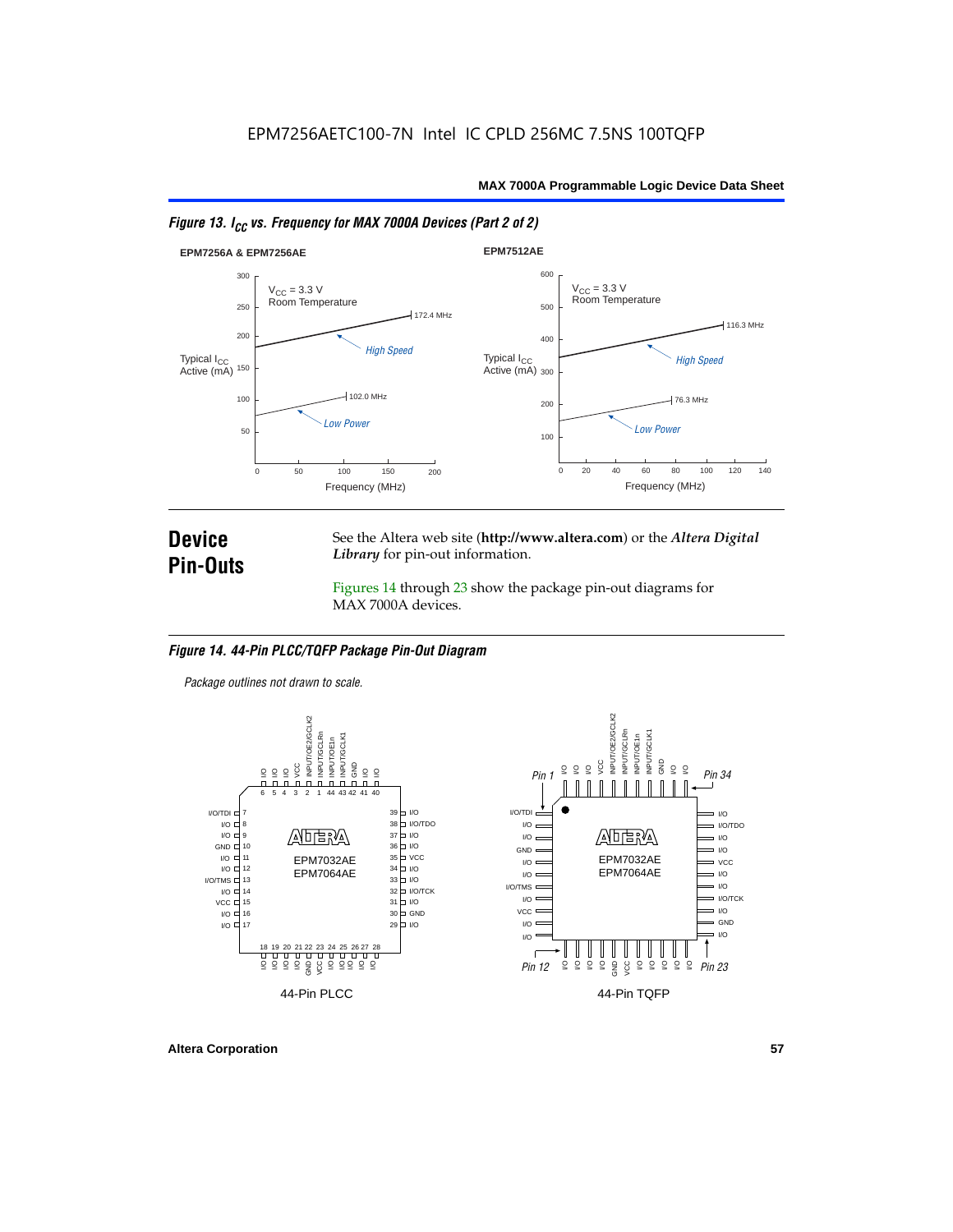#### *Figure 15. 49-Pin Ultra FineLine BGA Package Pin-Out Diagram*

*Package outlines not drawn to scale.*



#### *Figure 16. 84-Pin PLCC Package Pin-Out Diagram*

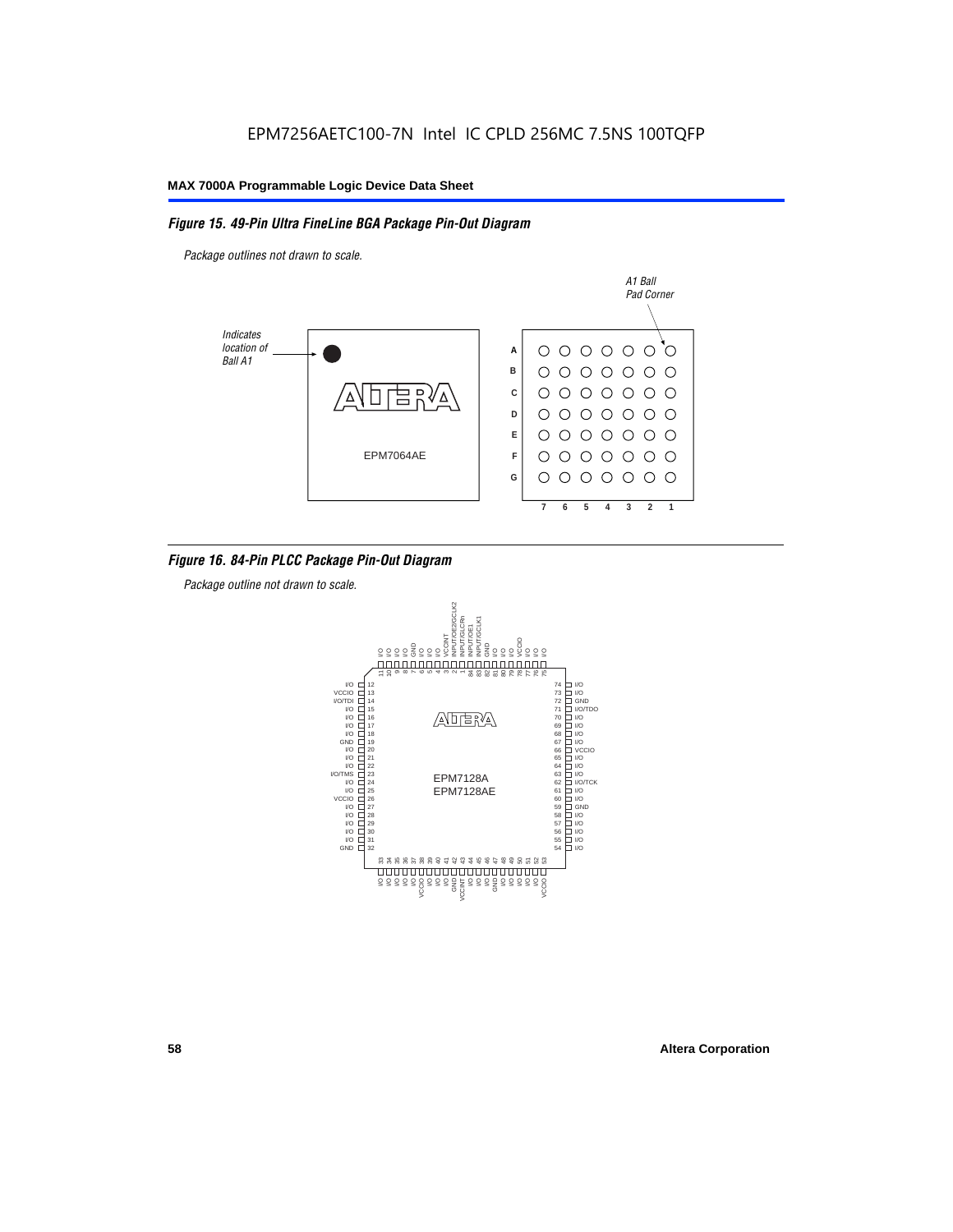#### *Figure 17. 100-Pin TQFP Package Pin-Out Diagram*



*Figure 18. 100-Pin FineLine BGA Package Pin-Out Diagram*

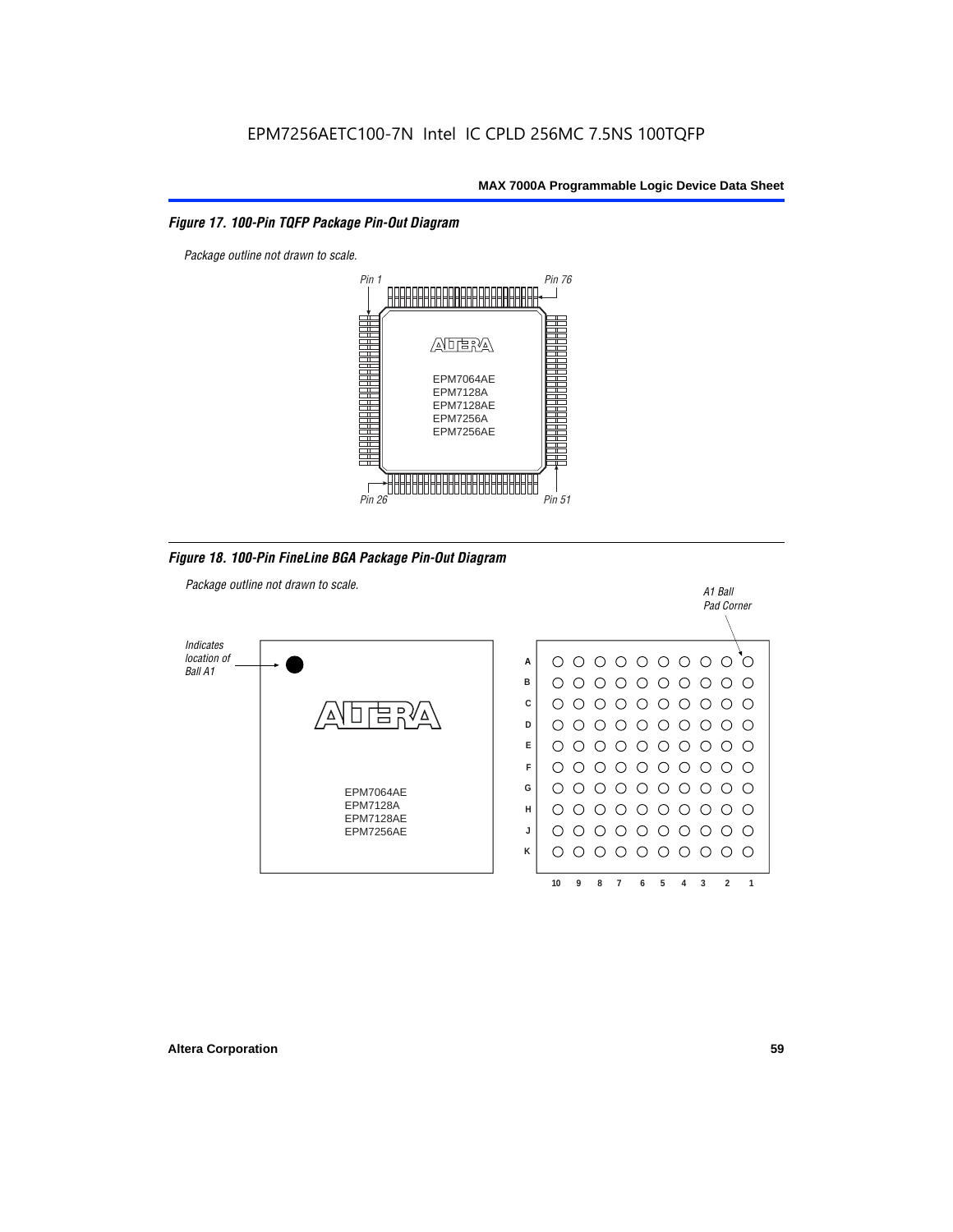#### *Figure 19. 144-Pin TQFP Package Pin-Out Diagram*

*Package outline not drawn to scale*.



*Figure 20. 169-Pin Ultra FineLine BGA Package Pin-Out Diagram*

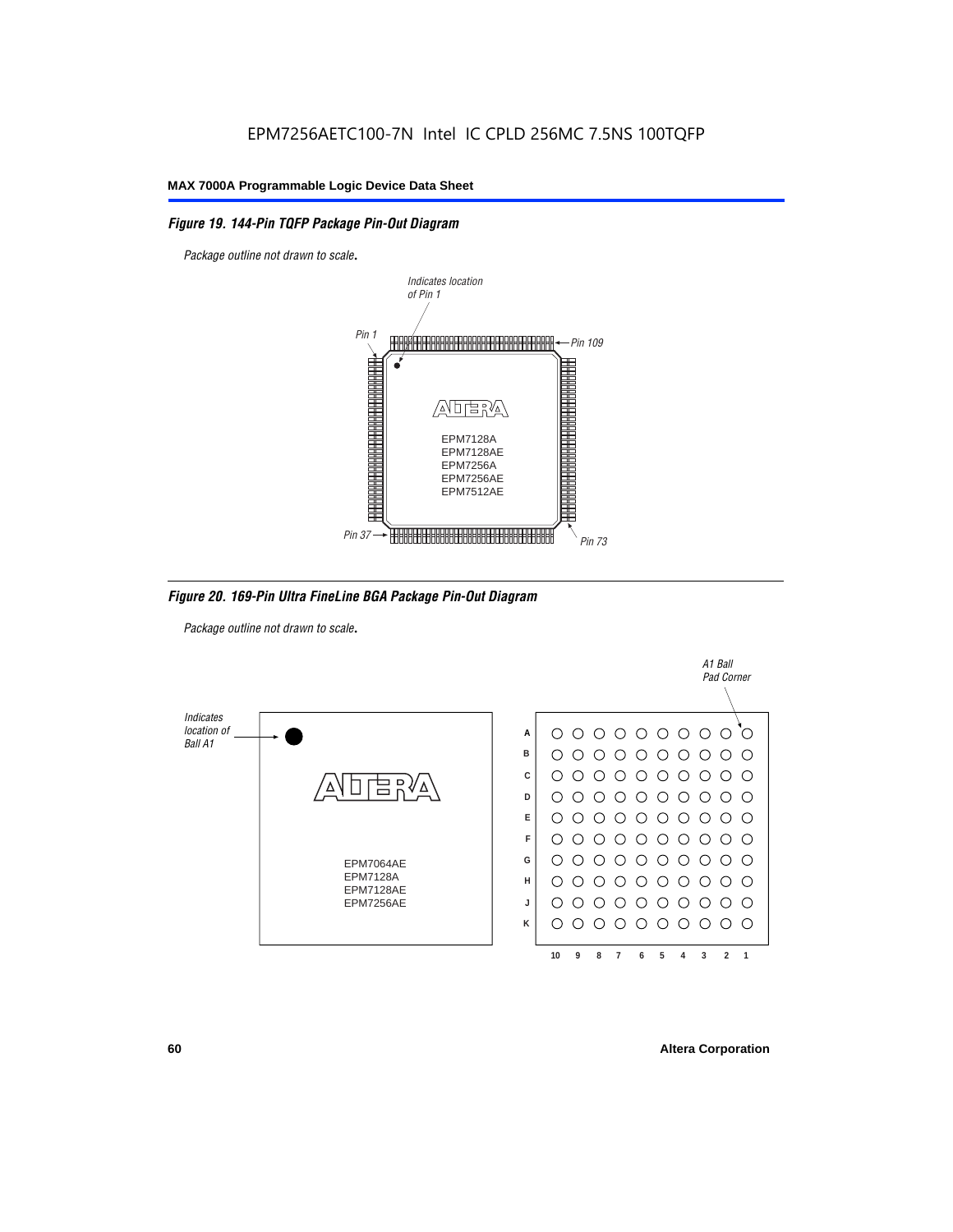#### *Figure 21. 208-Pin PQFP Package Pin-Out Diagram*

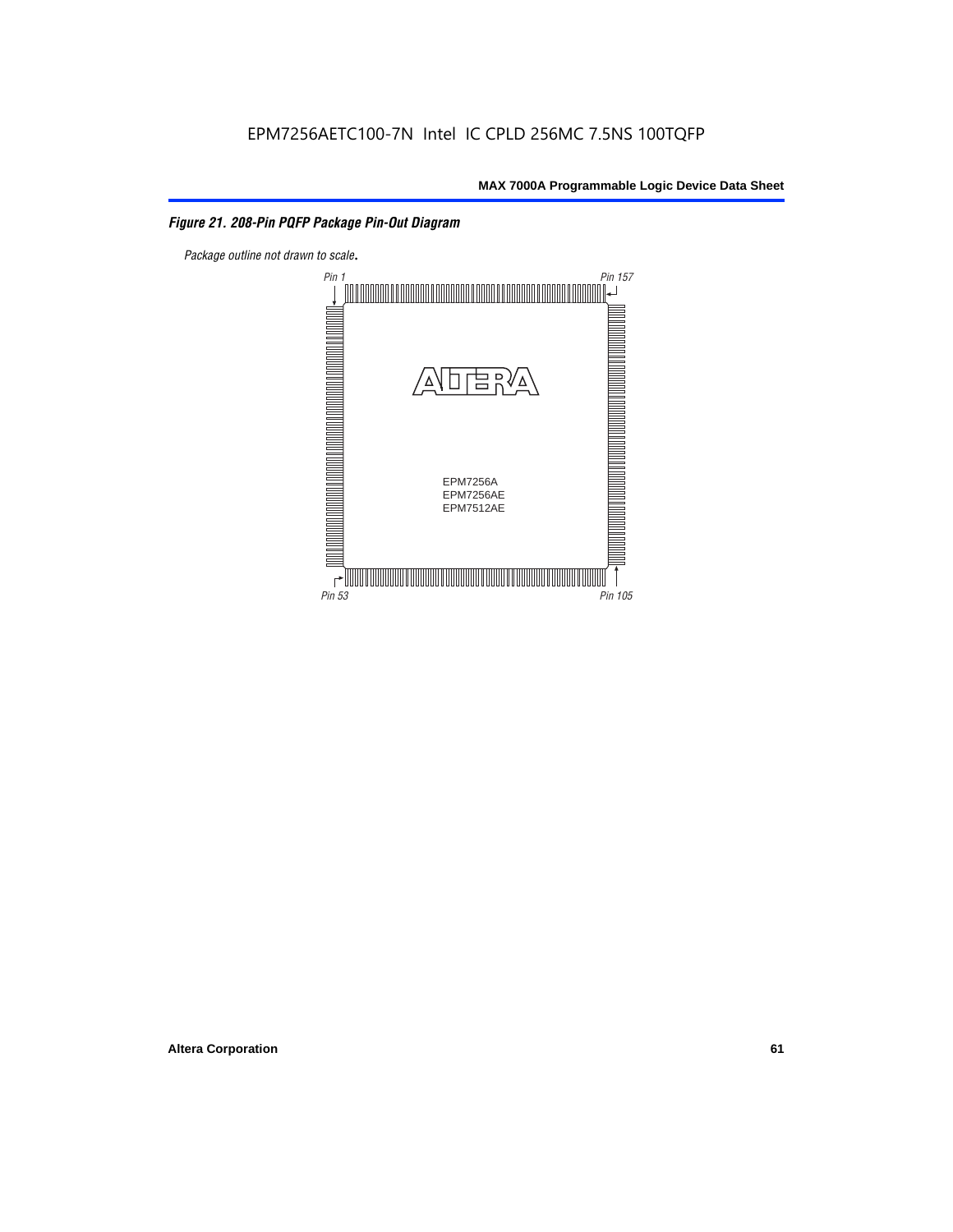#### *Figure 22. 256-Pin BGA Package Pin-Out Diagram*

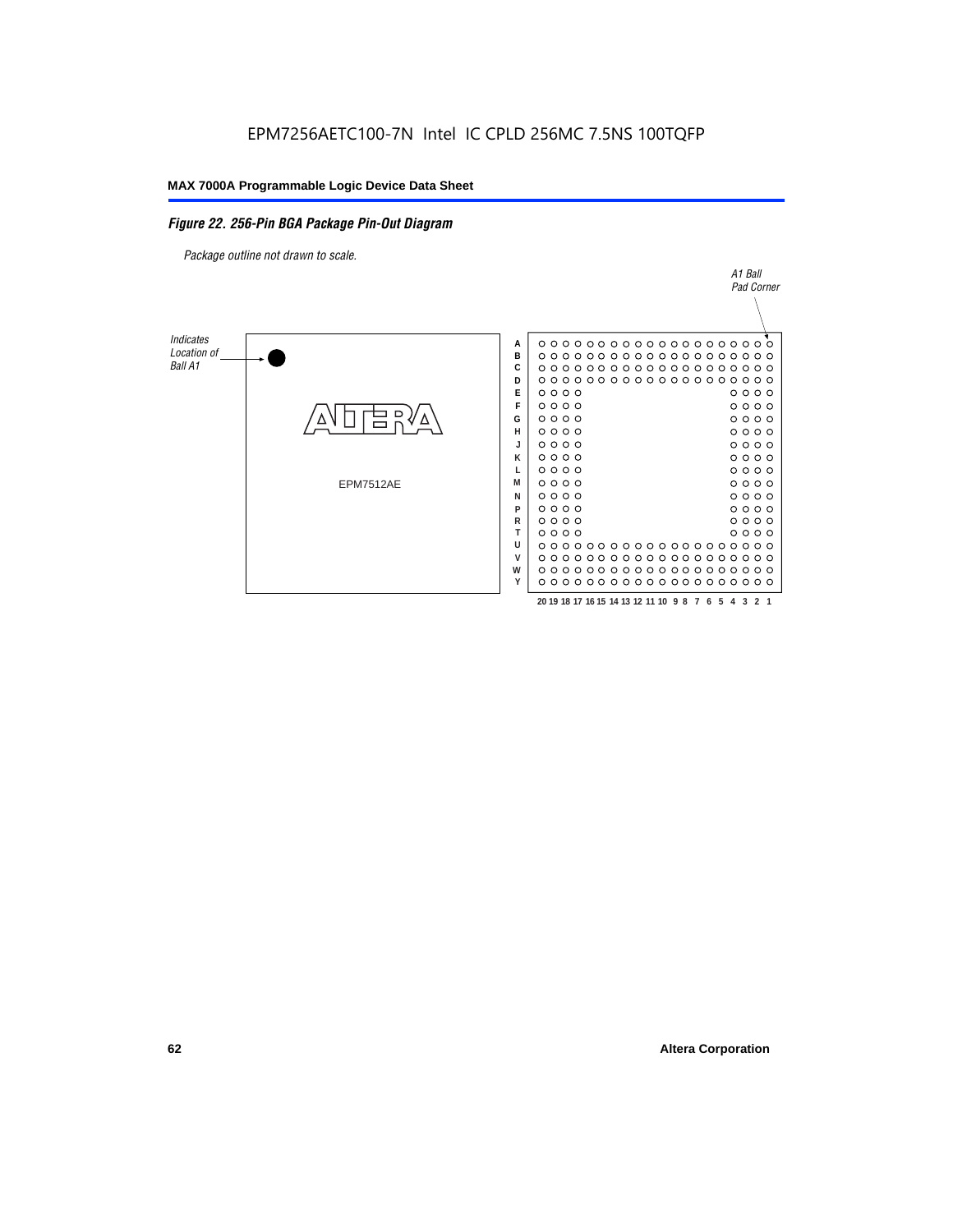#### *Figure 23. 256-Pin FineLine BGA Package Pin-Out Diagram*

*Package outline not drawn to scale*.



### **Revision History**

The information contained in the *MAX 7000A Programmable Logic Device Data Sheet* version 4.5 supersedes information published in previous versions.

#### **Version 4.5**

The following changes were made in the *MAX 7000A Programmable Logic Device Data Sheet* version 4.5:

Updated text in the "Power Sequencing & Hot-Socketing" section.

#### **Version 4.4**

The following changes were made in the *MAX 7000A Programmable Logic Device Data Sheet* version 4.4:

- Added Tables 5 through 7.
	- Added "Programming Sequence" on page 17 and "Programming Times" on page 18.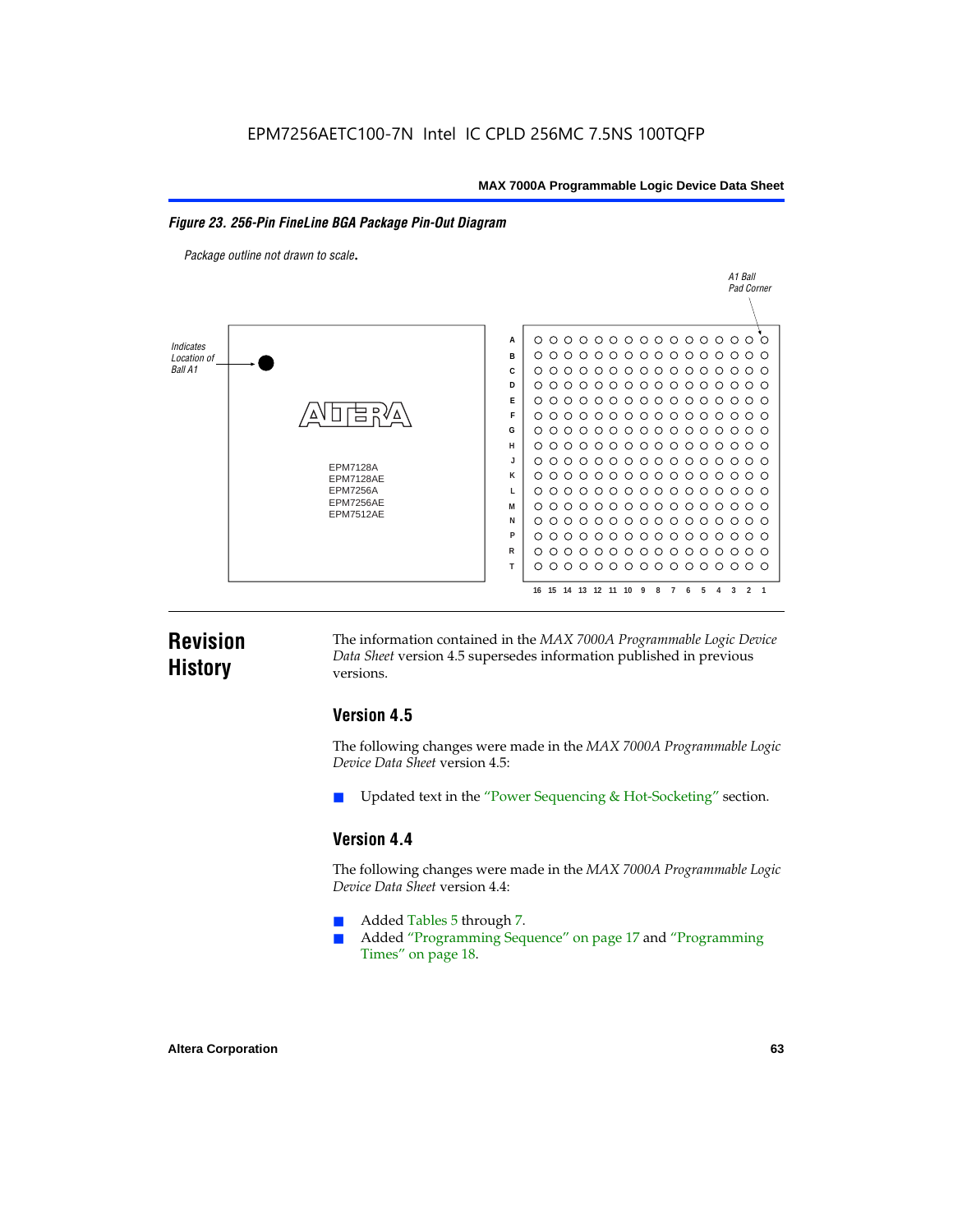#### **Version 4.3**

The following changes were made in the *MAX 7000A Programmable Logic Device Data Sheet* version 4.3:

- Added extended temperature devices to document
- Updated Table 14.

#### **Version 4.2**

The following changes were made in the *MAX 7000A Programmable Logic Device Data Sheet* version 4.2:

- Removed *Note (1)* from Table 2.
- Removed *Note (4)* from Tables 3 and 4.

#### **Version 4.1**

The following changes were made in the *MAX 7000A Programmable Logic Device Data Sheet* version 4.1:

- Updated leakage current information in Table 15.
- Updated *Note (9)* of Table 15.
- Updated *Note* (1) of Tables 17 through 30.



101 Innovation Drive San Jose, CA 95134 (408) 544-7000 http://www.altera.com Applications Hotline: (800) 800-EPLD Literature Services: lit\_req@altera.com

Copyright © 2003 Altera Corporation. All rights reserved. Altera, The Programmable Solutions Company, the stylized Altera logo, specific device designations, and all other words and logos that are identified as trademarks and/or service marks are, unless noted otherwise, the trademarks and service marks of Altera Corporation in the U.S. and other countries. All other product or service names are the property of their respective holders. Altera products are protected under numerous U.S. and foreign patents and pending applications, maskwork rights, and copyrights. Altera warrants performance of its semiconductor products to current specifications in accordance with Altera's standard warranty, but reserves the right **TSAI** to make changes to any products and services at any time without notice. Altera assumes no responsibility or liability arising out of the application or use of any information, product, or service described herein except as expressly agreed to in writing by Altera Corporation. Altera customers are advised to obtain the latest version of device specifications before relying on any published information and before placing orders for products or services.



**I.S. EN ISO 9001** 

**64 Altera Corporation**